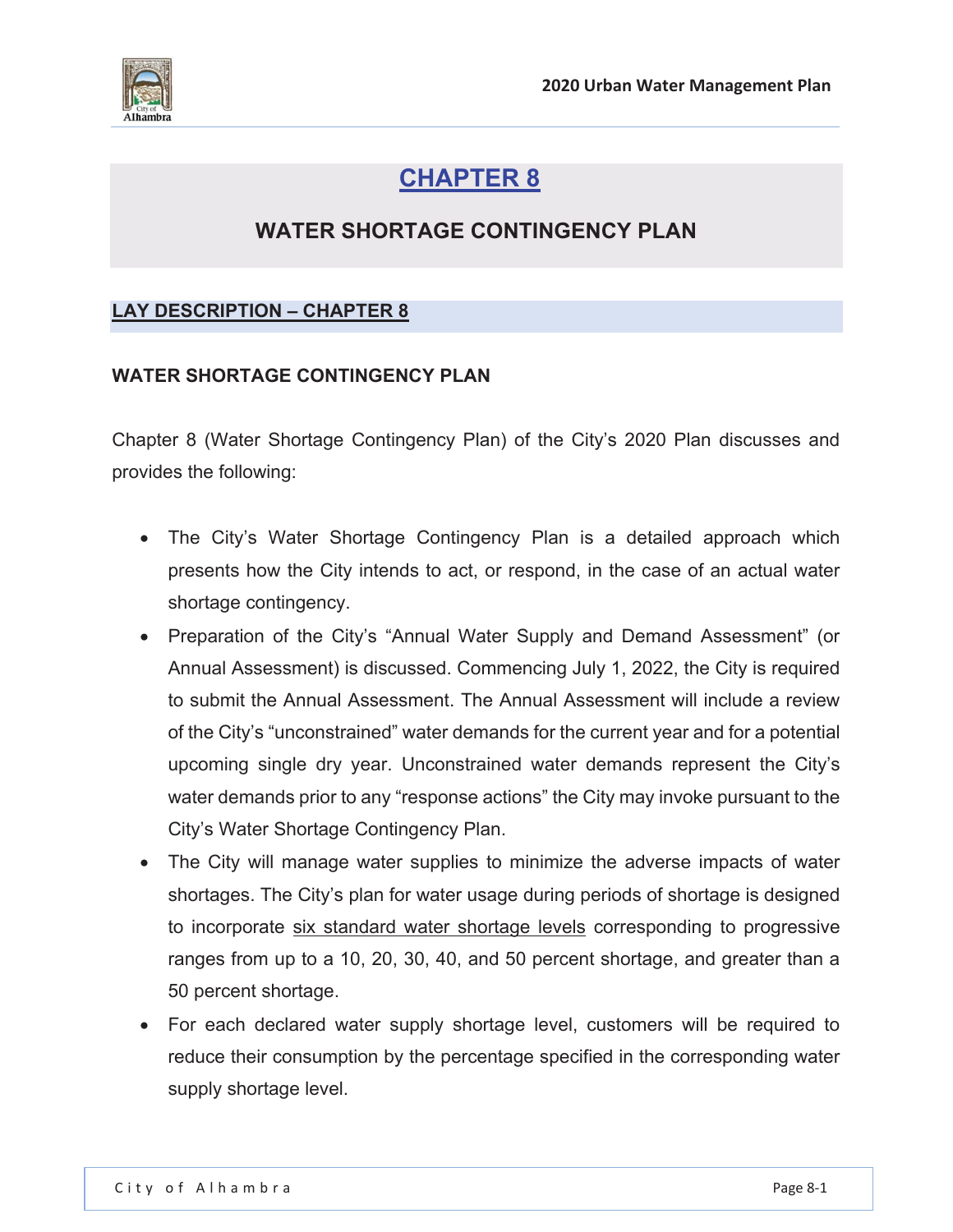

- For each declared water supply shortage level, the City has established response actions to reduce demand on water supplies and to reduce any shortage gaps in water supplies. These demand reduction actions include irrigation and other outdoor use restrictions, rate structure changes, and other water use prohibitions.
- The operational changes the City will consider in addressing water shortages on a short-term basis are discussed and include improved monitoring, analysis, and tracking of customer water usage to enforce demand reduction measures.
- The City's Emergency Response Plan is summarized. The Emergency Response Plan provides the management, procedures, and designated actions the City and its employees will implement during emergency situations (including catastrophic water shortages) resulting from natural disasters, system failures, and other unforeseen circumstances.
- The preparation of the City's seismic risk assessment and mitigation plan is discussed. The locations of earthquake faults in the vicinity of the City's water service area are provided.
- The effectiveness of the shortage response actions for each of the City's standard water shortage levels is presented. The City has been able to provide sufficient water supplies to its customers, including during long-term droughts and years with historically high water demands.
- The communication protocols implemented by the City when it declares any water shortage level are presented.
- The compliance and enforcement procedures associated with City's standard water shortage levels are presented.
- The legal authorities associated with City's standard water shortage levels are presented.
- The financial consequences associated with City's standard water shortage levels are presented.
- The City will evaluate the need for revising the Water Shortage Contingency Plan in order to resolve any water shortage gaps, as necessary. The steps necessary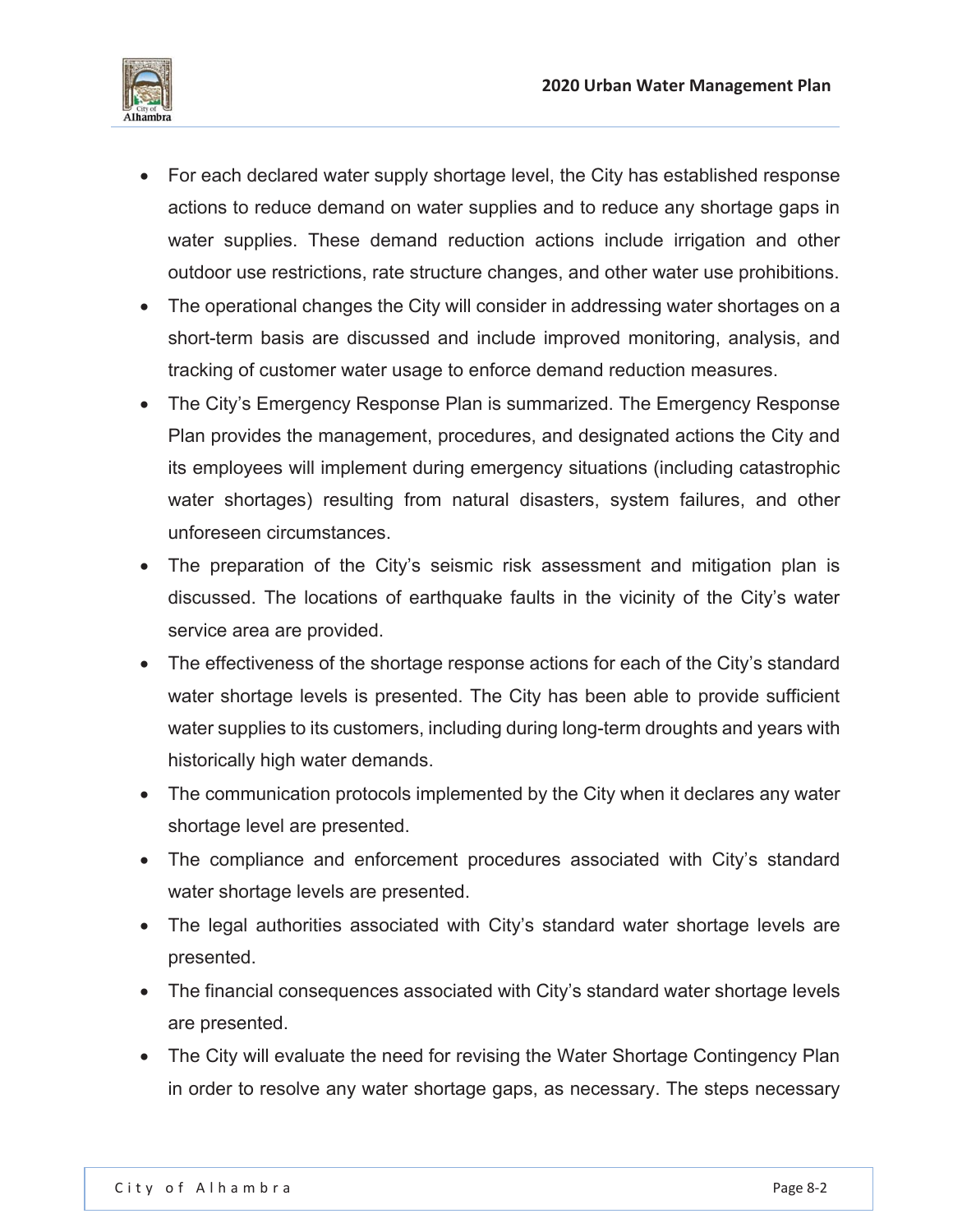

for the City to adopt and amend its Water Shortage Contingency Plan are presented.

The following Water Shortage Contingency Plan includes references to Chapters and Sections from the City of Alhambra's 2020 Urban Water Management Plan:

# **WATER SUPPLY RELIABILITY ANALYSIS**

### *CWC 10632.*

*(a)(1)* The analysis of water supply reliability conducted pursuant to Section 10635.

*\_\_\_\_\_\_\_\_\_\_\_\_\_\_\_\_\_\_\_\_\_\_\_\_\_\_\_\_\_\_\_\_\_\_\_\_\_\_\_\_\_\_\_\_\_\_\_\_\_\_\_\_\_\_\_\_\_\_\_\_\_\_\_\_\_\_\_\_\_\_\_\_* 

The City's sources of supply were discussed in Section 6.2 of the 2020 UWMP and consist of groundwater from the Main Basin and treated imported water purchased from MWD through Upper District. The Main Basin is adjudicated and groundwater supplies are managed. The reliability of the various sources of supply are discussed in Chapter 7 of this UWMP. Imported water supplies may be impacted in the event MWD implements its WSAP due to a water supply shortage.

### **ANNUAL WATER SUPPLY AND DEMAND ASSESSMENT PROCEDURES**

#### *CWC 10632.*

*(a)(2) The procedures used in conducting an annual water supply and demand assessment that include, at a minimum, both of the following:* 

*(A) The written decision-making process that an urban water supplier will use each year to determine its water supply reliability.* 

*(B) The key data inputs and assessment methodology used to evaluate the urban water supplier's water supply reliability for the current year and one dry year, including all of the following:*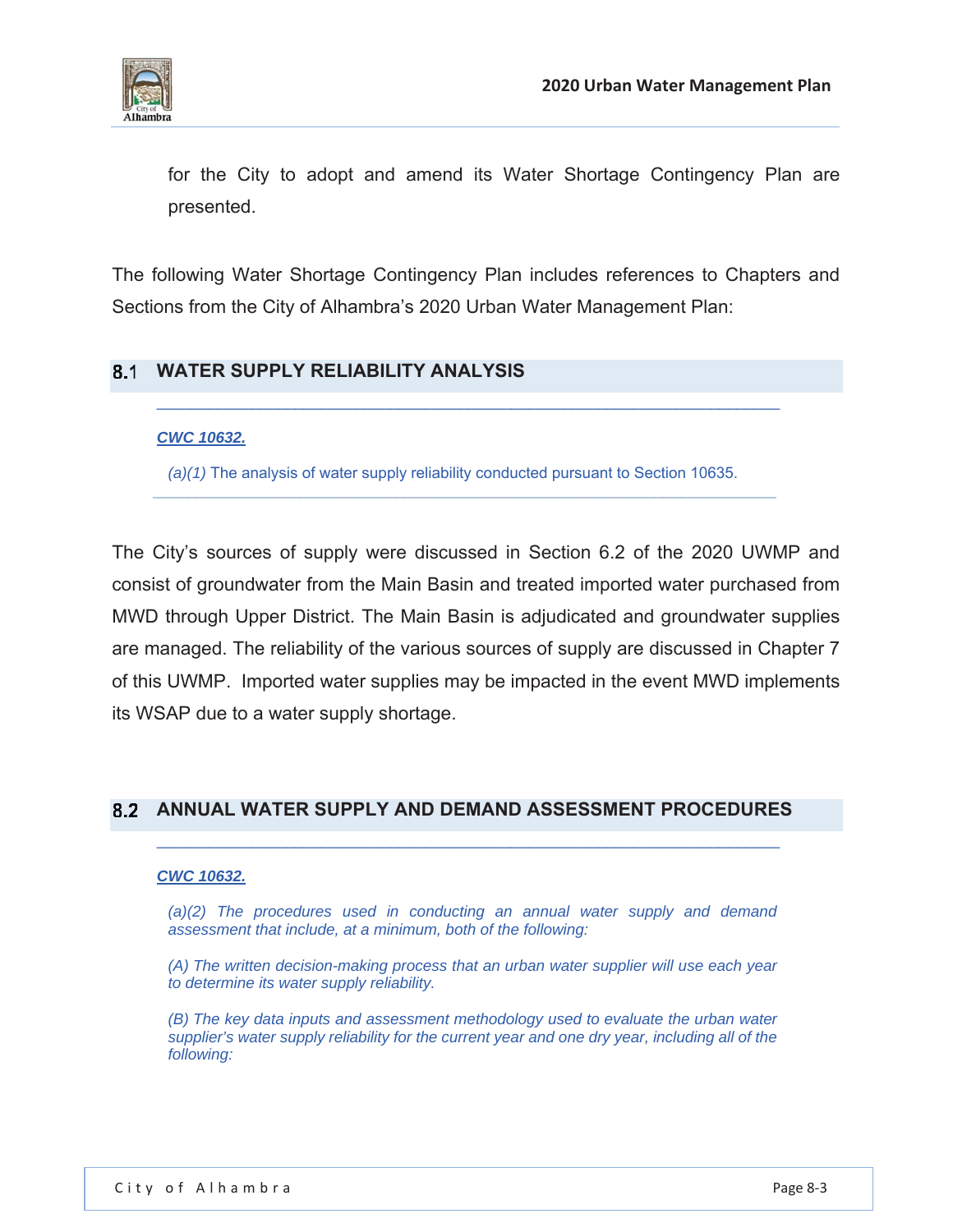

*(i) Current year unconstrained demand, considering weather, growth, and other influencing factors, such as policies to manage current supplies to meet demand objectives in future years, as applicable.* 

*(ii) Current year available supply, considering hydrological and regulatory conditions in the current year and one dry year. The annual supply and demand assessment may consider more than one dry year solely at the discretion of the urban water supplier.* 

*(iii) Existing infrastructure capabilities and plausible constraints.* 

*(iv) A defined set of locally applicable evaluation criteria that are consistently relied upon for each annual water supply and demand assessment.* 

*(v) A description and quantification of each source of water supply.* 

#### *CWC 10632.1.*

*An urban water supplier shall conduct an annual water supply and demand assessment pursuant to subdivision (a) of Section 10632 and, on or before July 1 of each year, submit an annual water shortage assessment report to the department with information for anticipated shortage, triggered shortage response actions, compliance and enforcement actions, and communication actions consistent with the supplier's water shortage contingency plan. An urban water supplier that relies on imported water from the State Water Project or the Bureau of Reclamation shall submit its annual water supply and demand assessment within 14 days of receiving its final allocations, or by July 1 of each year, whichever is later.* 

*\_\_\_\_\_\_\_\_\_\_\_\_\_\_\_\_\_\_\_\_\_\_\_\_\_\_\_\_\_\_\_\_\_\_\_\_\_\_\_\_\_\_\_\_\_\_\_\_\_\_\_\_\_\_\_\_\_\_\_\_\_\_\_\_\_\_\_\_\_\_\_\_* 

Commencing July 1, 2022, the City is required to submit an "Annual Water Supply and Demand Assessment" (Annual Assessment) in accordance with DWR's guidance and requirements. The Annual Assessment will include a review of the City's unconstrained water demands (i.e. water demands prior to any projected response actions the City may trigger under this Water Shortage Contingency Plan) for the current year and the upcoming (potential single dry) year. The City will also include information regarding anticipated shortages, triggered shortage response actions, compliance and enforcement actions, and communication actions consistent with the City's Water Shortage Contingency Plan.

For each Annual Assessment, the City plans to prepare a preliminary assessment which evaluates the adequacy of its water supplies for the current and upcoming years by April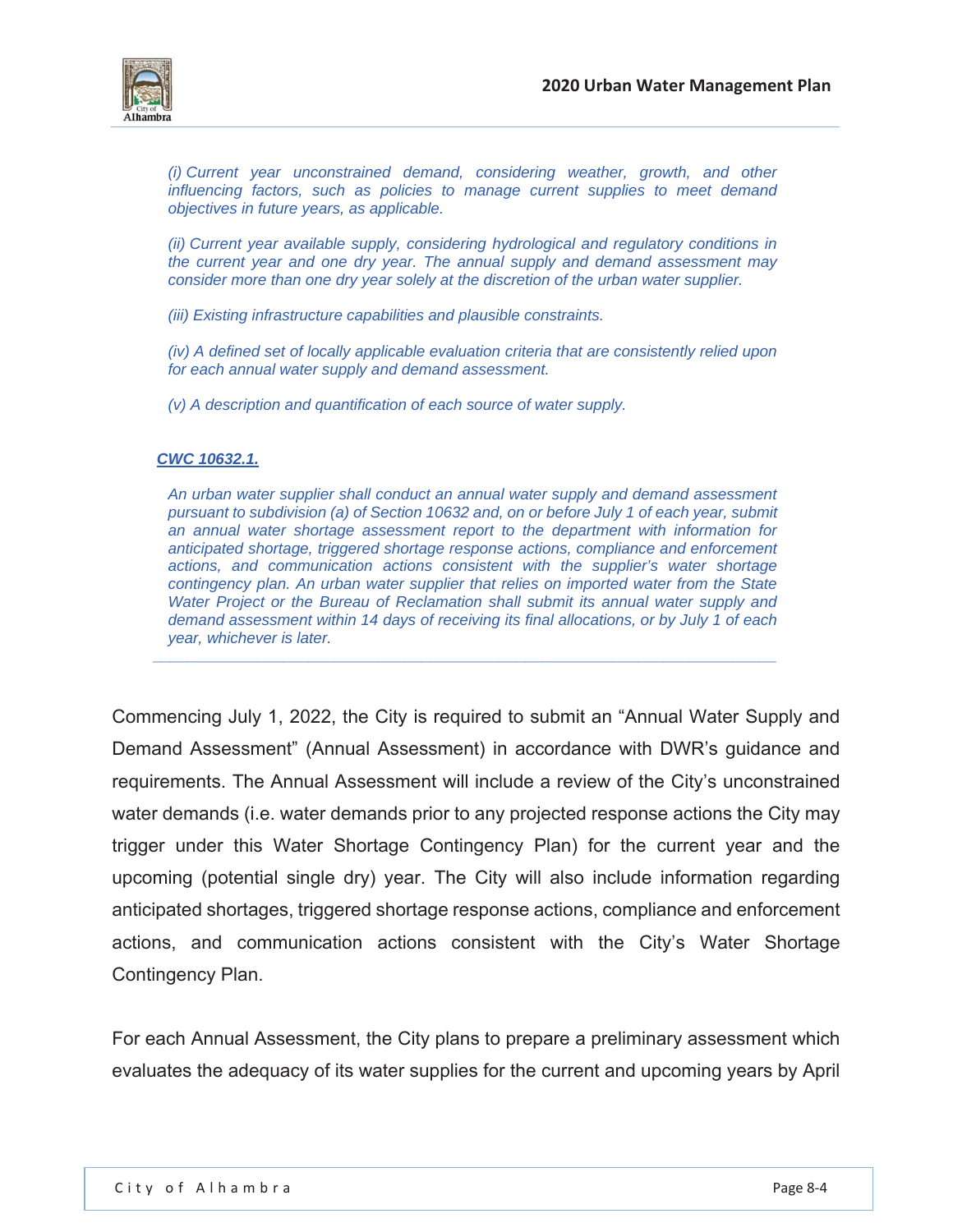

of each year. The preliminary assessment will include a review of water supplies for at least a single dry year.

The components of Annual Assessment consist of the following:

- A written decision-making process
- Key data inputs and assessment methodology

# Decision Making Process

The City produces groundwater from the Main Basin as its primary source of water supply and that basin is managed on a fiscal year basis. Consequently, during the third quarter of each fiscal year the City will review its water demands from the initial six months along with the current groundwater basin conditions and local hydrology. This information will be used to help develop the Annual Assessment. A draft of the Annual Assessment will be circulated internally within the City for peer review and comment. Based on comments received, a redraft will be prepared and provided to City managers during the Spring of each year. The draft will subsequently be provided to the General Manager for final review. Subsequently, a final draft of the Annual Assessment will be provided to the City Council for review and included in the agenda as part of a Council meeting such that it can be approved and any recommended specific shortage response actions may be enacted. The final Annual Assessment will be provided to DWR no later than July 1 of each year.

The Annual Assessments will be instrumental in providing guidance to the City for decisions regarding potential declarations of a water supply shortage and implementation of water reduction stages, instituting mandatory water restrictions, promoting water use efficiency and conservation programs, water rates and drought rate surcharges, and the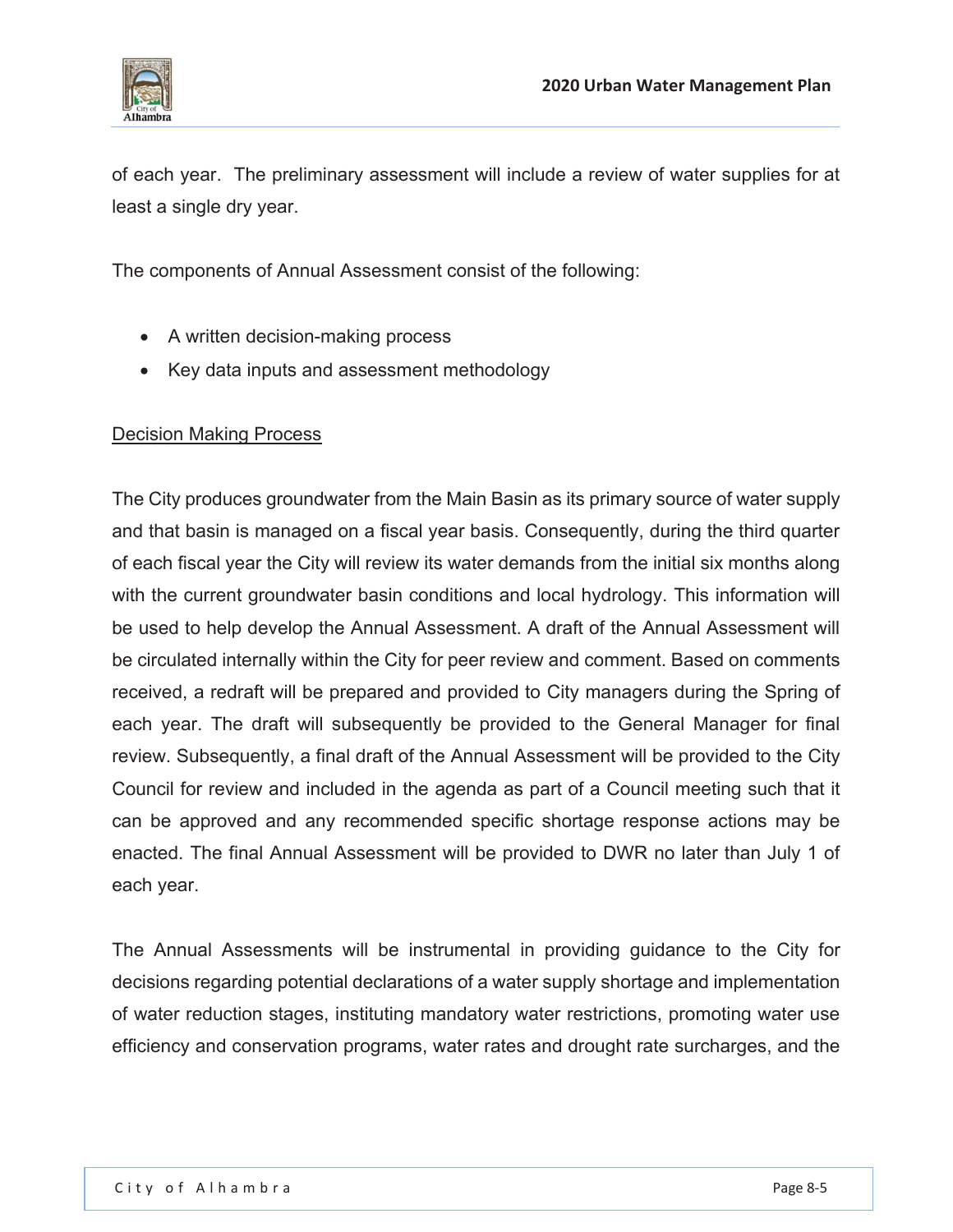

necessity of pursuing alternative water supplies. This process will help ensure adequate water supplies resources are available to the City.

# Data and Methodologies

The key data inputs and methodologies which will be evaluated by the City during the preparation of the preliminary assessment will include the following:

- 1) Evaluation Criteria: The locally applicable evaluation criteria used to prepare the Annual Assessment will be identified. The evaluation criteria will include, but is not limited to, an analysis of current local hydrology (including rainfall and groundwater levels), current water demands, a review of water system improvement plans which may impact infrastructure availability, and water quality regulations which may impact groundwater availability.
- 2) Water Supply: A description of each available water supply source will be provided. The descriptions will include a quantification of each available water supply source and will be based on review of current production capacities, historical production, Urban Water Management Plans, and prior water supply studies (including Water Supply Assessments and/or Master Plans).
- 3) Unconstrained Water Demand: The potential unconstrained water demands during the current year and the upcoming (potential single dry) year will be reviewed. The review will include factors such as weather, existing and projected land uses and populations, actual customer consumption and water use factors, monthly Urban Water Supplier Monthly Reports, existing water shortage levels (see Section 8.3), and existing water conservation ordinances (see Section 9.2.1).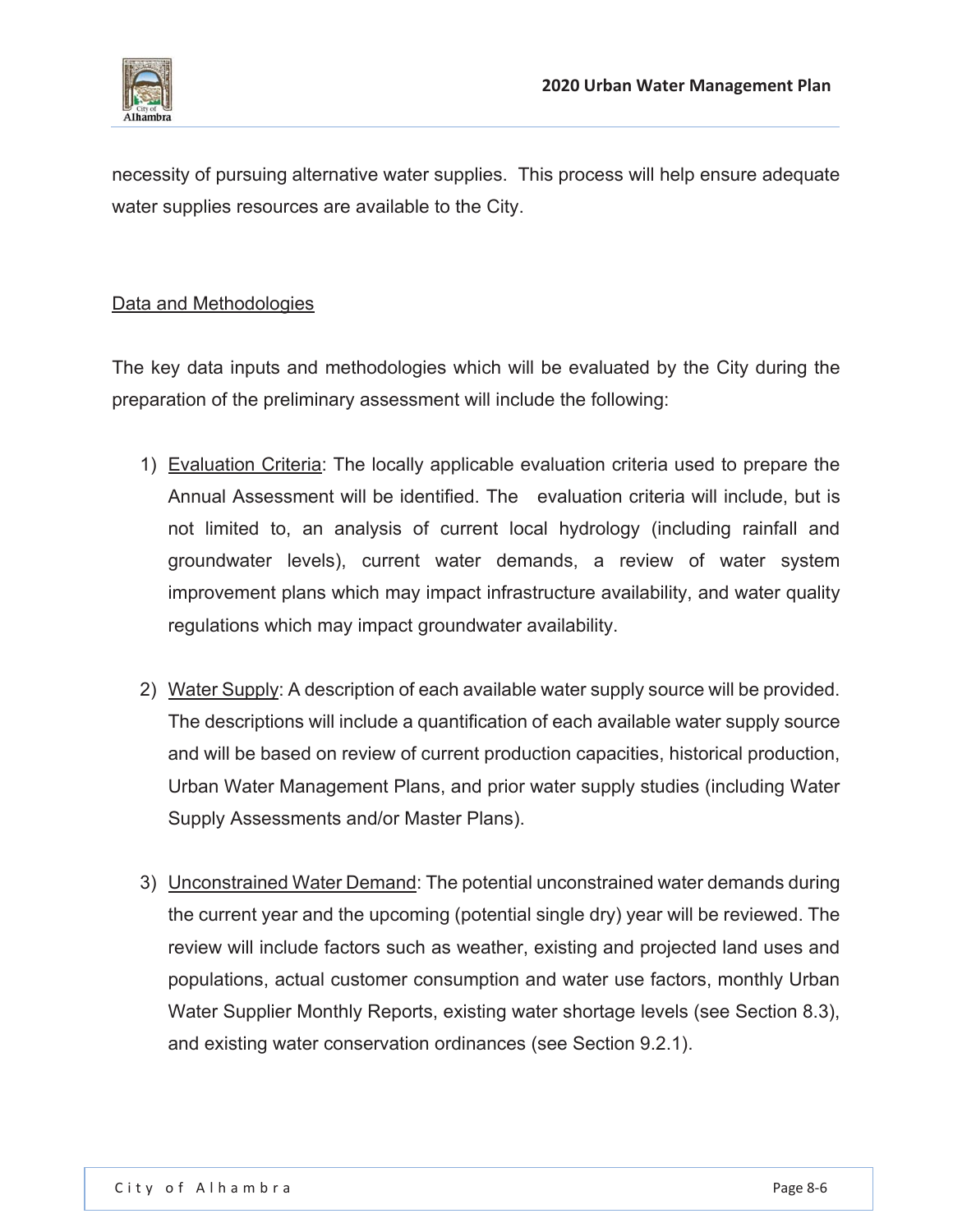

- 4) Planned Water Use for Current Year Considering Dry Subsequent Year: The water supplies available to meet the demands during the current year and the upcoming (potential single dry) year will be considered and identified by each type of supply. The evaluation will include factors such as estimated water demands, weather, groundwater basin operating safe yields, water quality results, existing available pumping capacities, imported water allocations, contractual obligations, regulatory issues, use of emergency interconnections, and the costs associated with producing each water supply source.
- 5) Infrastructure Considerations: The capabilities of the water distribution system infrastructure to meet the water demands during the current year and the upcoming (potential single dry) year will be considered. Available production capacities (e.g. groundwater well capacities) and distribution system water losses (see Section 4.2.4) will be reviewed. In addition, capital improvement and replacement projects, as well as potential projects which may increase water system and production capacities (see Section 6.2.8), will be considered.
- 6) Other Factors: Additional local considerations, if any, which can affect the availability of water supplies will be described.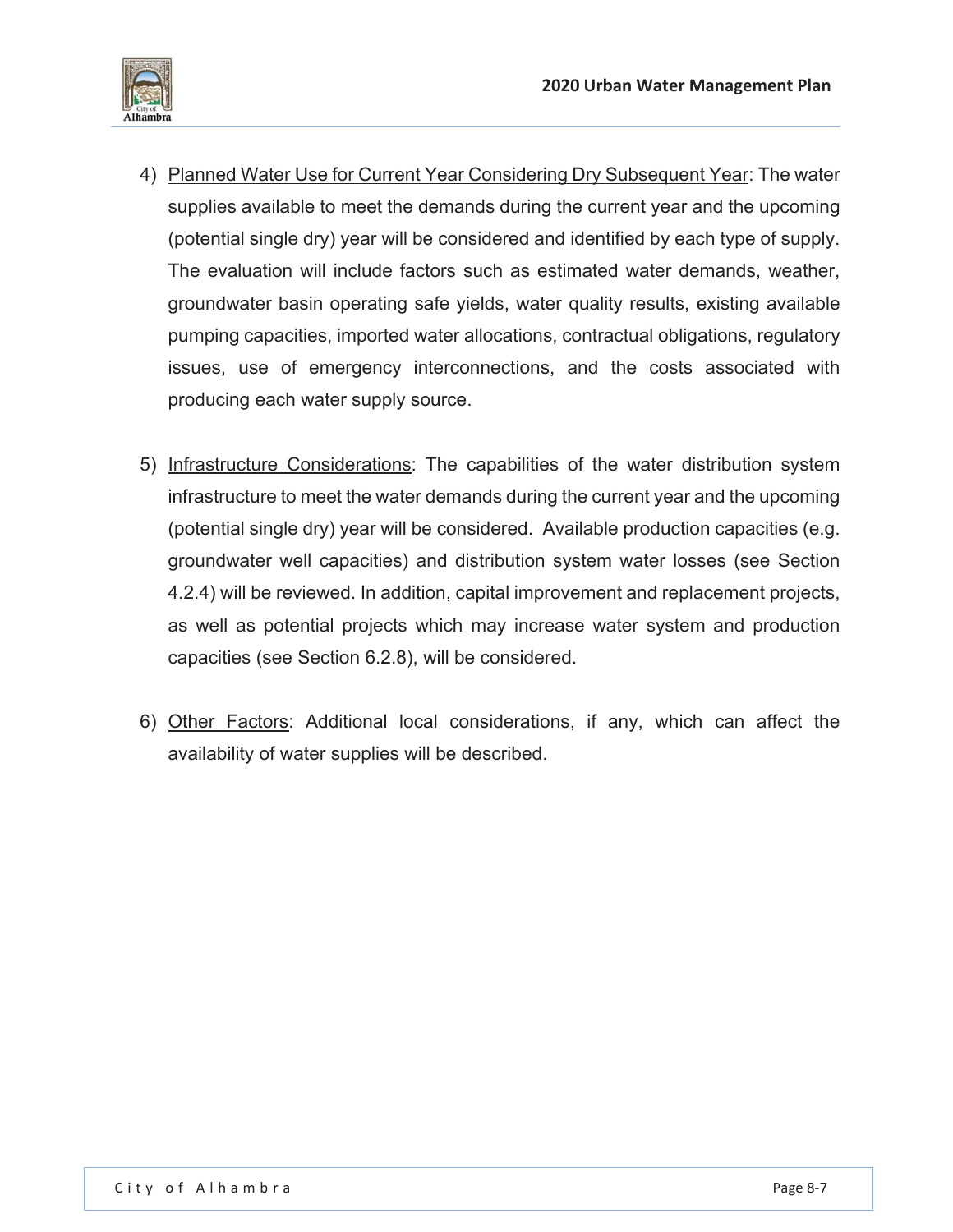

## **SIX STANDARD WATER SHORTAGE LEVELS**

#### *CWC 10632.*

*(a)(3)(A) Six standard water shortage levels corresponding to progressive ranges of up to 10, 20, 30, 40, and 50 percent shortages and greater than 50 percent shortage. Urban water suppliers shall define these shortage levels based on the suppliers' water supply*  conditions, including percentage reductions in water supply, changes in groundwater *levels, changes in surface elevation or level of subsidence, or other changes in hydrological or other local conditions indicative of the water supply available for use. Shortage levels shall also apply to catastrophic interruption of water supplies, including, but not limited to, a regional power outage, an earthquake, and other potential emergency events.* 

 $\_$  , and the set of the set of the set of the set of the set of the set of the set of the set of the set of the set of the set of the set of the set of the set of the set of the set of the set of the set of the set of th

*(B) An urban water supplier with an existing water shortage contingency plan that uses different water shortage levels may comply with the requirement in subparagraph (A) by developing and including a cross-reference relating its existing categories to the six standard water shortage levels.* 

*\_\_\_\_\_\_\_\_\_\_\_\_\_\_\_\_\_\_\_\_\_\_\_\_\_\_\_\_\_\_\_\_\_\_\_\_\_\_\_\_\_\_\_\_\_\_\_\_\_\_\_\_\_\_\_\_\_\_\_\_\_\_\_\_\_\_\_\_\_\_\_\_* 

The City has a legal responsibility to provide water utility services, including water for residential, commercial, industrial, public authority, and for public fire hydrants and private fire services. The City will manage water supplies prudently to minimize the adverse impacts of water shortages. The City's plan for water usage during periods of shortage is designed to incorporate six standard water shortage levels corresponding to progressive ranges from up to 10, 20, 30, 40, and 50 percent shortages and greater than 50 percent shortage. Water shortage trigger mechanisms have been established to ensure that this policy is implemented.

For each declared water supply shortage level, customers will be required to reduce their water consumption by the percentage specified in the corresponding water supply shortage level.

The City's water conservation plan previously established five (5) water shortage levels. A copy of City's water conservation plan is provided in Appendix L. In accordance with the California Water Code in which urban water suppliers are required to define five standard water shortage level, the City has developed the crosswalk illustrated below that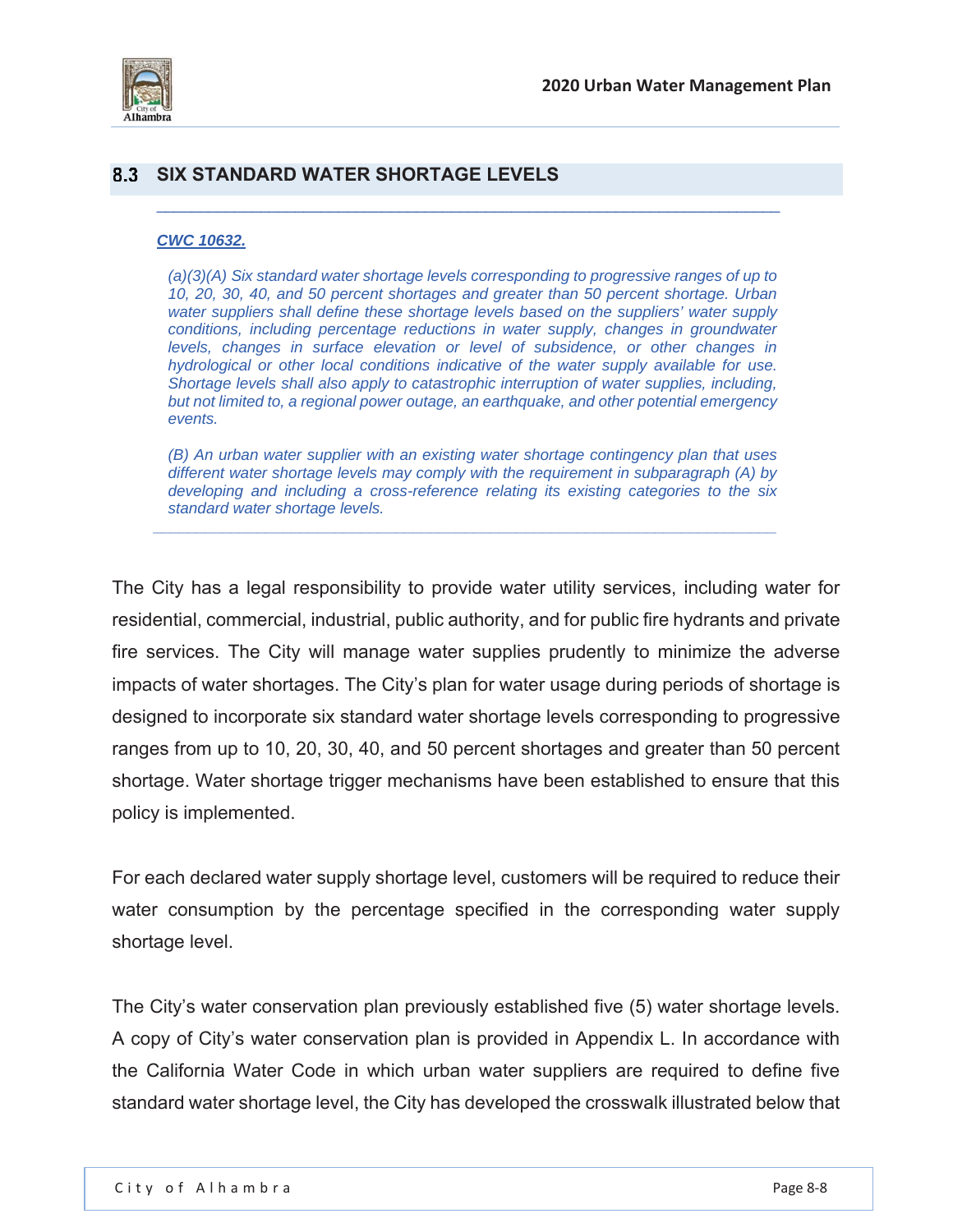

translated the City's previously established shortage levels to the mandated standard shortage levels.

# **Corresponding Relationships Between Supplier's 2015 Shortage Levels and the 2020 WSCP Mandated Shortage Levels**

| Established<br>Level | Supply<br>Condition/Shortage | 2020<br>Standard<br>Level | <b>Shortage Level</b> |
|----------------------|------------------------------|---------------------------|-----------------------|
|                      | < 15%                        |                           | $≤$ to 10%            |
| 2                    | < 20%                        | 2                         | 10 to 20%             |
| 3                    | < 25%                        | 3                         | 20 to 30%             |
|                      | $<$ 35%                      |                           | 30 to 40 %            |
| 5                    | < 50%                        | 5                         | 40 to 50 %            |
|                      |                              |                           | > 50%                 |

Table 8-1 provides a description of the stages of action which may be triggered by a shortage in one or more of the City's water supply sources, depending on the severity of the shortage and its anticipated duration.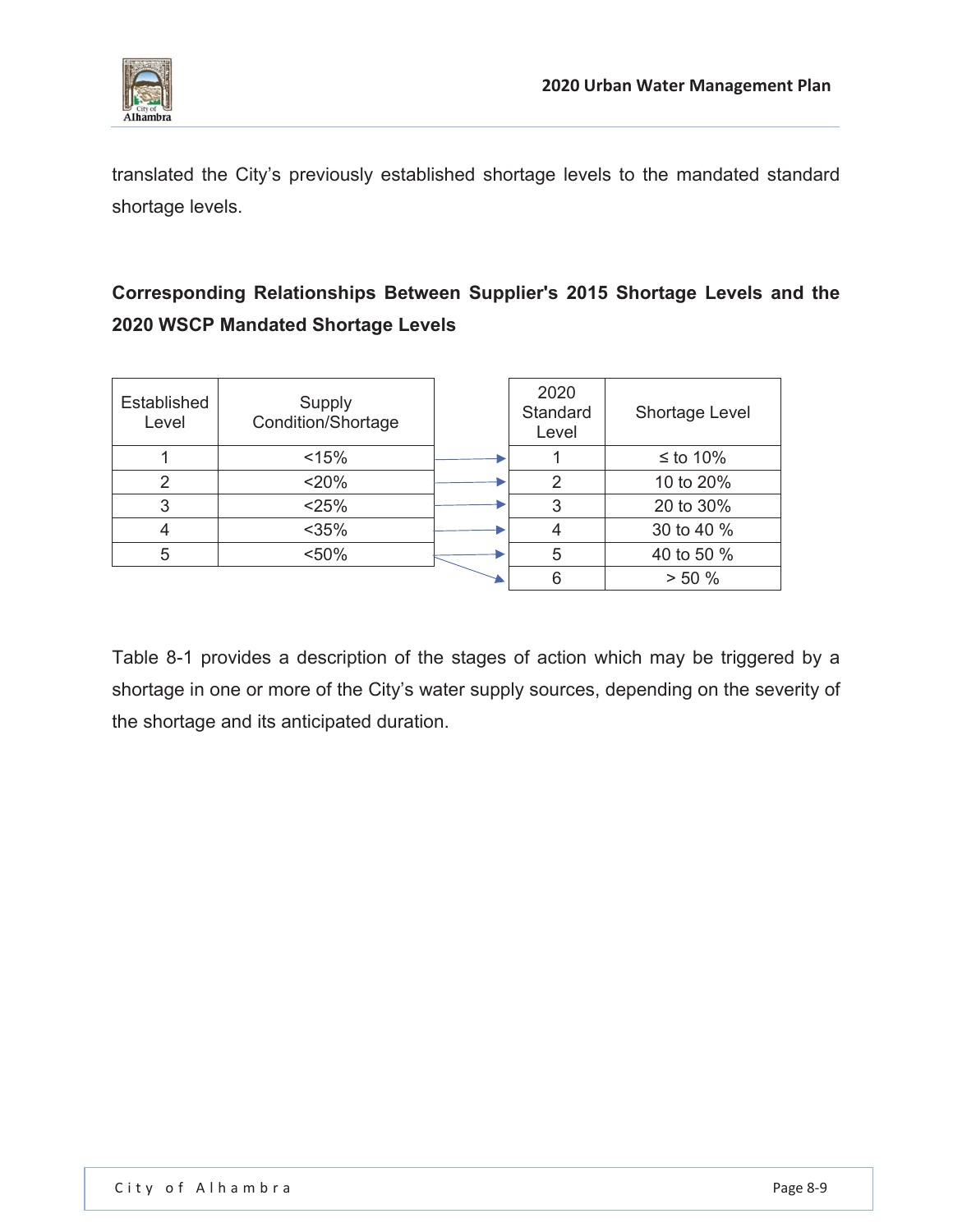

## **Table 8-1 Water Shortage Contingency Planning Levels**

| <b>Submittal Table 8-1</b><br><b>Water Shortage Contingency Plan Levels</b> |                                  |                                                                                                                                                                                                                                                                                                                                                                                                                                                                                                                                                                                                                                                                                                                                                                                                                                                                                                                                                                                                    |  |  |
|-----------------------------------------------------------------------------|----------------------------------|----------------------------------------------------------------------------------------------------------------------------------------------------------------------------------------------------------------------------------------------------------------------------------------------------------------------------------------------------------------------------------------------------------------------------------------------------------------------------------------------------------------------------------------------------------------------------------------------------------------------------------------------------------------------------------------------------------------------------------------------------------------------------------------------------------------------------------------------------------------------------------------------------------------------------------------------------------------------------------------------------|--|--|
| <b>Shortage</b><br>Level                                                    | Percent<br><b>Shortage Range</b> | <b>Shortage Response Actions</b><br>(Narrative description)                                                                                                                                                                                                                                                                                                                                                                                                                                                                                                                                                                                                                                                                                                                                                                                                                                                                                                                                        |  |  |
| $\mathbf{1}$                                                                | Up to 10%                        | During a Shortage Level 1, the City will implement the following prohibitions:<br>(1) Prohibit use of potable water for washing hard surfaces<br>(2) Restrict water use for decorative water features, such as fountains<br>(3) Restaurants may only serve water upon request<br>(4) Customers must repair leaks, breaks, and malfunctions in a timely manner<br>(5) Restrict or prohibit runoff from landscape irrigation<br>(6) Require automatic shut of hoses<br>(7) Eimit landscape irrigation to every three days<br>(8) Eimit landscape irrigation to between the hours of 10:00 am and 5:00 pm<br>(9) No customer shall use water to refill a swimming pool, spa or hot tub emptied<br>after the commencement of a water shortage period<br>(10) Prohibit irrigation of ornamental turf on public street medians<br>(11) No landscape watering activities within 48 hours after measurable                                                                                                 |  |  |
| $\overline{2}$                                                              | Up to 20%                        | In addition to the prohibitions in Shortage Level 1, no customer shall use or allow<br>the use of water from the Water Division for any purpose in an amount in excess of<br>80% of that customer's base, except that process water may be used to the extent<br>of 85% of that customer's base.                                                                                                                                                                                                                                                                                                                                                                                                                                                                                                                                                                                                                                                                                                   |  |  |
| 3                                                                           | Up to 30%                        | In addition to the prohibitions in Shortage Level 2, no customer shall use or allow<br>the use of water from the Water Division for any purpose in an amount in excess of<br>70% of that customer's base, except that process water may be used to the extent<br>of 75% of that customer's base. During a Shortage Level 3, the City will implement<br>the following prohibitions:<br>(1) Eimit landscape irrigation to two days per week<br>(2) Eimit landscape irrigation to between the hours of 8:00 am and 6:00 pm<br>(3) No customer of the Water Division shall use or allow the use of water from the<br>city on landscapes outside of newly constructed homes and buildings in a manner<br>inconsistent with regulations or other requirements established by the California<br>Building Standards Commission, the Department of Housing and Community<br>Development and any provisions of the Alhambra Municipal Code.<br>(4) Eodging establishment must offer opt out of linen service |  |  |
| 4                                                                           | Up to 40%                        | In additions to the prohibitions in Shortage Level 3, no customer shall use or allow<br>the use of water from the Water Division for any purpose in an amount in excess of<br>60% of that customer's base.                                                                                                                                                                                                                                                                                                                                                                                                                                                                                                                                                                                                                                                                                                                                                                                         |  |  |
| 5                                                                           | Up to 50%                        | In additions to the prohibitions in Shortage Level 4, no customer shall use or allow<br>the use of water from the Water Division for any purpose in an amount in excess of<br>50% of that customer's base.                                                                                                                                                                                                                                                                                                                                                                                                                                                                                                                                                                                                                                                                                                                                                                                         |  |  |
| 6                                                                           | $>50\%$                          | In additions to the prohibitions in Shortage Level 5, no customer shall use or allow<br>the use of water from the Water Division for any purpose in an amount in excess of<br>more than 50% of that customer's base.                                                                                                                                                                                                                                                                                                                                                                                                                                                                                                                                                                                                                                                                                                                                                                               |  |  |
| NOTES:                                                                      |                                  |                                                                                                                                                                                                                                                                                                                                                                                                                                                                                                                                                                                                                                                                                                                                                                                                                                                                                                                                                                                                    |  |  |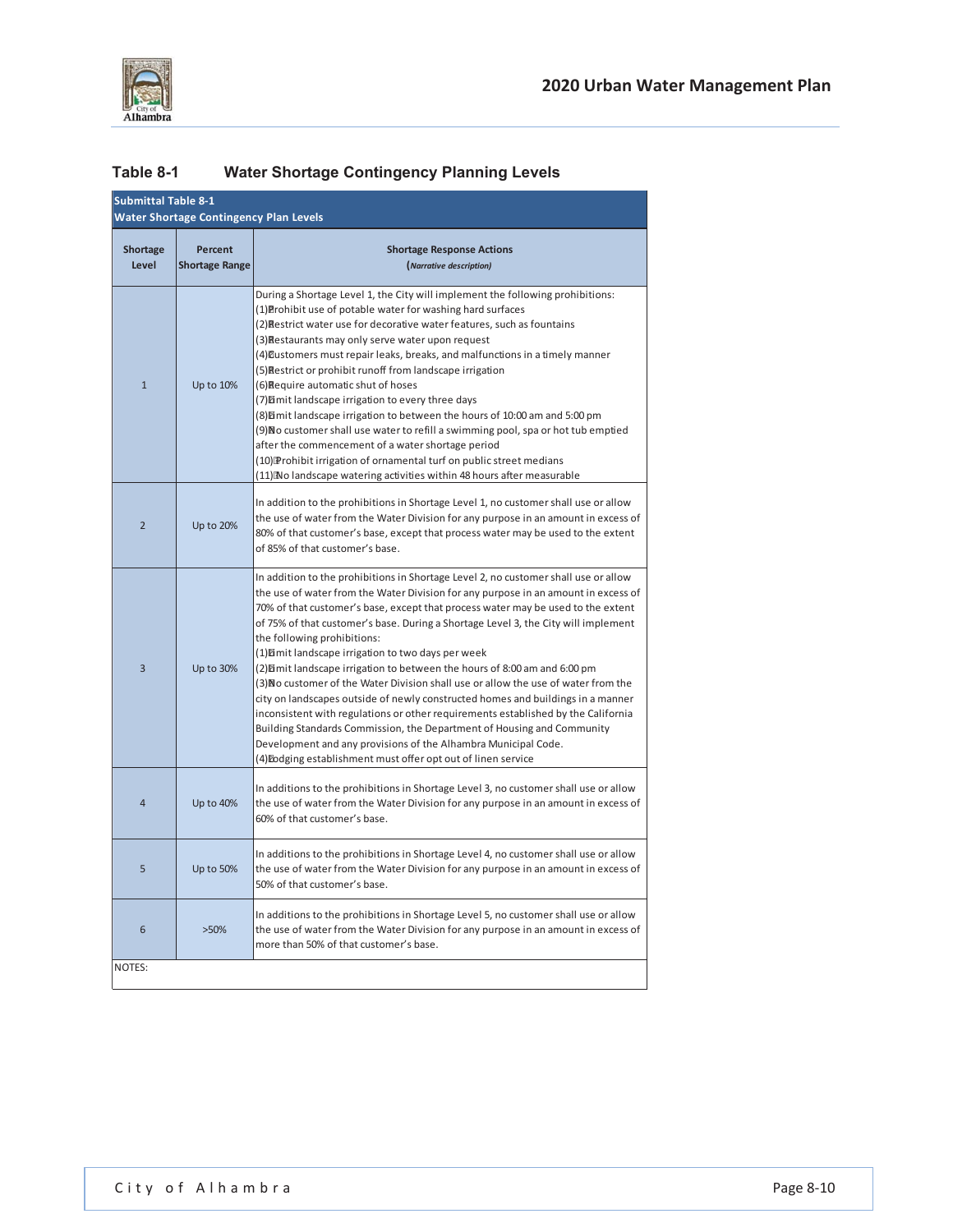

## **SHORTAGE RESPONSE ACTIONS**

#### *CWC 10632.*

*(a)(4) Shortage response actions that align with the defined shortage levels and include, at a minimum, all of the following:* 

 $\_$  , and the set of the set of the set of the set of the set of the set of the set of the set of the set of the set of the set of the set of the set of the set of the set of the set of the set of the set of the set of th

*(A) Locally appropriate supply augmentation actions.* 

*(B) Locally appropriate demand reduction actions to adequately respond to shortages.* 

*(C) Locally appropriate operational changes.* 

*(D) Additional, mandatory prohibitions against specific water use practices that are in addition to state-mandated prohibitions and appropriate to the local conditions.* 

*(E) For each action, an estimate of the extent to which the gap between supplies and demand will be reduced by implementation of the action.* 

*\_\_\_\_\_\_\_\_\_\_\_\_\_\_\_\_\_\_\_\_\_\_\_\_\_\_\_\_\_\_\_\_\_\_\_\_\_\_\_\_\_\_\_\_\_\_\_\_\_\_\_\_\_\_\_\_\_\_\_\_\_\_\_\_\_\_\_\_\_\_\_\_* 

### 8.4.1 **DEMAND REDUCTION**

A full listing of the restrictions/prohibitions associated with each shortage level is provided below.

### Voluntary Conservation

All persons and customers of the Water Division shall, on a voluntary basis, reduce water usage by taking the following water conservation measures:

- 1. Refrain from serving drinking water, unless at the express request of a customer, in all restaurants, hotels, cafes, cafeterias, or other public places where food is sold, served, or offered for sale;
- 2. Promptly repair all leaks from indoor and outdoor plumbing fixtures, including, but not limited to sprinkler systems;
- 3. Refrain from allowing water to runoff any landscape areas into adjoining streets, sidewalks, parking lots or alleys;
- 4. Refrain from allowing water to run off into adjoining streets, sidewalks, parking lots or alleys while washing vehicles;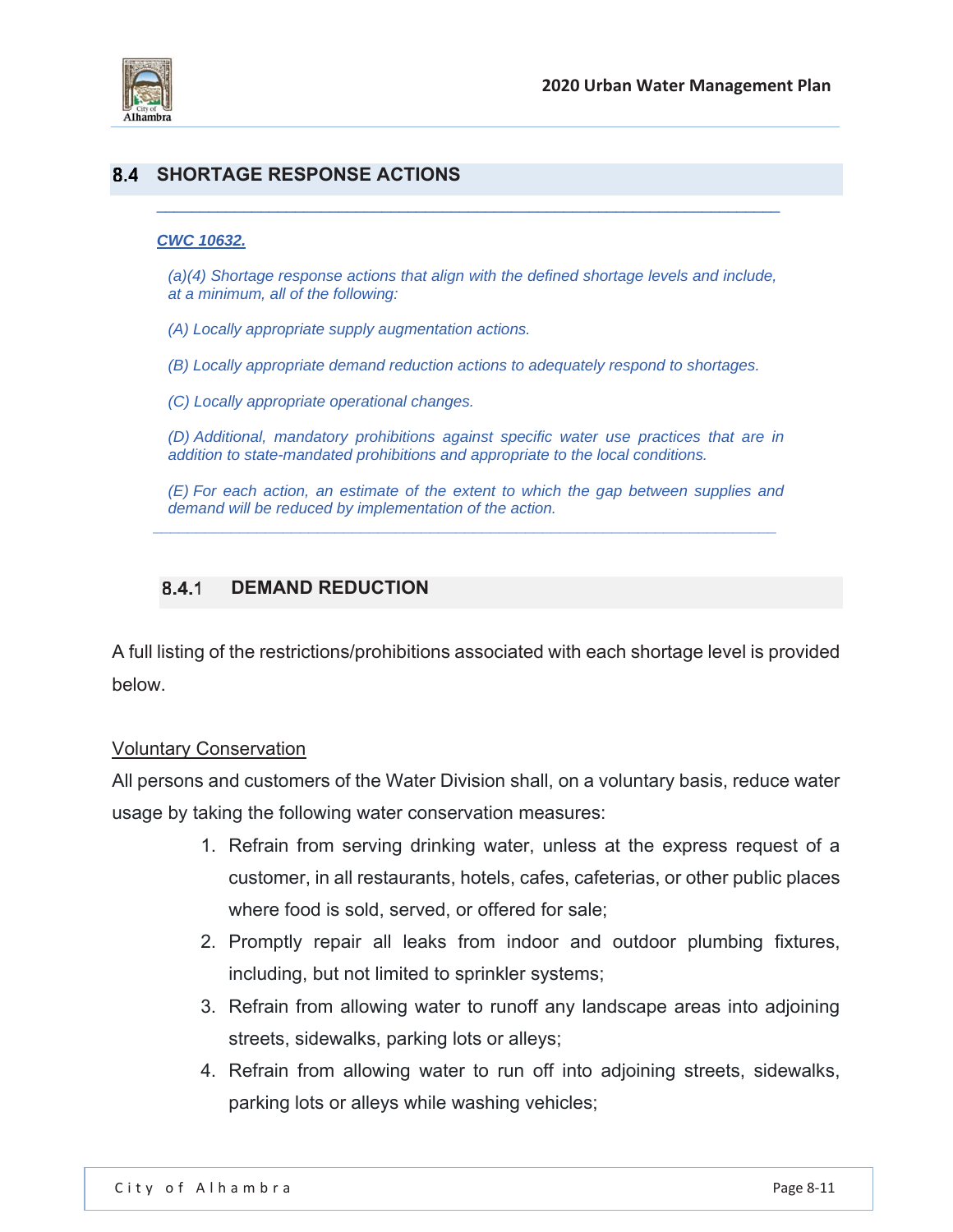

- 5. Refrain from landscape watering more often than three days per week;
- 6. Refrain from landscape watering between the hours of 10:00 a.m. and 5:00 p.m.;
- 7. Refrain from filling or refilling a swimming pool, spa or hot tub;
- B. Nothing in this section shall change the following water conservation requirements:
	- 1. No customer of the Water Division shall use or allow the use of water from the city to hose or wash sidewalks, walkways, driveways, parking areas to other paved surfaces.
	- 2. No customer of the Water Division shall use a hose to wash cars, boats, trailers, buses or other vehicles, or to wash building exteriors or other hardsurfaced areas without an operating shut-off valve.
	- 3. No customer of the Water Division shall use or allow the use of water from the city to fill or maintain levels in decorative fountains, ponds, lakes, and similar structures unless such structure is equipped with a water recycling system.
	- 4. No customer of the Water Division shall irrigate ornamental turf on public street medians.
	- 5. No customer of the Water Division shall use or allow the use of water from the City Water Division for landscape watering activities within 48 hours after measurable precipitation.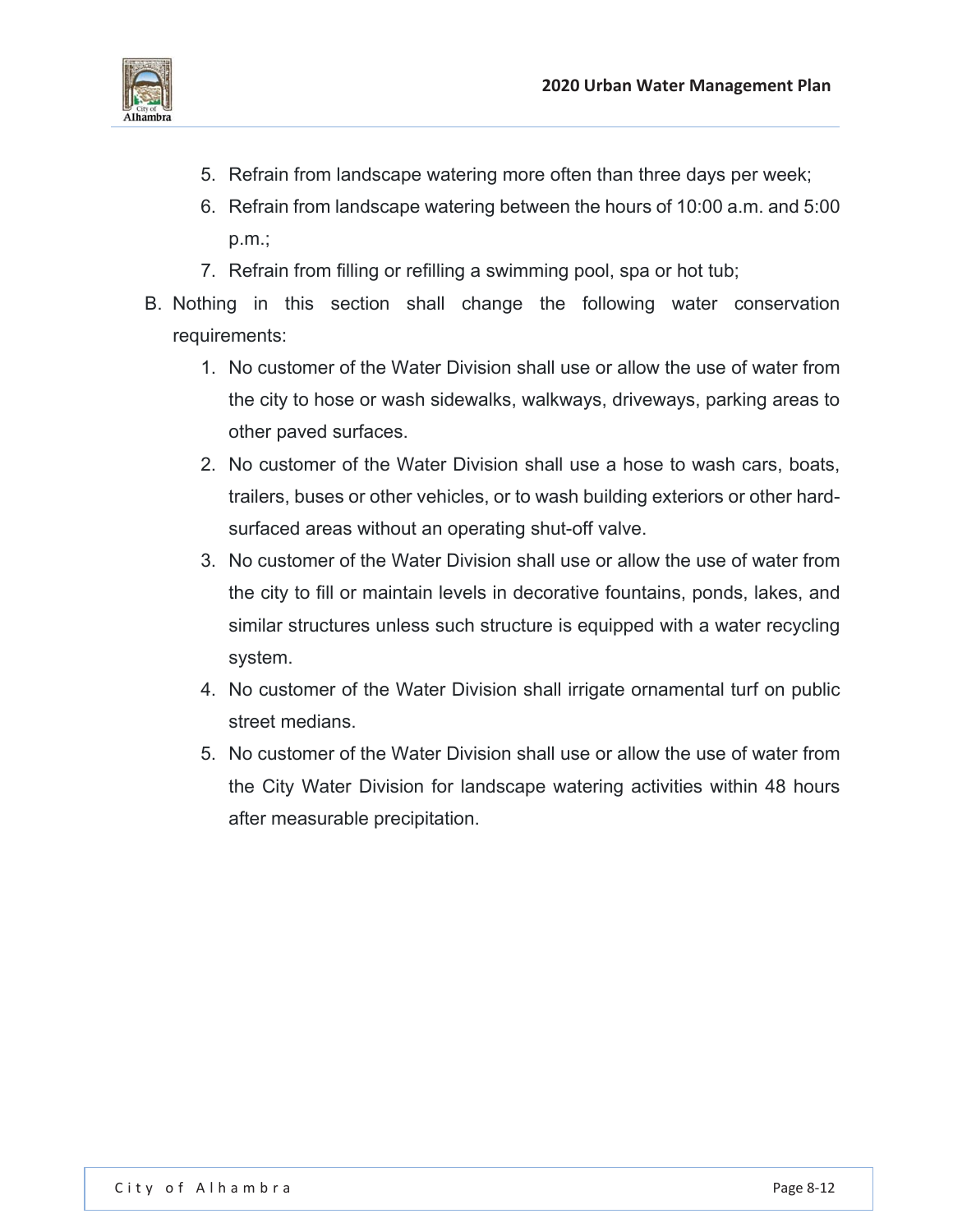

No customer shall use or allow the use of water from the Water Division for any purpose in an amount in excess of 90% of that customer's base, except that process water may be used to the extent of 95% of that customer's base.

- A. No customer of the Water Division shall use or allow the use of water from the city to hose or wash sidewalks, walkways, driveways, parking areas to other paved surfaces.
- B. No customer of the Water Division shall use or allow the use of water from the city to fill or maintain levels in decorative fountains, ponds, lakes, and similar structures unless such structure is equipped with a water recycling system.
- C. No restaurant, hotel, cafe, or cafeteria, or other public place where food is sold, served, or offered for sale shall serve drinking water from the department unless at the request of its customers.
- D. No customer of the Water Division shall allow water from the city to leak from any facility on his premises or on premises under his control or fail to effect a timely repair of any such leak.
- E. No customer of the Water Division shall cause or allow the use of water from the city to run off any landscape areas into adjoining streets, side-walks, parking lots or alleys due to incorrectly directed or maintained sprinklers or excessive watering.
- F. No customer of the Water Division shall use a hose to wash cars, boats, trailers, buses or other vehicles, or to wash building exteriors or other hard-surfaced areas without an operating shut-off valve.
- G. No customer of the Water Division shall use or allow the use of water from the City Water Division for landscape watering more often than every three days.
- H. No customer of the Water Division shall use or allow the use of water for landscape watering between the hours of 10:00 a.m. and 5:00 p.m.
- I. No customer of the Water Division shall use or allow the use of water from the city to refill a swimming pool, spa or hot tub emptied after the commencement of a water shortage period.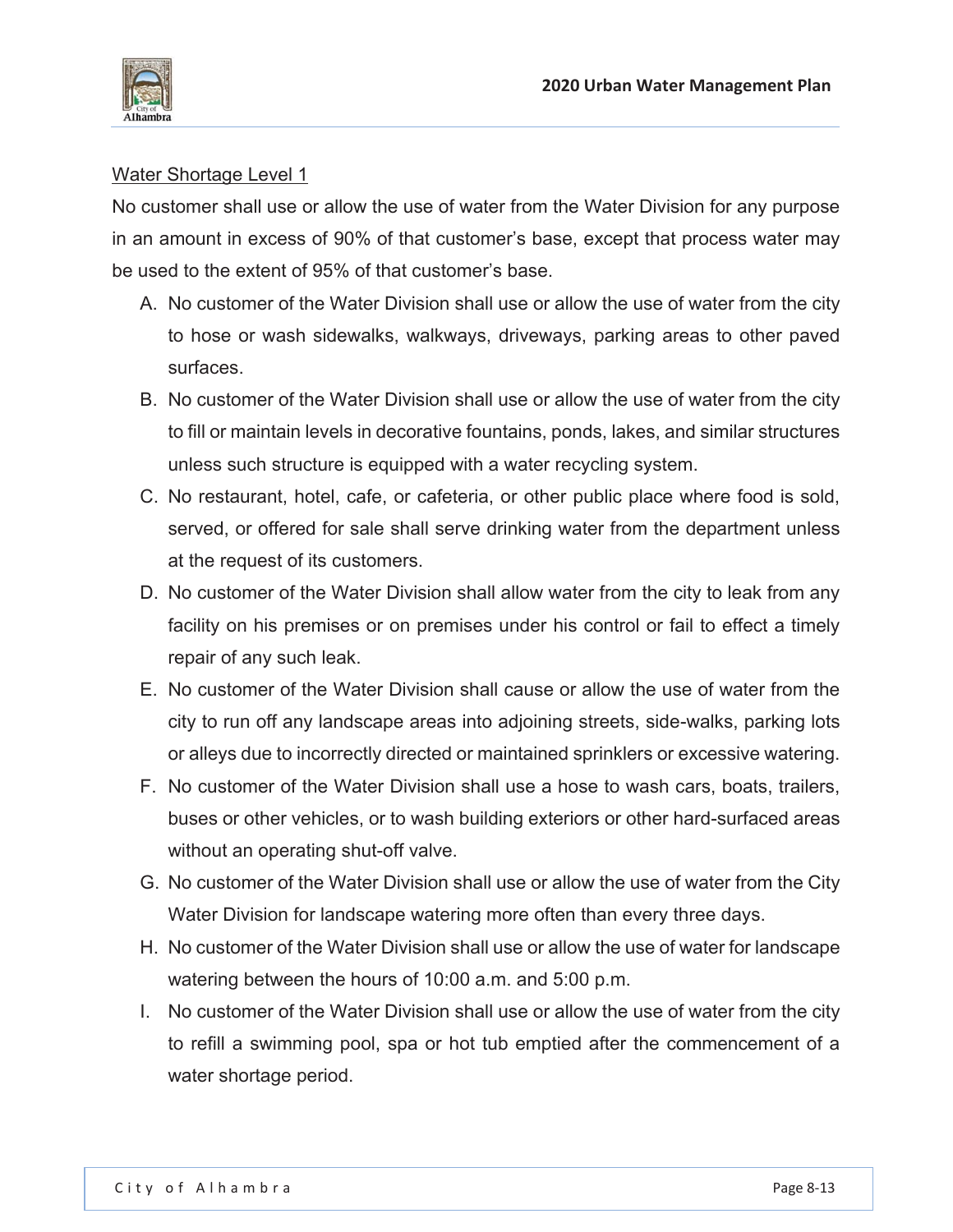

- J. No customer of the Water Division shall irrigate ornamental turf on public street medians.
- K. No customer of the Water Division shall use or allow the use of water from the City Water Division for landscape watering activities within 48 hours after measurable precipitation.

No customer shall use or allow the use of water from the Water Division for any purpose in an amount in excess of 80% of that customer's base, except that process water may be used to the extent of 85% of that customer's base.

- A. No customer of the Water Division shall use or allow the use of water from the city to hose or wash sidewalks, walkways, driveways, parking areas to other paved surfaces.
- B. No customer of the Water Division shall use or allow the use of water from the city to fill or maintain levels in decorative fountains, ponds, lakes, and similar structures unless such structure is equipped with a water recycling system.
- C. No restaurant, hotel, cafe, or cafeteria, or other public place where food is sold, served, or offered for sale shall serve drinking water from the department unless at the request of its customers.
- D. No customer of the Water Division shall allow water from the city to leak from any facility on his premises or on premises under his control or fail to effect a timely repair of any such leak.
- E. No customer of the Water Division shall cause or allow the use of water from the city to run off any landscape areas into adjoining streets, side-walks, parking lots or alleys due to incorrectly directed or maintained sprinklers or excessive watering.
- F. No customer of the Water Division shall use a hose to wash cars, boats, trailers, buses or other vehicles, or to wash building exteriors or other hard-surfaced areas without an operating shut-off valve.
- G. No customer of the Water Division shall use or allow the use of water from the City Water Division for landscape watering more often than every three days.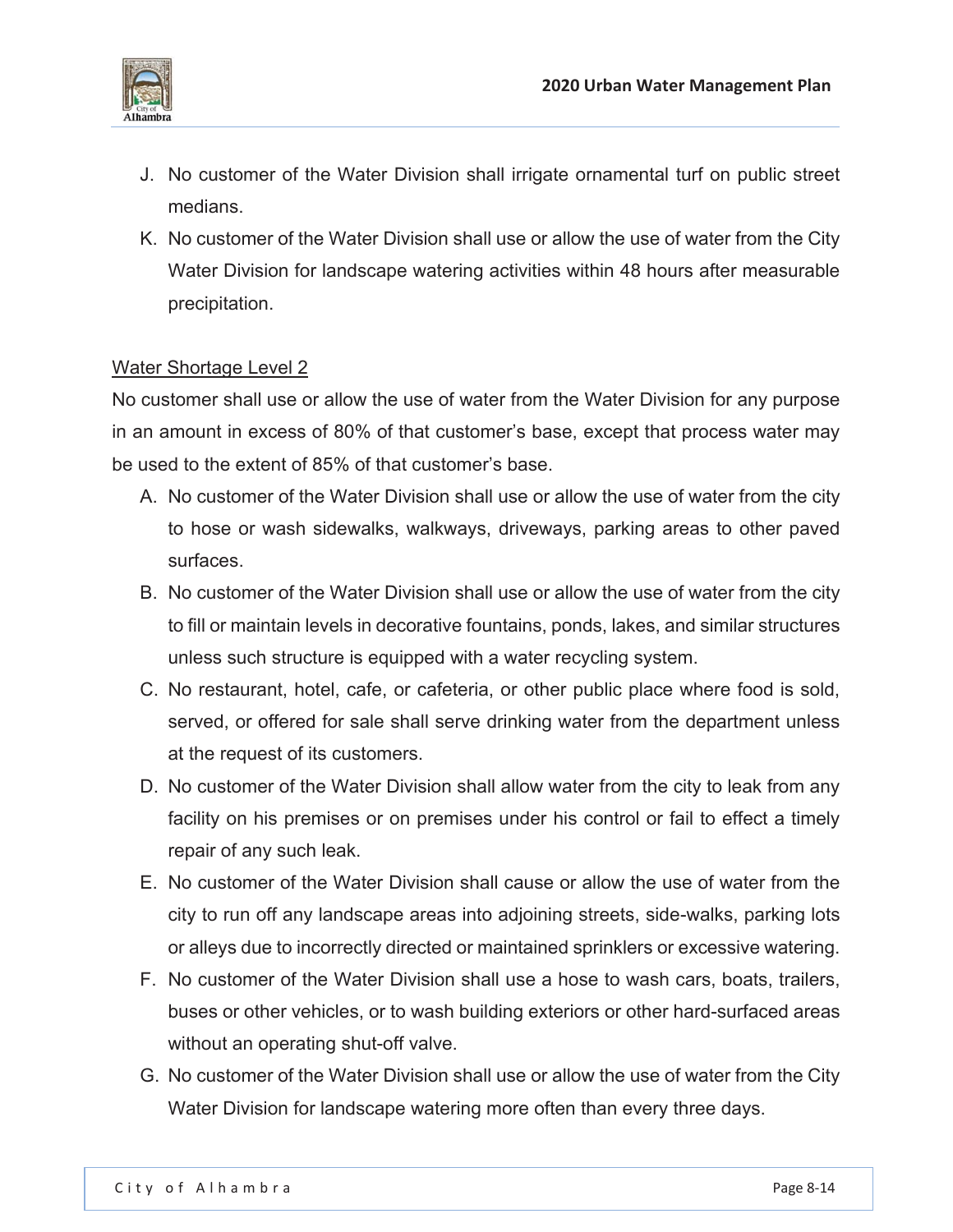

- H. No customer of the Water Division shall use or allow the use of water for landscape watering between the hours of 10:00 a.m. and 5:00 p.m.
- I. No customer of the Water Division shall use or allow the use of water from the city to refill a swimming pool, spa or hot tub emptied after the commencement of a water shortage period.
- J. No customer of the Water Division shall irrigate ornamental turf on public street medians.
- K. No customer of the Water Division shall use or allow the use of water from the City Water Division for landscape watering activities within 48 hours after measurable precipitation.

No customer shall use or allow the use of water from the Water Division for any purpose in an amount in excess of 70% of that customer's base, except that process water may be used to the extent of 75% of that customer's base.

- A. No customer of the Water Division shall use or allow the use of water from the city to hose or wash sidewalks, walkways, driveways, parking areas to other paved surfaces.
- B. No customer of the Water Division shall use or allow the use of water from the city to fill or maintain levels in decorative fountains, ponds, lakes, and similar structures unless such structure is equipped with a water recycling system.
- C. No restaurant, hotel, cafe, or cafeteria, or other public place where food is sold, served, or offered for sale shall serve drinking water from the department unless at the request of its customers.
- D. No customer of the Water Division shall allow water from the city to leak from any facility on his premises or on premises under his control or fail to effect a timely repair of any such leak.
- E. No customer of the Water Division shall cause or allow the use of water from the city to run off any landscape areas into adjoining streets, side-walks, parking lots or alleys due to incorrectly directed or maintained sprinklers or excessive watering.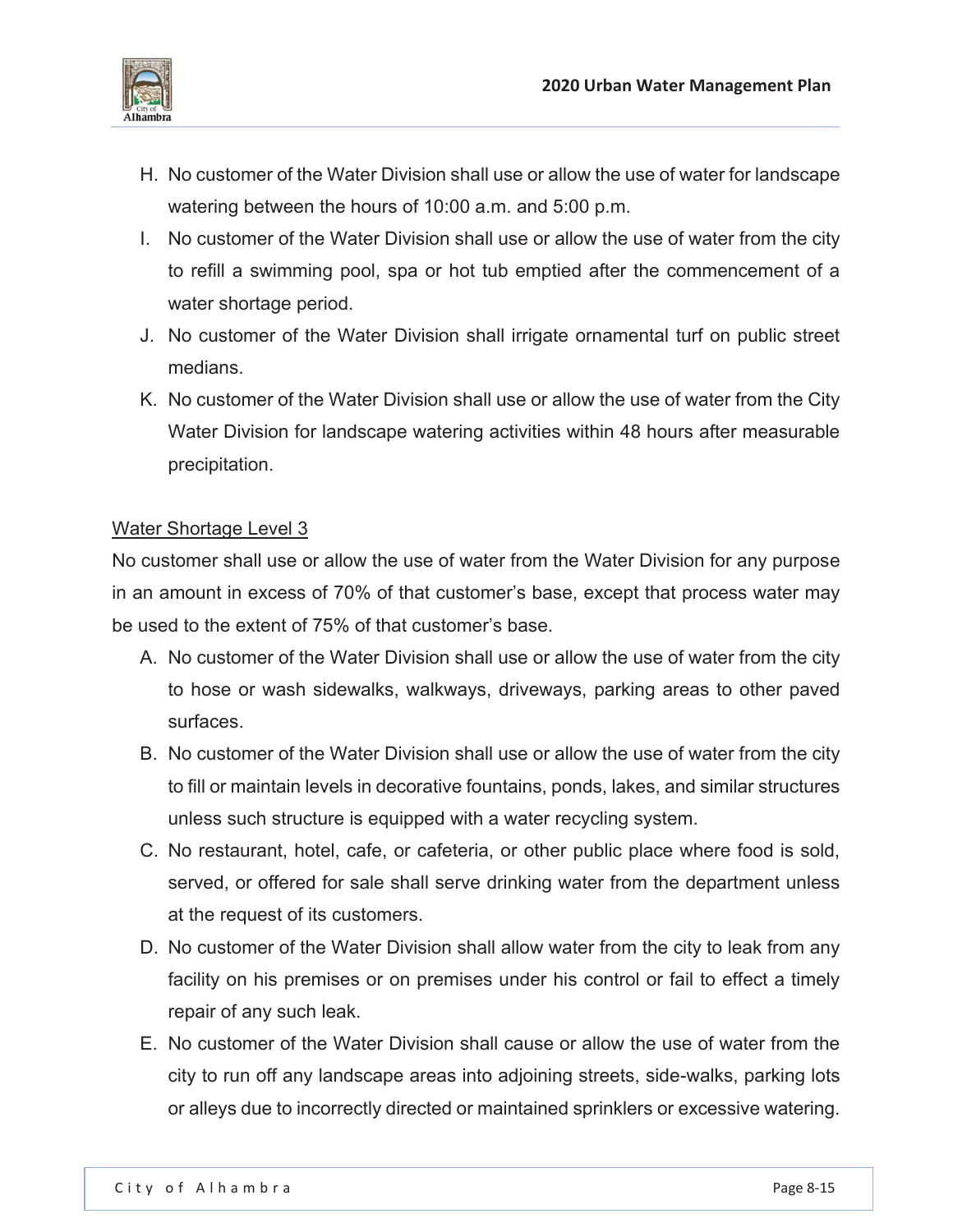

- F. No customer of the Water Division shall use a hose to wash cars, boats, trailers, buses or other vehicles, or to wash building exteriors or other hard-surfaced areas without an operating shut-off valve.
- G. No customer of the Water Division shall use or allow the use of water from the Water Division for landscape watering in excess of two days per week. Landscape watering may only occur on Tuesday, Thursday or Saturday, and customers can select which two days to water from those three options.
- H. No customer of the Water Division shall use or allow the use of water for landscape watering between the hours of 8:00 a.m. and 6:00 p.m.
- I. No customer of the Water Division shall use or allow the use of water from the city on landscapes outside of newly constructed homes and buildings in a manner inconsistent with regulations or other requirements established by the California Building Standards Commission, the Department of Housing and Community Development and any provisions of the Alhambra Municipal Code.
- J. Operators of hotels and motels shall provide guests with the option of choosing not to have towels and linens laundered daily. The hotel or motel shall prominently display notice of this option in each guestroom using clear and easily understood language.
- K. No customer of the Water Division shall use or allow the use of water from the City on ornamental turf on public street medians.
- L. No customer of the Water Division shall use or allow the use of water from the city on landscapes outside of newly constructed homes and buildings in a manner inconsistent with regulations or other requirements established by the California Building Standards Commission, the Department of Housing and Community Development and any provisions of the Alhambra Municipal Code.
- M. Operators of hotels and motels shall provide guests with the option of choosing not to have towels and linens laundered daily. The hotel or motel shall prominently display notice of this option in each guestroom using clear and easily understood language.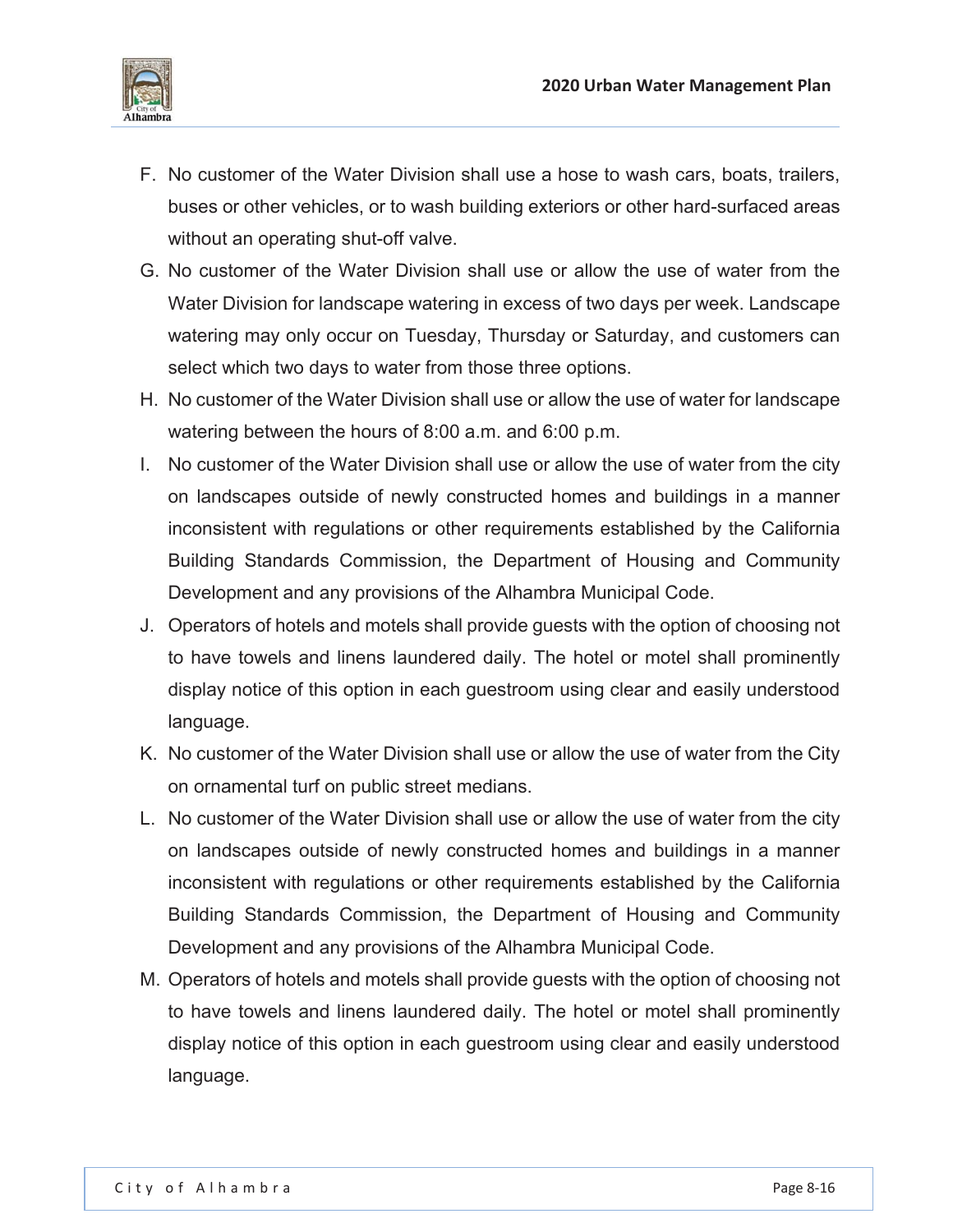

No customer shall use or allow the use of water from the Water Division for any purpose in an amount in excess of 60% of that customer's base.

- A. No customer of the Water Division shall use or allow the use of water from the city to hose or wash sidewalks, walkways, driveways, parking areas to other paved surfaces.
- B. No customer of the Water Division shall use or allow the use of water from the city to fill or maintain levels in decorative fountains, ponds, lakes, and similar structures unless such structure is equipped with a water recycling system.
- C. No restaurant, hotel, cafe, or cafeteria, or other public place where food is sold, served, or offered for sale shall serve drinking water from the department unless at the request of its customers.
- D. No customer of the Water Division shall allow water from the city to leak from any facility on his premises or on premises under his control or fail to effect a timely repair of any such leak.
- E. No customer of the Water Division shall cause or allow the use of water from the city to run off any landscape areas into adjoining streets, side-walks, parking lots or alleys due to incorrectly directed or maintained sprinklers or excessive watering.
- F. No customer of the Water Division shall use a hose to wash cars, boats, trailers, buses or other vehicles, or to wash building exteriors or other hard-surfaced areas without an operating shut-off valve.
- G. No customer of the Water Division shall use or allow the use of water from the Water Division for landscape watering in excess of two days per week. Landscape watering may only occur on Tuesday, Thursday or Saturday, and customers can select which two days to water from those three options.
- H. No customer of the Water Division shall use or allow the use of water for landscape watering between the hours of 8:00 a.m. and 6:00 p.m.
- I. No customer of the Water Division shall use or allow the use of water from the city on landscapes outside of newly constructed homes and buildings in a manner inconsistent with regulations or other requirements established by the California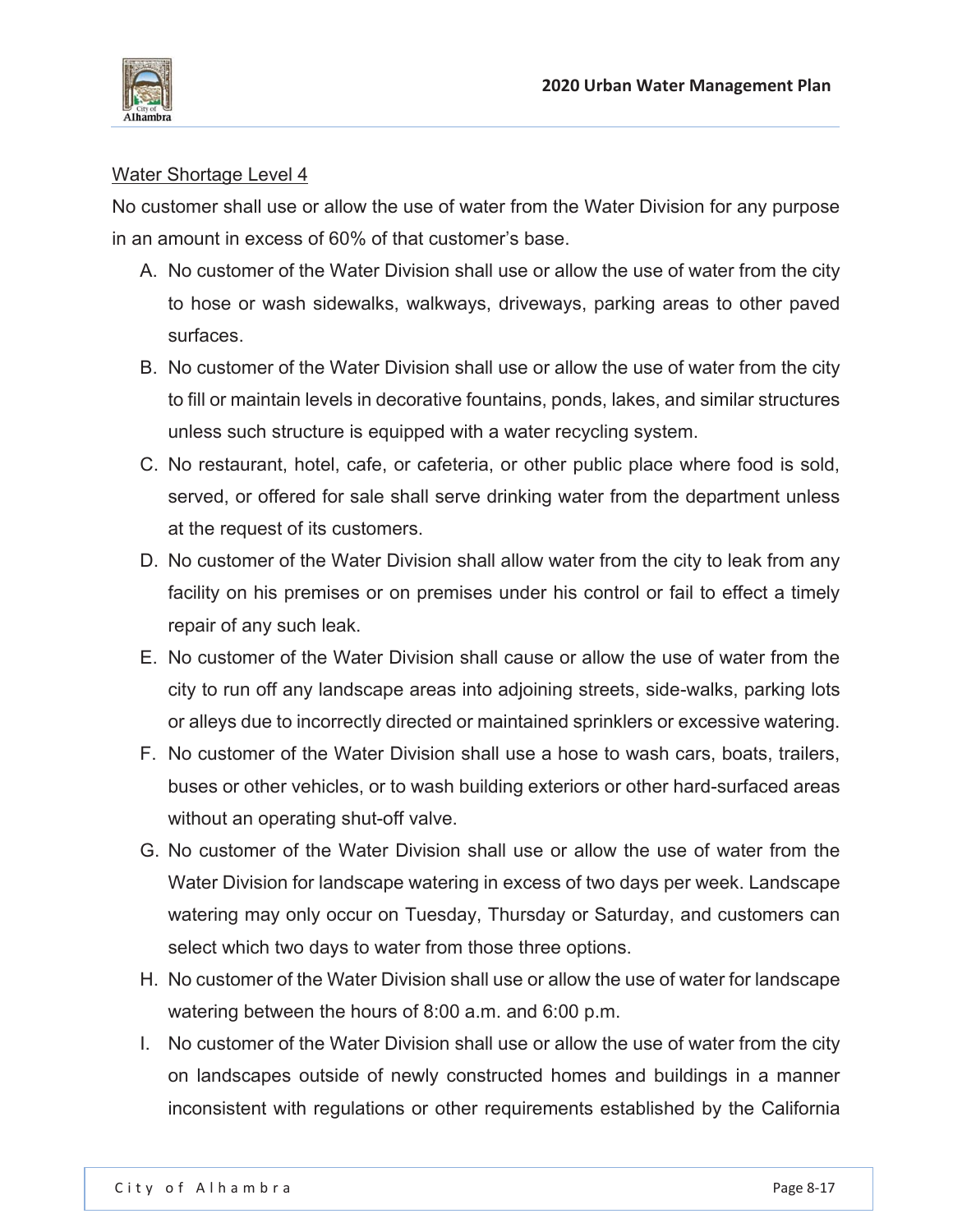

Building Standards Commission, the Department of Housing and Community Development and any provisions of the Alhambra Municipal Code.

- J. Operators of hotels and motels shall provide guests with the option of choosing not to have towels and linens laundered daily. The hotel or motel shall prominently display notice of this option in each guestroom using clear and easily understood language.
- K. No customer of the Water Division shall use or allow the use of water from the City on ornamental turf on public street medians.
- L. No customer of the Water Division shall use or allow the use of water from the city on landscapes outside of newly constructed homes and buildings in a manner inconsistent with regulations or other requirements established by the California Building Standards Commission, the Department of Housing and Community Development and any provisions of the Alhambra Municipal Code.
- M. Operators of hotels and motels shall provide guests with the option of choosing not to have towels and linens laundered daily. The hotel or motel shall prominently display notice of this option in each guestroom using clear and easily understood language.

### Water Shortage Level 5

No customer shall use or allow the use of water from the Water Division for any purpose in an amount in excess of 50% of that customer's base.

- A. No customer of the Water Division shall use or allow the use of water from the city to hose or wash sidewalks, walkways, driveways, parking areas to other paved surfaces.
- B. No customer of the Water Division shall use or allow the use of water from the city to fill or maintain levels in decorative fountains, ponds, lakes, and similar structures unless such structure is equipped with a water recycling system.
- C. No restaurant, hotel, cafe, or cafeteria, or other public place where food is sold, served, or offered for sale shall serve drinking water from the department unless at the request of its customers.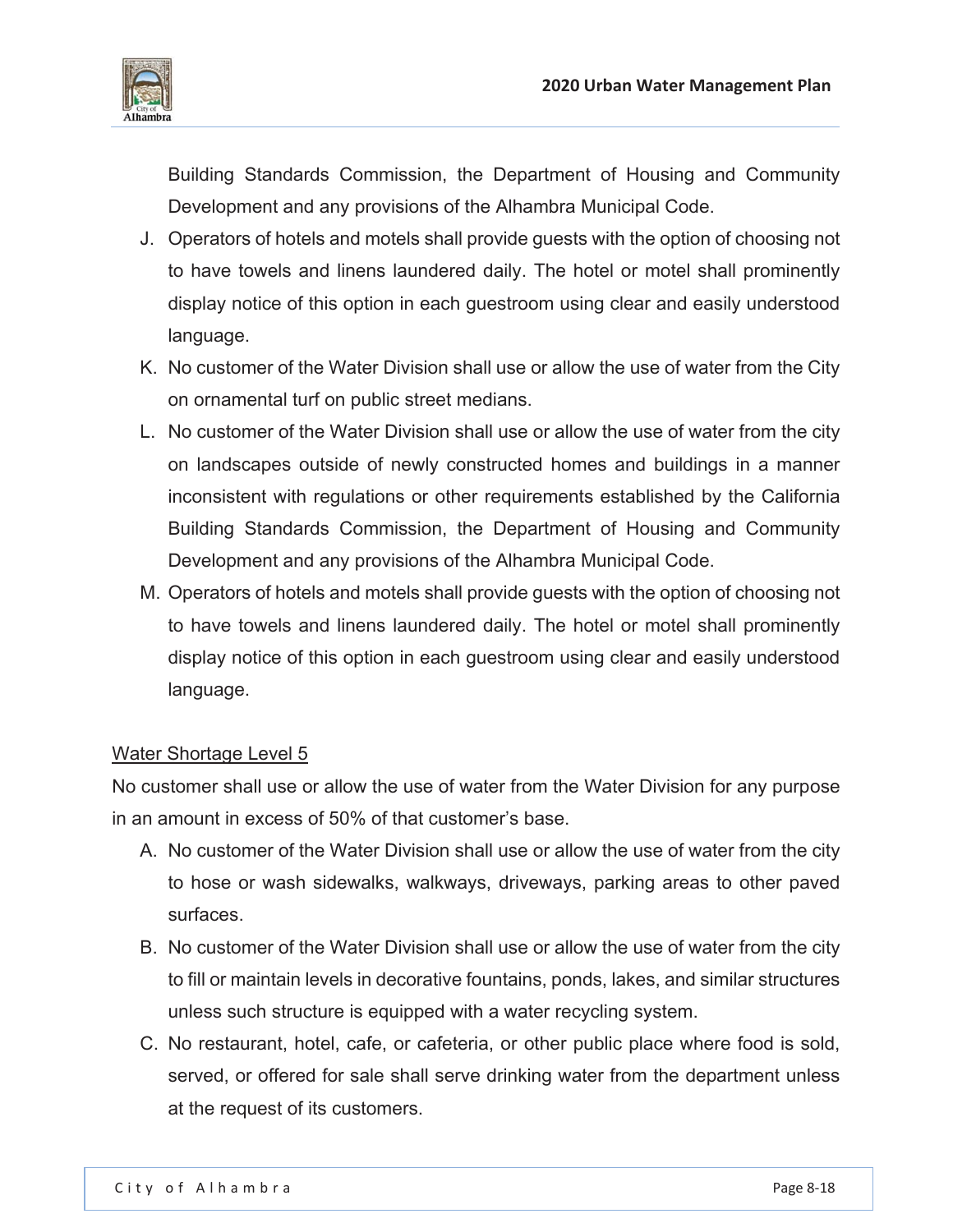

- D. No customer of the Water Division shall allow water from the city to leak from any facility on his premises or on premises under his control or fail to effect a timely repair of any such leak.
- E. No customer of the Water Division shall cause or allow the use of water from the city to run off any landscape areas into adjoining streets, side-walks, parking lots or alleys due to incorrectly directed or maintained sprinklers or excessive watering.
- F. No customer of the Water Division shall use a hose to wash cars, boats, trailers, buses or other vehicles, or to wash building exteriors or other hard-surfaced areas without an operating shut-off valve.
- G. No customer of the Water Division shall use or allow the use of water from the Water Division for landscape watering in excess of two days per week. Landscape watering may only occur on Tuesday, Thursday or Saturday, and customers can select which two days to water from those three options.
- H. No customer of the Water Division shall use or allow the use of water for landscape watering between the hours of 8:00 a.m. and 6:00 p.m.
- I. No customer of the Water Division shall use or allow the use of water from the city on landscapes outside of newly constructed homes and buildings in a manner inconsistent with regulations or other requirements established by the California Building Standards Commission, the Department of Housing and Community Development and any provisions of the Alhambra Municipal Code.
- J. Operators of hotels and motels shall provide guests with the option of choosing not to have towels and linens laundered daily. The hotel or motel shall prominently display notice of this option in each guestroom using clear and easily understood language.
- K. No customer of the Water Division shall use or allow the use of water from the City on ornamental turf on public street medians.
- L. No customer of the Water Division shall use or allow the use of water from the city on landscapes outside of newly constructed homes and buildings in a manner inconsistent with regulations or other requirements established by the California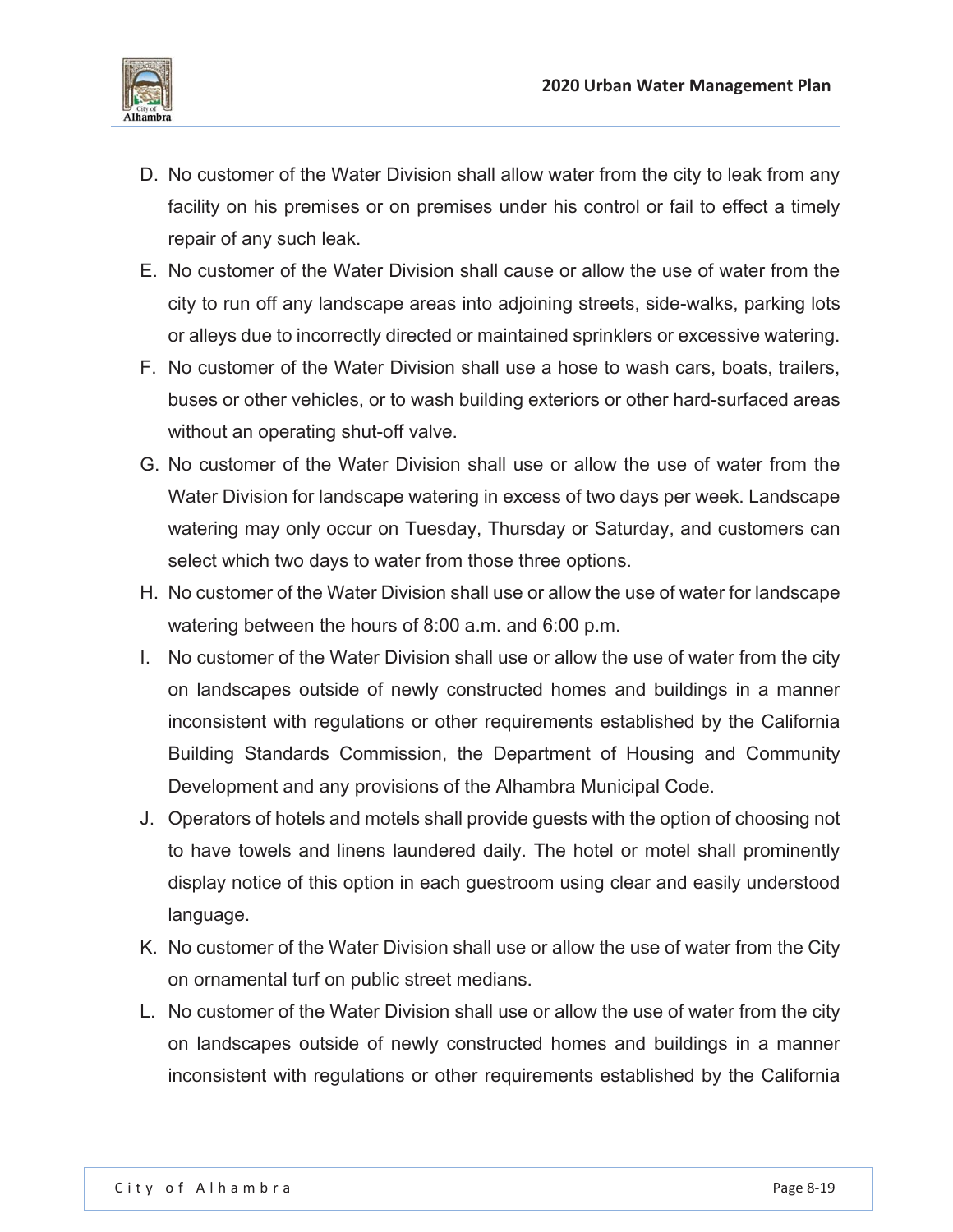

Building Standards Commission, the Department of Housing and Community Development and any provisions of the Alhambra Municipal Code.

M. Operators of hotels and motels shall provide guests with the option of choosing not to have towels and linens laundered daily. The hotel or motel shall prominently display notice of this option in each guestroom using clear and easily understood language.

### Water Shortage Level 6

No customer shall use or allow the use of water from the Water Division for any purpose in an amount more than 50% of that customer's base.

- A. No customer of the Water Division shall use or allow the use of water from the city to hose or wash sidewalks, walkways, driveways, parking areas to other paved surfaces.
- B. No customer of the Water Division shall use or allow the use of water from the city to fill or maintain levels in decorative fountains, ponds, lakes, and similar structures unless such structure is equipped with a water recycling system.
- C. No restaurant, hotel, cafe, or cafeteria, or other public place where food is sold, served, or offered for sale shall serve drinking water from the department unless at the request of its customers.
- D. No customer of the Water Division shall allow water from the city to leak from any facility on his premises or on premises under his control or fail to effect a timely repair of any such leak.
- E. No customer of the Water Division shall cause or allow the use of water from the city to run off any landscape areas into adjoining streets, side-walks, parking lots or alleys due to incorrectly directed or maintained sprinklers or excessive watering.
- F. No customer of the Water Division shall use a hose to wash cars, boats, trailers, buses or other vehicles, or to wash building exteriors or other hard-surfaced areas without an operating shut-off valve.
- G. No customer of the Water Division shall use or allow the use of water from the Water Division for landscape watering in excess of two days per week. Landscape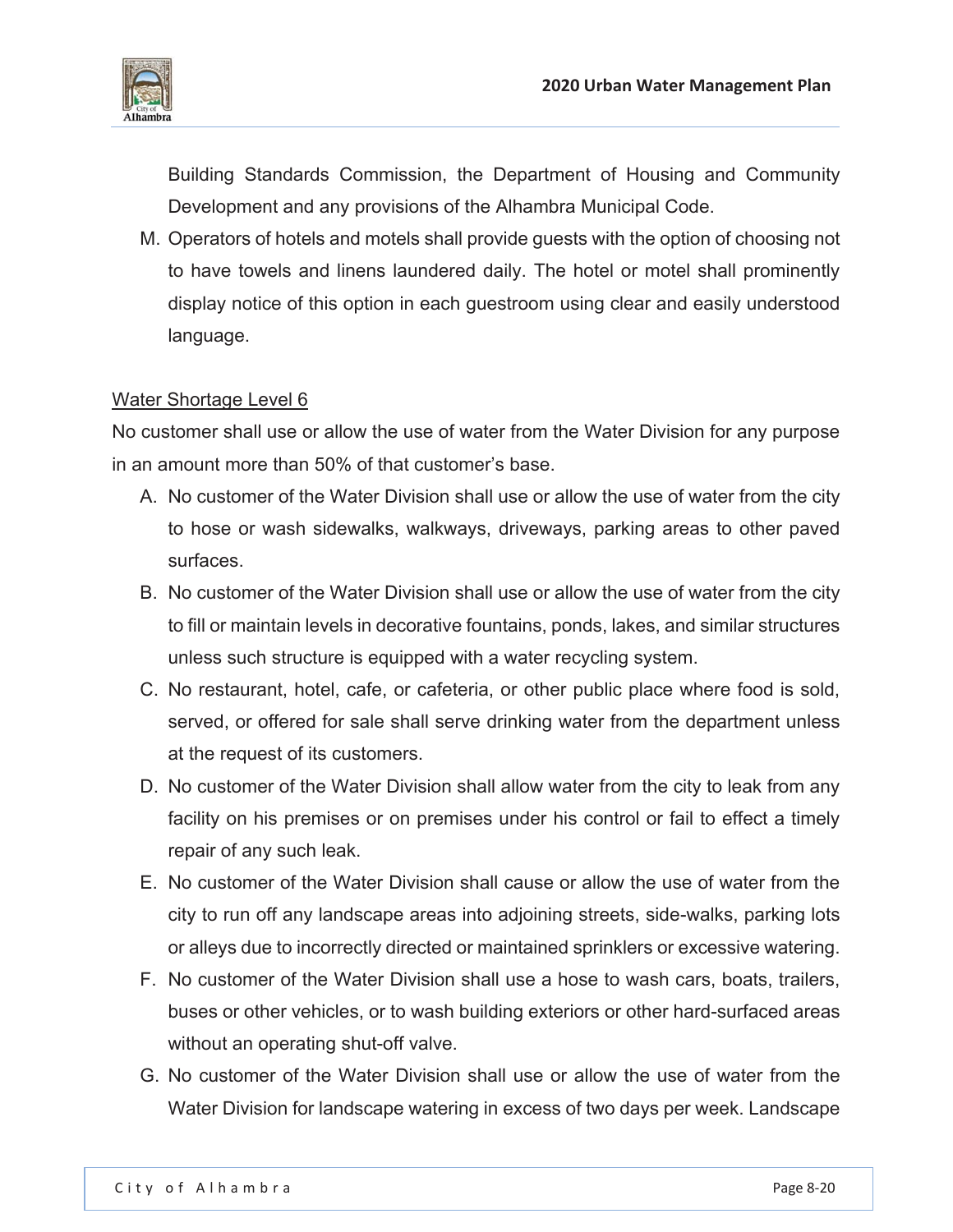

watering may only occur on Tuesday, Thursday or Saturday, and customers can select which two days to water from those three options.

- H. No customer of the Water Division shall use or allow the use of water for landscape watering between the hours of 8:00 a.m. and 6:00 p.m.
- I. No customer of the Water Division shall use or allow the use of water from the city on landscapes outside of newly constructed homes and buildings in a manner inconsistent with regulations or other requirements established by the California Building Standards Commission, the Department of Housing and Community Development and any provisions of the Alhambra Municipal Code.
- J. Operators of hotels and motels shall provide guests with the option of choosing not to have towels and linens laundered daily. The hotel or motel shall prominently display notice of this option in each guestroom using clear and easily understood language.
- K. No customer of the Water Division shall use or allow the use of water from the City on ornamental turf on public street medians.
- L. No customer of the Water Division shall use or allow the use of water from the city on landscapes outside of newly constructed homes and buildings in a manner inconsistent with regulations or other requirements established by the California Building Standards Commission, the Department of Housing and Community Development and any provisions of the Alhambra Municipal Code.
- M. Operators of hotels and motels shall provide guests with the option of choosing not to have towels and linens laundered daily. The hotel or motel shall prominently display notice of this option in each guestroom using clear and easily understood language.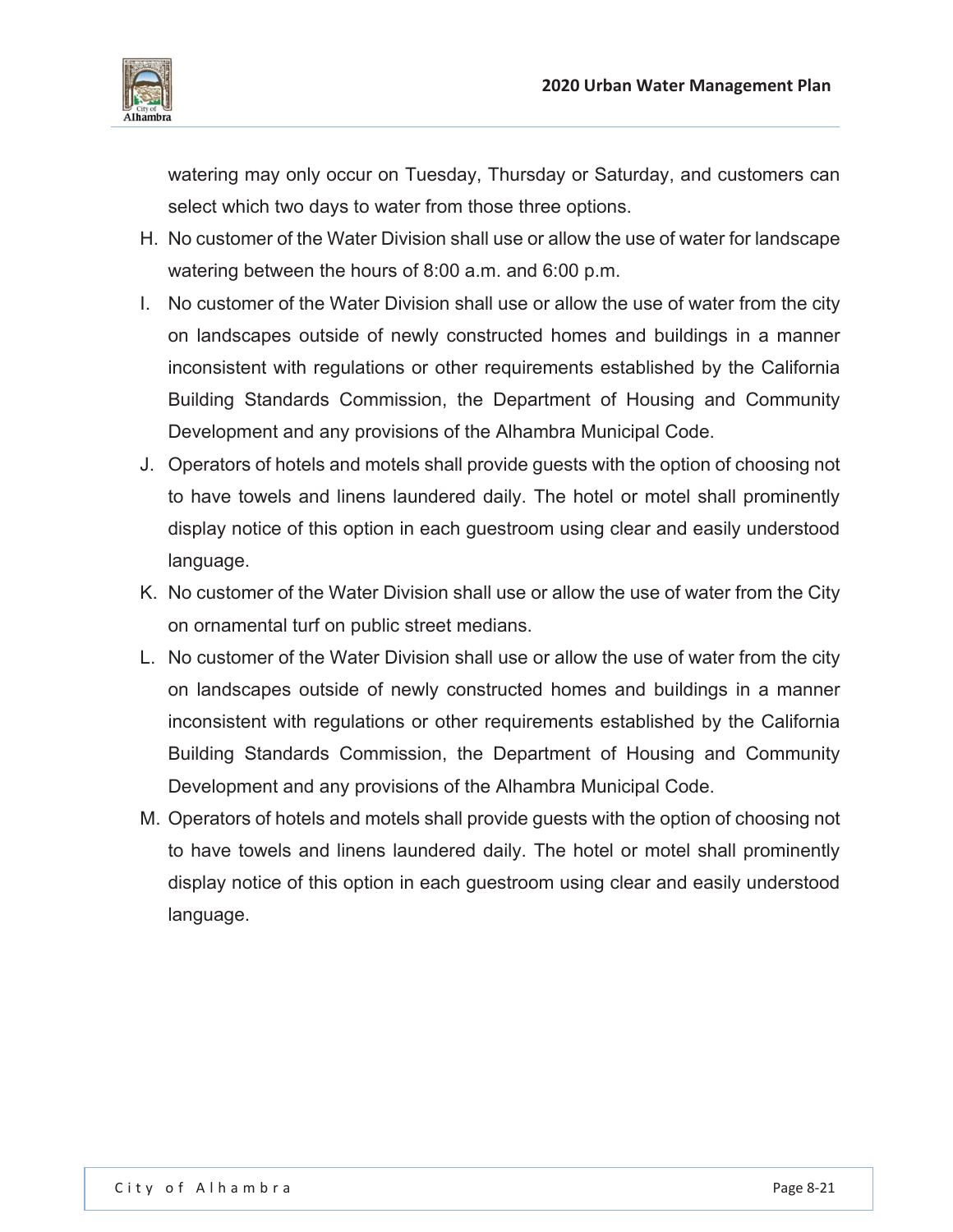

### **SUPPLY AUGMENTATION**

As discussed in Chapter 6, the City's sources of water supply include groundwater produced from the Main Basin and imported surface water purchased from MWD through Upper District. As noted in Section 8.2, beginning July 1, 2022, the City will prepare and submit an Annual Assessment which will include a review of water supplies available to meet water demands for the current and upcoming years. If the City is currently in, or considers entering into, one of the standard water shortage levels identified in Section 8.3, the City will consider the water supply augmentation actions described below.

For each water shortage level discussed in Section 8.3, the City will consider supplementing its existing water supplies through purchase of additional imported water supplies. Due to previous critically dry conditions, MWD developed the "Water Supply Allocation Plan" whereby available supplies are equitably allocated to its member agencies, including Upper District. The WSAP establishes ten different shortage levels and a corresponding drought allocation to each member agency. Based on the shortage level established by MWD, the WSAP provides a reduced drought allocation to a member agency for its M&I retail demand. The ratio of MWD water supply drought allocation to local water supply will change based on the WSAP stage. The MWD drought allocation can be used to make Full Service water deliveries at the Tier 1 rate up to a Tier 1 allocation. Any Full Service water delivered in excess of a drought allocation is subject to a penalty rate in addition to the normal rate paid for the water.

In addition to the WSAP, MWD describes supply augmentation actions in its Regional 2020 UWMP, which is incorporated by reference. MWD's primary first response to any gap between core supplies (from the State Water Project and Colorado River) and demand is to make optimal use of its supply augmentation options, consisting of drawing from flexible supply programs and storage reserves. MWD has developed and actively manages a portfolio of water supply programs including water transfer, storage, and exchange agreements. MWD pursues voluntary water transfer and exchange programs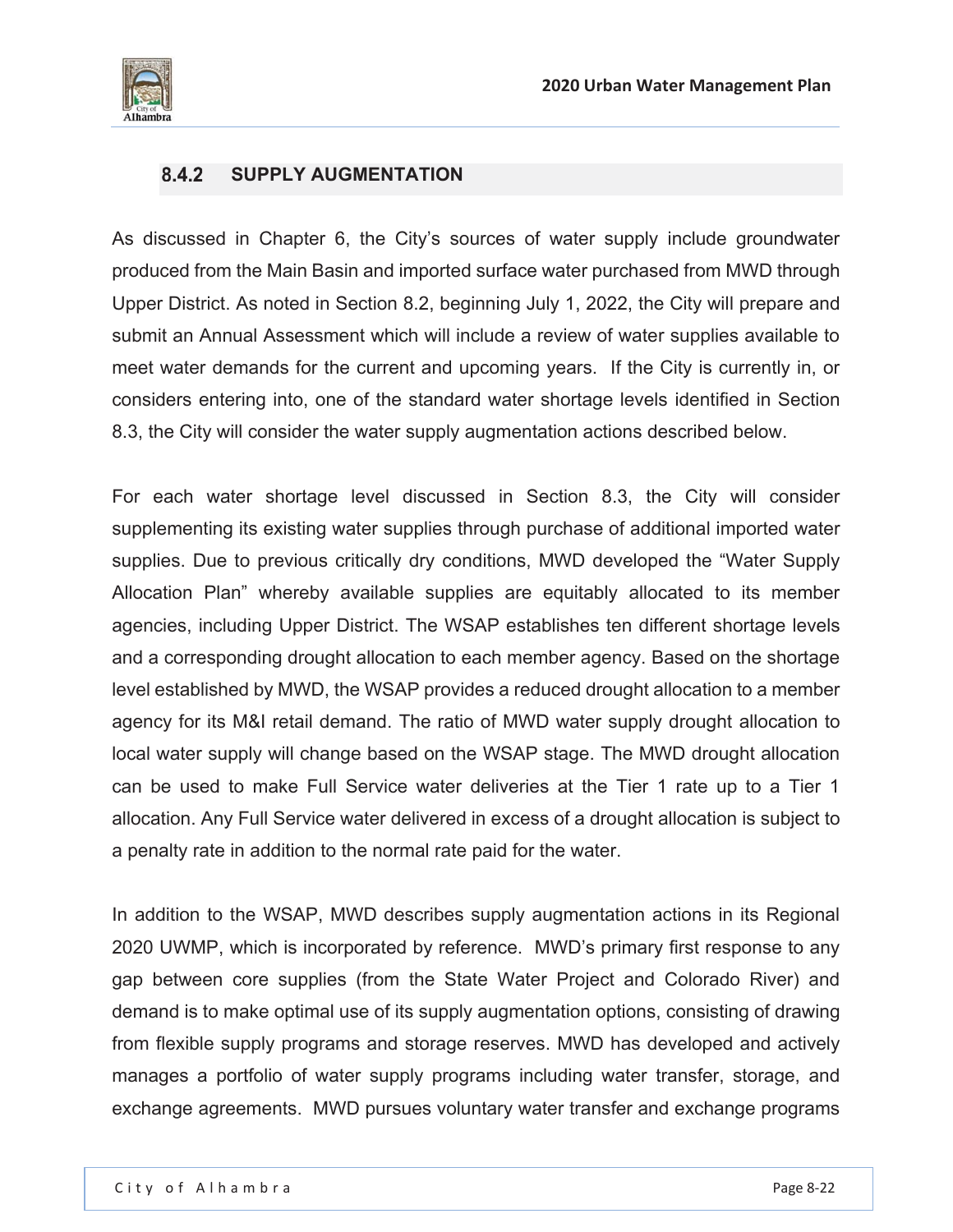

to help mitigate supply/demand imbalances and provide additional dry-year supply sources. In addition, MWD has developed significant storage capacity in reservoirs, conjunctive use, and other groundwater storage programs totaling approximately 6.0 million AF. Pursuant to MWD's "Emergency Storage Objective", updated in 2019, approximately 750,000 AF of total stored water is emergency storage reserved by MWD for use in the event of supply interruptions. Based on MWD's historical and on-going water supply and storage programs and management practices, the City can potentially continue relying on purchased imported water supplies from MWD through Upper District for adequate supply augmentation in response to each of the standard water shortage levels identified in Section 8.3.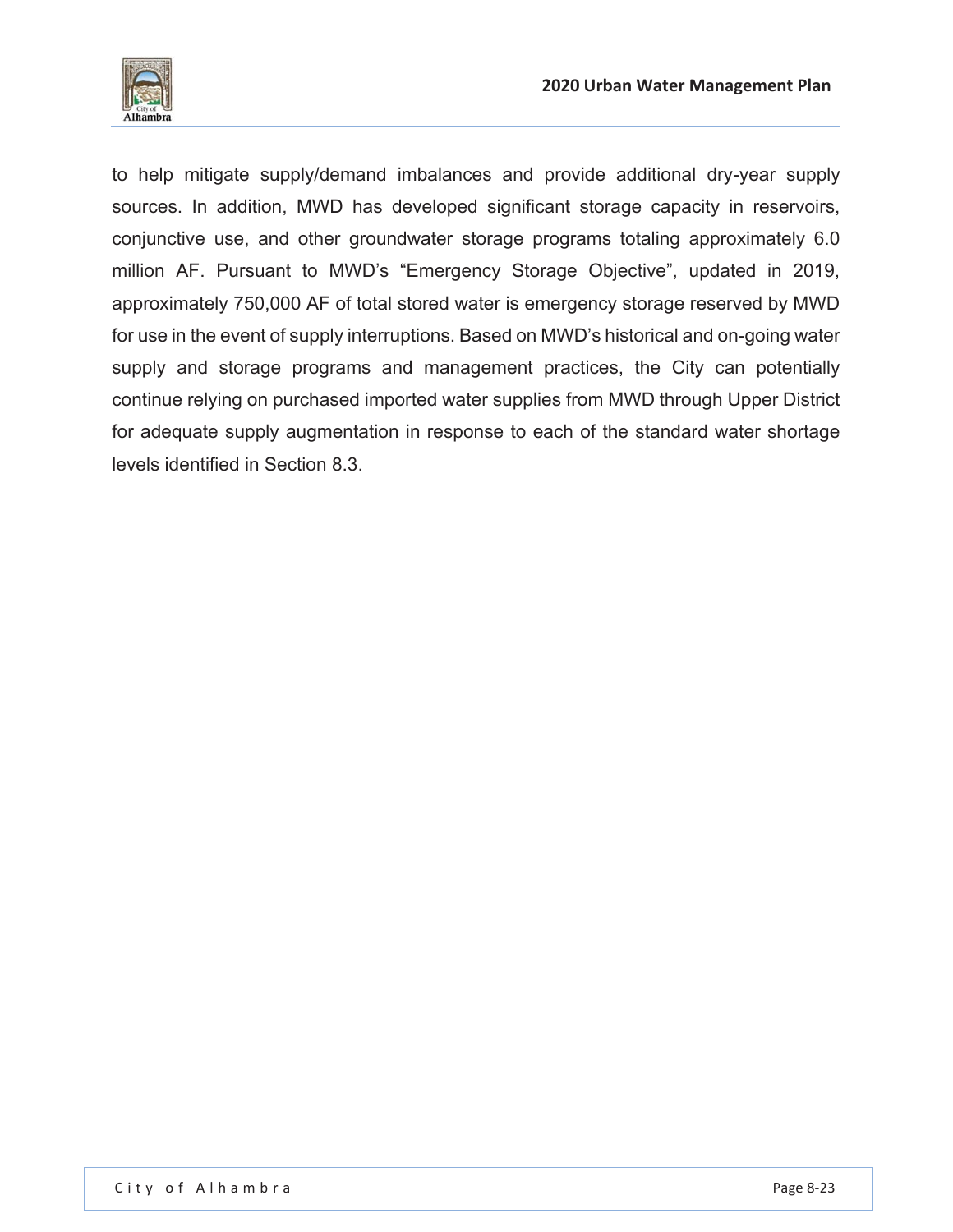

### **Table 8-2 Demand Reduction Actions**

| <b>Submittal Table 8-2: Demand Reduction Actions</b> |                                                                                                                                                                               |                                                                                                                |                                                                                                                                                                                                                                                                                                                                                                                                                   |                                                                                                    |  |  |
|------------------------------------------------------|-------------------------------------------------------------------------------------------------------------------------------------------------------------------------------|----------------------------------------------------------------------------------------------------------------|-------------------------------------------------------------------------------------------------------------------------------------------------------------------------------------------------------------------------------------------------------------------------------------------------------------------------------------------------------------------------------------------------------------------|----------------------------------------------------------------------------------------------------|--|--|
| Shortage<br>Level                                    | <b>Demand Reduction Actions</b><br>Drop down list<br>These are the only categories that will be accepted<br>by the WUEdata online submittal tool. Select those<br>that apply. | How much is this going to reduce the<br>shortage gap? Include units used<br>(volume type or percentage)        | Additional Explanation or Reference<br>(optional)                                                                                                                                                                                                                                                                                                                                                                 | Penalty, Charge,<br>or Other<br>Enforcement?<br><b>For Retail Suppliers Only</b><br>Drop Down List |  |  |
|                                                      | Add additional rows as needed                                                                                                                                                 |                                                                                                                |                                                                                                                                                                                                                                                                                                                                                                                                                   |                                                                                                    |  |  |
| $\mathbf{1}$                                         | Other - Prohibit use of potable water for<br>washing hard surfaces                                                                                                            | Collective reduction from all Shortage<br>Level 1 actions is up to 843 AFY                                     |                                                                                                                                                                                                                                                                                                                                                                                                                   | Yes                                                                                                |  |  |
| $\mathbf{1}$                                         | Water Features - Restrict water use for<br>decorative water features, such as fountains                                                                                       | Collective reduction from all Shortage<br>Level 1 actions is up to 843 AFY                                     |                                                                                                                                                                                                                                                                                                                                                                                                                   | Yes                                                                                                |  |  |
| 1                                                    | CII - Restaurants may only serve water upon<br>request                                                                                                                        | Collective reduction from all Shortage<br>Level 1 actions is up to 843 AFY                                     |                                                                                                                                                                                                                                                                                                                                                                                                                   | Yes                                                                                                |  |  |
| $\mathbf{1}$                                         | Other - Customers must repair leaks, breaks,<br>and malfunctions in a timely manner                                                                                           | Collective reduction from all Shortage<br>Level 1 actions is up to 843 AFY                                     |                                                                                                                                                                                                                                                                                                                                                                                                                   | Yes                                                                                                |  |  |
| 1                                                    | Landscape - Restrict or prohibit runoff from<br>landscape irrigation                                                                                                          | Collective reduction from all Shortage<br>Level 1 actions is up to 843 AFY                                     |                                                                                                                                                                                                                                                                                                                                                                                                                   | Yes                                                                                                |  |  |
| $\mathbf{1}$                                         | Other - Require automatic shut of hoses                                                                                                                                       | Collective reduction from all Shortage                                                                         |                                                                                                                                                                                                                                                                                                                                                                                                                   | Yes                                                                                                |  |  |
| $\mathbf{1}$                                         | Landscape - Limit landscape irrigation to                                                                                                                                     | Level 1 actions is up to 843 AFY<br>Collective reduction from all Shortage<br>Level 1 actions is up to 843 AFY |                                                                                                                                                                                                                                                                                                                                                                                                                   | Yes                                                                                                |  |  |
| $\mathbf{1}$                                         | specific days<br>Landscape - Limit landscape irrigation to                                                                                                                    | Collective reduction from all Shortage                                                                         |                                                                                                                                                                                                                                                                                                                                                                                                                   | Yes                                                                                                |  |  |
| $\mathbf{1}$                                         | specific times<br>Other water feature or swimming pool                                                                                                                        | Level 1 actions is up to 843 AFY<br>Collective reduction from all Shortage                                     |                                                                                                                                                                                                                                                                                                                                                                                                                   | Yes                                                                                                |  |  |
| 1                                                    | restriction<br>Landscape - Prohibit certain types of                                                                                                                          | Level 1 actions is up to 843 AFY<br>Collective reduction from all Shortage                                     |                                                                                                                                                                                                                                                                                                                                                                                                                   | Yes                                                                                                |  |  |
| 1                                                    | landscape irrigation<br>Landscape - Other landscape restriction or                                                                                                            | Level 1 actions is up to 843 AFY<br>Collective reduction from all Shortage                                     |                                                                                                                                                                                                                                                                                                                                                                                                                   | Yes                                                                                                |  |  |
|                                                      | prohibition                                                                                                                                                                   | Level 1 actions is up to 843 AFY<br>Collective reduction from Shortage                                         |                                                                                                                                                                                                                                                                                                                                                                                                                   |                                                                                                    |  |  |
| $\overline{2}$                                       | Other                                                                                                                                                                         | Level 1 plus all Shortage Level 2 actions<br>is up to 1,685 AFY                                                | All actions under Shortage Level 1                                                                                                                                                                                                                                                                                                                                                                                | Yes                                                                                                |  |  |
| 3                                                    | Other                                                                                                                                                                         | Collective reduction from Shortage<br>Level 2 plus all Shortage Level 3 actions<br>is up to 2,528 AFY          | All actions under Shortage Level 2                                                                                                                                                                                                                                                                                                                                                                                | Yes                                                                                                |  |  |
| 3                                                    | Landscape - Limit landscape irrigation to<br>specific days                                                                                                                    | Collective reduction from all Shortage<br>Level 3 actions is up to 2,528 AFY                                   |                                                                                                                                                                                                                                                                                                                                                                                                                   | Yes                                                                                                |  |  |
| 3                                                    | Landscape - Limit landscape irrigation to<br>specific times                                                                                                                   | Collective reduction from all Shortage<br>Level 3 actions is up to 2,528 AFY                                   |                                                                                                                                                                                                                                                                                                                                                                                                                   | Yes                                                                                                |  |  |
| 3                                                    | Other - Prohibit use of potable water for<br>construction and dust control                                                                                                    | Collective reduction from all Shortage<br>Level 3 actions is up to 2,528 AFY                                   | No customer of the Water Division shall use<br>or allow the use of water from the city on<br>landscapes outside of newly constructed<br>homes and buildings in a manner<br>inconsistent with regulations or other<br>requirements established by the California<br>Building Standards Commission, the<br>Department of Housing and Community<br>Development and any provisions of the<br>Alhambra Municipal Code. | Yes                                                                                                |  |  |
| 3                                                    | CII - Lodging establishment must offer opt<br>out of linen service                                                                                                            | Collective reduction from all Shortage<br>Level 3 actions is up to 2,528 AFY                                   |                                                                                                                                                                                                                                                                                                                                                                                                                   | Yes                                                                                                |  |  |
| 4                                                    | Other                                                                                                                                                                         | Collective reduction from Shortage<br>Level 3 plus all Shortage Level 4 actions<br>is up to 3,371 AFY          | All actions under Shortage Level 3                                                                                                                                                                                                                                                                                                                                                                                | Yes                                                                                                |  |  |
| 5                                                    | Other                                                                                                                                                                         | Collective reduction from Shortage<br>Level 4 plus all Shortage Level 5 actions<br>is up to 4,213 AFY          | All actions under Shortage Level 4                                                                                                                                                                                                                                                                                                                                                                                | Yes                                                                                                |  |  |
| 6                                                    | Other                                                                                                                                                                         | Collective reduction from Shortage<br>Level 4 plus all Shortage Level 5 actions<br>is greater than 4,213 AFY   | All actions under Shortage Level 4                                                                                                                                                                                                                                                                                                                                                                                | Yes                                                                                                |  |  |
| NOTES:                                               |                                                                                                                                                                               |                                                                                                                |                                                                                                                                                                                                                                                                                                                                                                                                                   |                                                                                                    |  |  |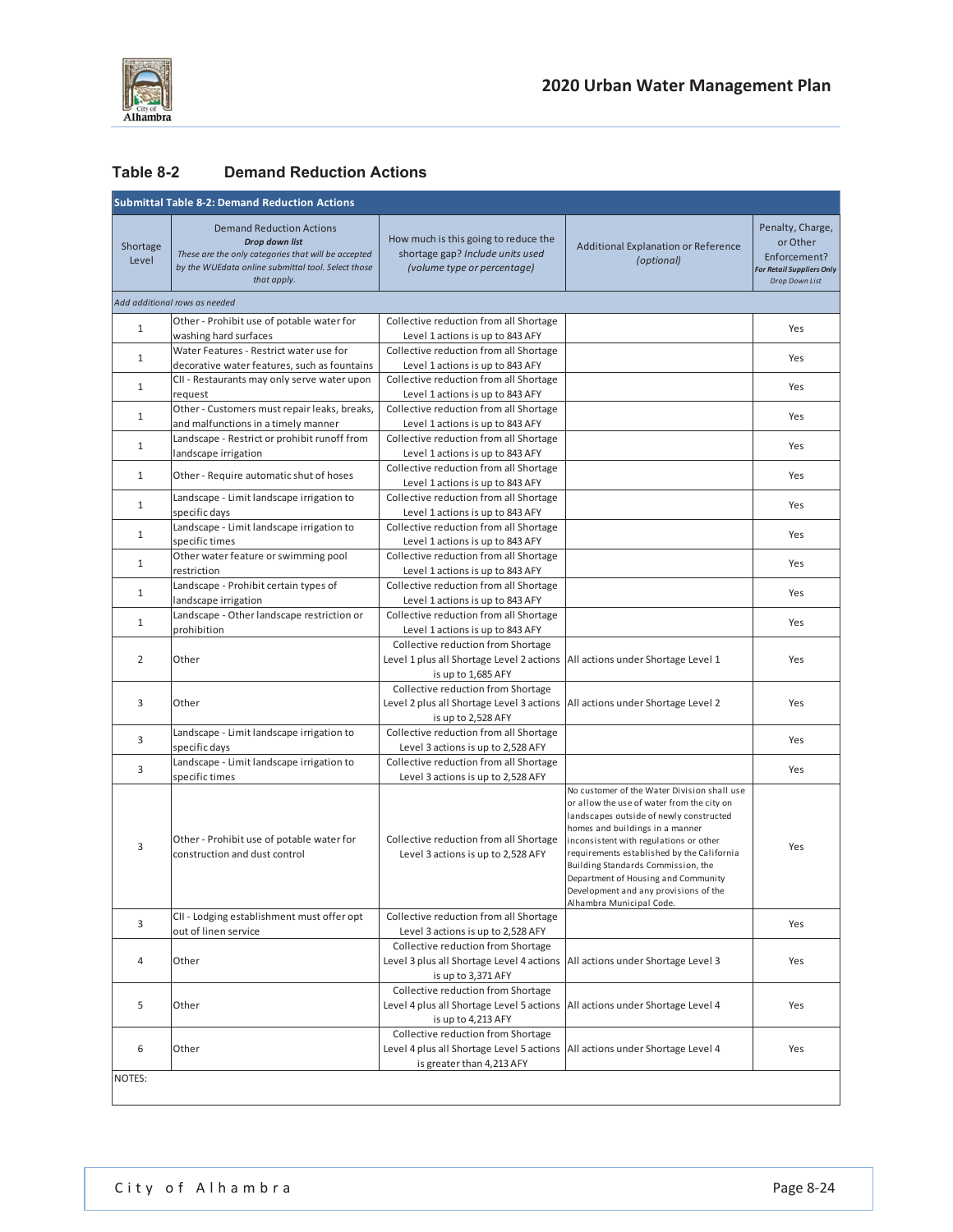

anticipated demands.

### **Table 8-3 Supply Augmentation and Other Actions**

| Shortage Level                | Supply Augmentation Methods and Other<br><b>Actions by Water Supplier</b><br>Drop down list<br>These are the only categories that will be accepted<br>by the WUEdata online submittal tool | How much is this going to reduce the<br>shortage gap? Include units used<br>(volume type or percentage) | Additional Explanation or Reference<br>(optional) |
|-------------------------------|--------------------------------------------------------------------------------------------------------------------------------------------------------------------------------------------|---------------------------------------------------------------------------------------------------------|---------------------------------------------------|
| Add additional rows as needed |                                                                                                                                                                                            |                                                                                                         |                                                   |
| 1                             | <b>Transfers</b>                                                                                                                                                                           | Not applicable (see Notes)                                                                              |                                                   |
| 2                             | <b>Transfers</b>                                                                                                                                                                           | Not applicable (see Notes)                                                                              |                                                   |
| 3                             | Transfers                                                                                                                                                                                  | Not applicable (see Notes)                                                                              |                                                   |
| 4                             | <b>Transfers</b>                                                                                                                                                                           | Not applicable (see Notes)                                                                              |                                                   |
| 5                             | <b>Transfers</b>                                                                                                                                                                           | Not applicable (see Notes)                                                                              |                                                   |
| 6                             | <b>Transfers</b>                                                                                                                                                                           | Not applicable (see Notes)                                                                              |                                                   |
|                               |                                                                                                                                                                                            |                                                                                                         |                                                   |
|                               |                                                                                                                                                                                            |                                                                                                         |                                                   |

# **OPERATIONAL CHANGES**

During a water supply shortage situation, the City will manage its water supply resources to provide sufficient water supplies capable of meeting the demands of its customers. Section 8.4.1 describes the City's standard water shortage levels and associated demand reduction measures. Section 8.4.2 describes the City's water supply sources and water supply augmentation actions available. The supply augmentation actions and demand reduction measures, when implemented, may potentially result in short-term operational changes which are necessary to allow the City to utilize all available water supply sources in response to water shortage situations.

As noted in Section 8.2, beginning July 1, 2022, the City will prepare and submit an Annual Assessment which will include a review of the water supplies available to meet water demands for the current and upcoming years. Preparation of the Annual Assessment will assist the City in determining any potential operational changes. In addition, the City's standard water shortage levels and the associated demand reduction measures, in conjunction with the City's existing Demand Management Measures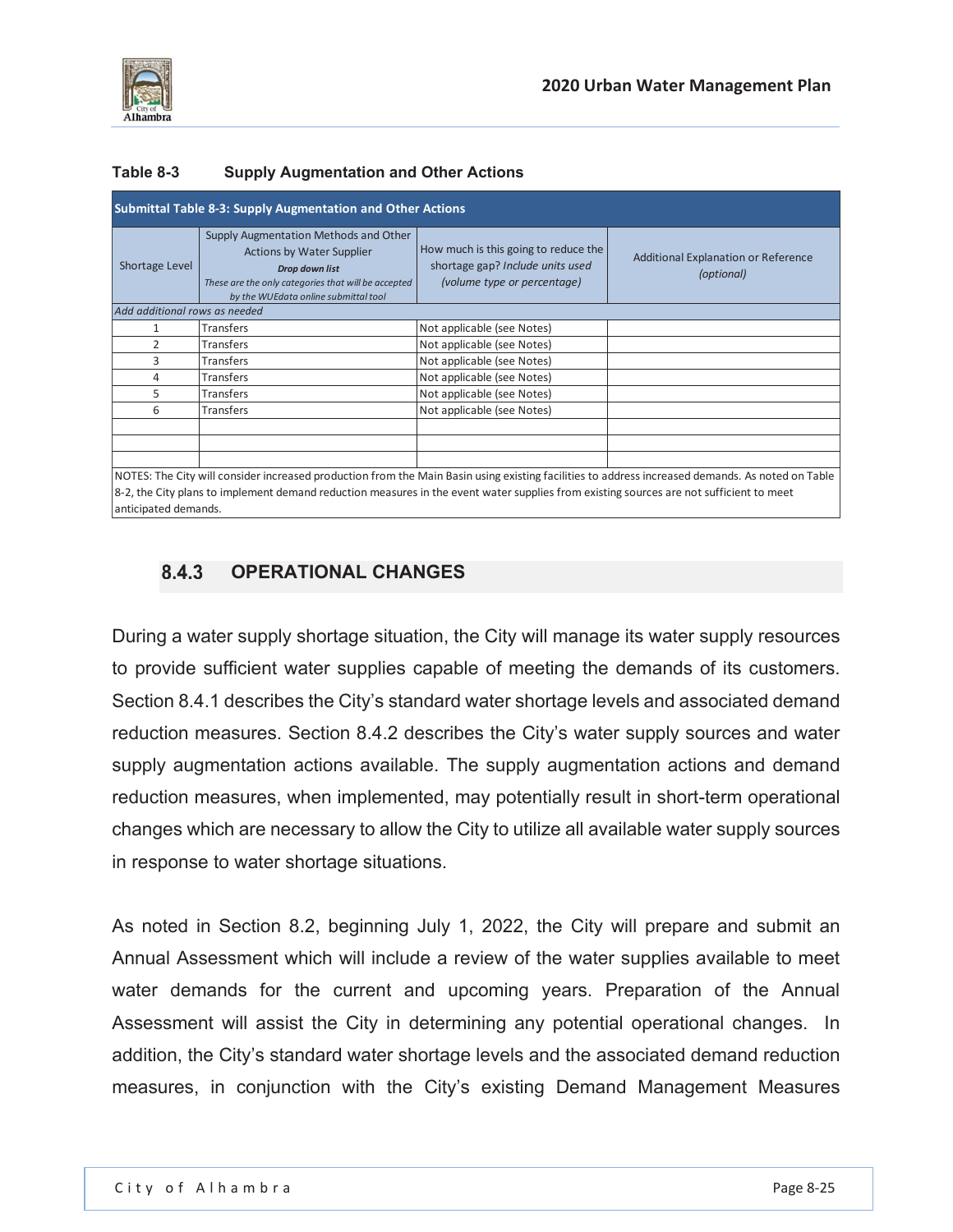

(discussed in Chapter 9), will be essential to the City in reducing water demands during any water shortage period. The operational changes the City will consider in addressing non-catastrophic water shortages on a short-term basis include the following:

- Improved monitoring, analysis, and tracking of customer water usage to enforce demand reduction measures
- Optimized production from existing available water supply sources
- Potential use of emergency supply sources, including emergency interconnections
- Potential blending of water supply resources
- Improved monitoring, maintenance, and repairs to reduce water distribution system losses

# **ADDITIONAL MANDATORY RESTRICTIONS**

The mandatory restrictions which are implemented by the City to reduce customer demands are discussed in Section 8.4.1. There are no additional mandatory restrictions planned at this time.

# **8.4.5 EMERGENCY RESPONSE PLAN**

Catastrophic water shortages are incorporated in the City's standard water shortage levels (identified in Section 8.3) and the associated demand reduction measures (described in Section 8.4.1). In addition to the water supply augmentation actions (Section 8.4.2) and potential operational changes (Section 8.4.3) which the City may consider in order to continue providing sufficient water supplies, the City will review and implement any necessary steps included in its "Emergency Response Plan".

As part of the "America's Water Infrastructure Act of 2018", community water systems serving a population greater than 3,300 people, including the City, are required to review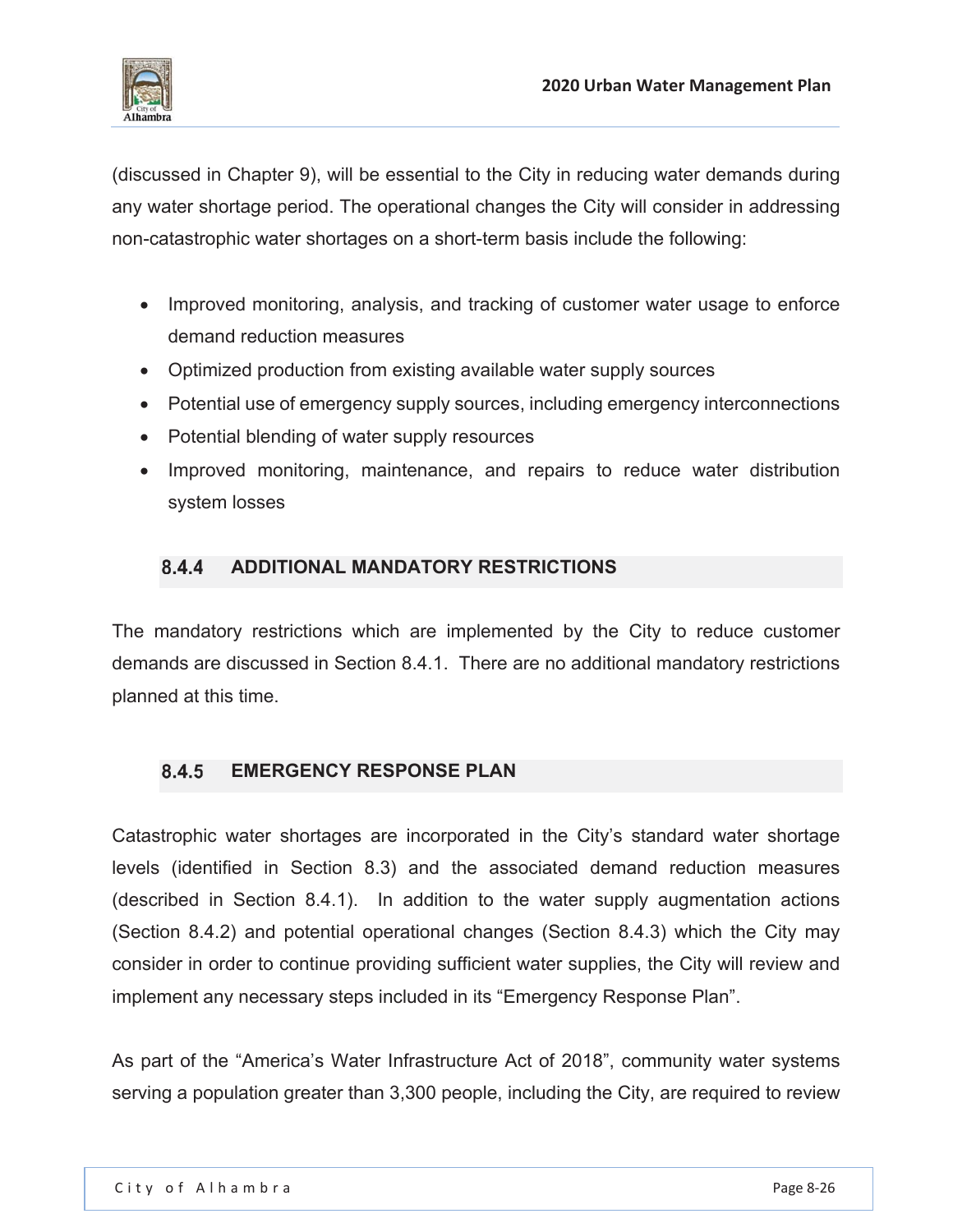

and update their "Risk and Resilience Assessment" (RRA) and the associated "Emergency Response Plan" (ERP) every five (5) years. However, due to security concerns regarding the submitting of these reports, water systems are required to submit certifications to the USEPA, from March 31, 2020 and December 30, 2021, confirming the current RRA and ERP have been reviewed and updated.

The City's RRA, prepared in 2020, evaluates the vulnerabilities, threats, and consequences from potential hazards to the City's water system. The City prepared its RRA (which is incorporated by reference) by evaluating the following items:

- Natural hazards and malevolent acts (i.e., all hazards);
- Resilience of water facility infrastructure (including pipes, physical barriers, water sources and collection, treatment, storage and distribution facilities, and electronic, computer and other automated systems);
- Monitoring practices;
- $\bullet$  Financial systems (e.g., billing systems);
- Chemical storage and handling; and
- Operation and maintenance.

The District's RRA evaluated a series of potential malevolent acts, natural hazards, and other threats in order to estimate the potential "monetized risks" (i.e. associated economic consequences to both the water system and surrounding region, and the likelihood of occurrence) associated with the City's water facility assets. The cost-effectiveness of implementing potential countermeasures to reduce risks was also reviewed.

The City's ERP, prepared in 2020, provides the management, procedures, and designated actions the City and its employees will implement during emergency situations (including catastrophic water shortages) resulting from natural disasters, system failures and other unforeseen circumstances. The City's ERP (which is incorporated by reference)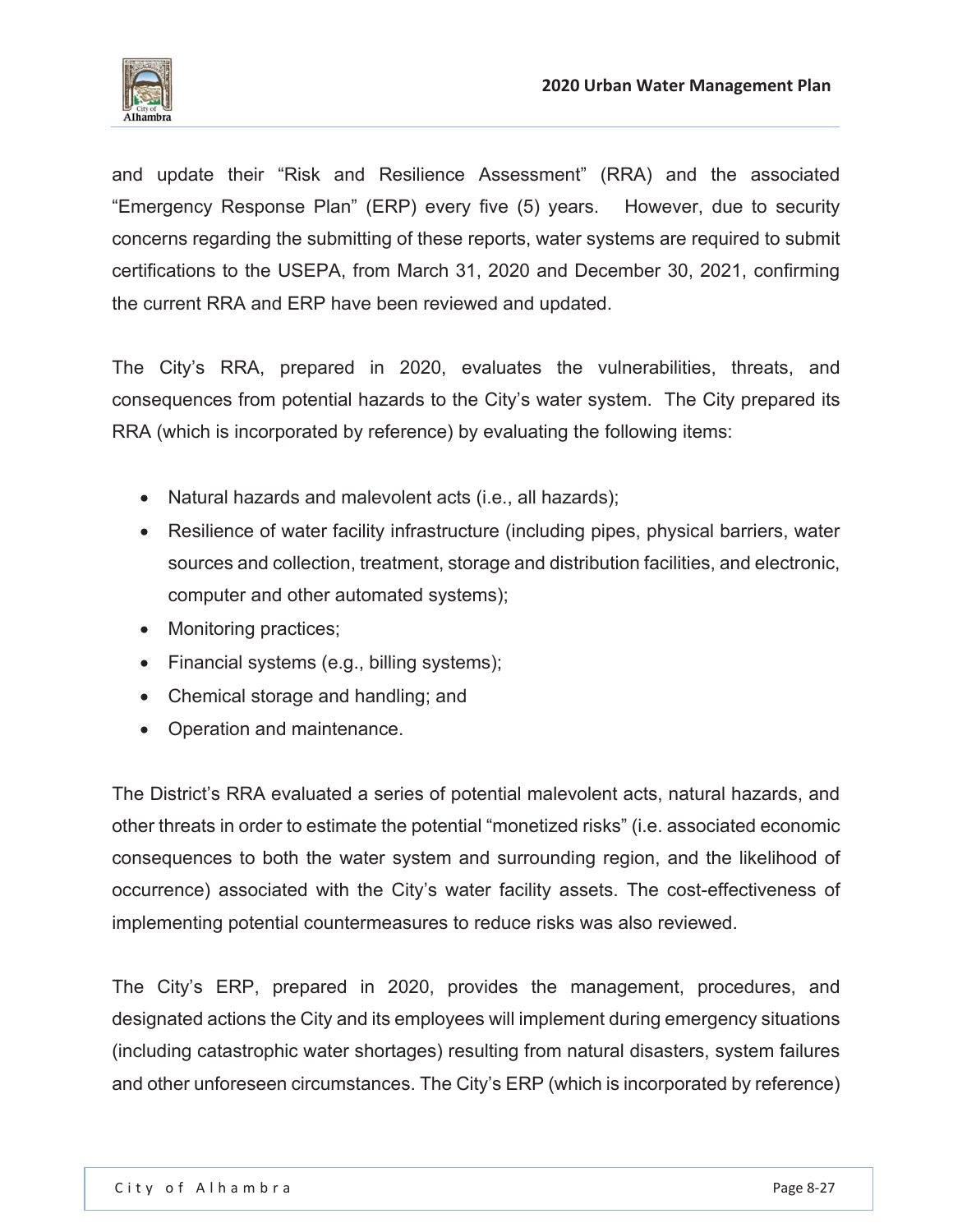

provides the guidelines for evaluating an emergency situation, procedures for activating an emergency response, and details of the different response phases in order to ensure that customers receive a reliable and adequate supply of potable water. The scope of the ERP includes emergencies which directly affect the water system and the ability to maintain safe operations (such as a chlorine release, and earthquake or a threat of contamination). The ERP also incorporates the results of City's RRA and includes the following:

- Strategies and resources to improve resilience, including physical and cybersecurity
- Plans and procedures for responding to a natural hazard or malevolent act
- Actions and equipment to lessen the impact of a natural hazard or malevolent act
- Strategies to detect natural hazards or malevolent act

The City will review the ERP for procedures regarding the utilization of alternative water supply sources in response to water supply shortages, including during the standard water shortage levels. The City will also review applicable procedures described in the ERP regarding any necessary temporary shutdown of water supply facilities, including appropriate regulatory and public notifications.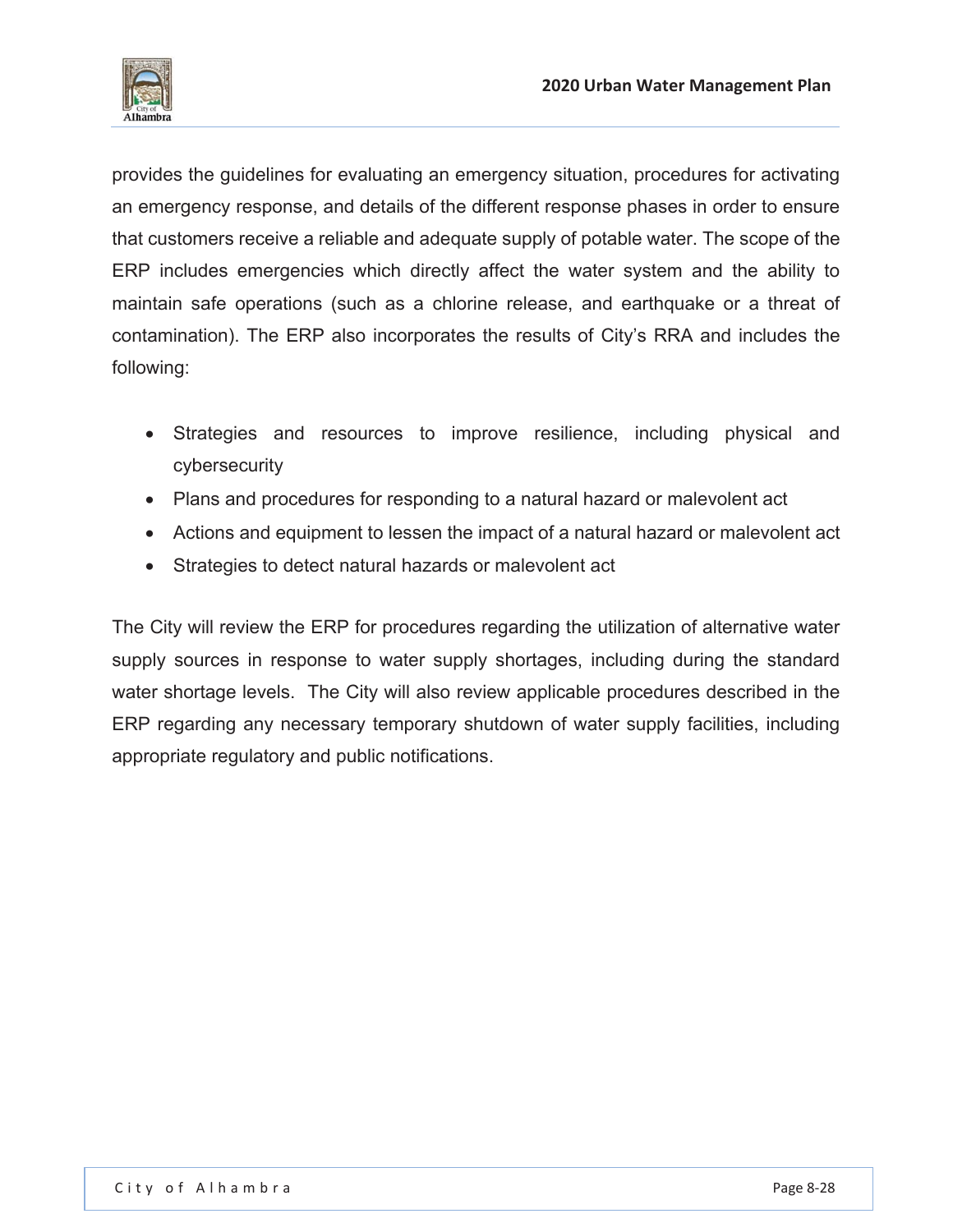

### **SEISMIC RISK ASSESSMENT AND MITIGATION PLAN**

#### *CWC 10632.5.*

*(a) In addition to the requirements of paragraph (3) of subdivision (a) of Section 10632, beginning January 1, 2020, the plan shall include a seismic risk assessment and mitigation plan to assess the vulnerability of each of the various facilities of a water system and mitigate those vulnerabilities.* 

 $\_$  , and the set of the set of the set of the set of the set of the set of the set of the set of the set of the set of the set of the set of the set of the set of the set of the set of the set of the set of the set of th

*(b) An urban water supplier shall update the seismic risk assessment and mitigation plan when updating its urban water management plan as required by Section 10621.* 

*(c) An urban water supplier may comply with this section by submitting, pursuant to Section 10644, a copy of the most recent adopted local hazard mitigation plan or multihazard mitigation plan under the federal Disaster Mitigation Act of 2000 (Public Law 106-390) if the local hazard mitigation plan or multihazard mitigation plan addresses seismic risk.* 

*\_\_\_\_\_\_\_\_\_\_\_\_\_\_\_\_\_\_\_\_\_\_\_\_\_\_\_\_\_\_\_\_\_\_\_\_\_\_\_\_\_\_\_\_\_\_\_\_\_\_\_\_\_\_\_\_\_\_\_\_\_\_\_\_\_\_\_\_\_\_\_\_* 

The County of Los Angeles prepared a "All-Hazards Mitigation Plan" in 2019 which identified methods to assess significant natural hazards (including earthquakes) affecting areas throughout Los Angeles County, and the mitigation strategies necessary to reduce risks, including seismic risk. The County's All-Hazards Mitigation Plan is provided in Appendix M.

The California Geological Survey has published the locations of numerous faults which have been mapped in the Southern California region. Although the San Andreas fault is the most recognized and is capable of producing an earthquake with a magnitude greater than 8 on the Richter scale, some of the lesser-known faults have the potential to cause significant damage. The locations of these earthquake faults in the vicinity of the City's water service area are provided in the figure below. The faults that are located in close proximity to and could potentially cause significant shaking in the City's water service area include the San Andreas fault, the Raymond Fault and the East Montebello fault.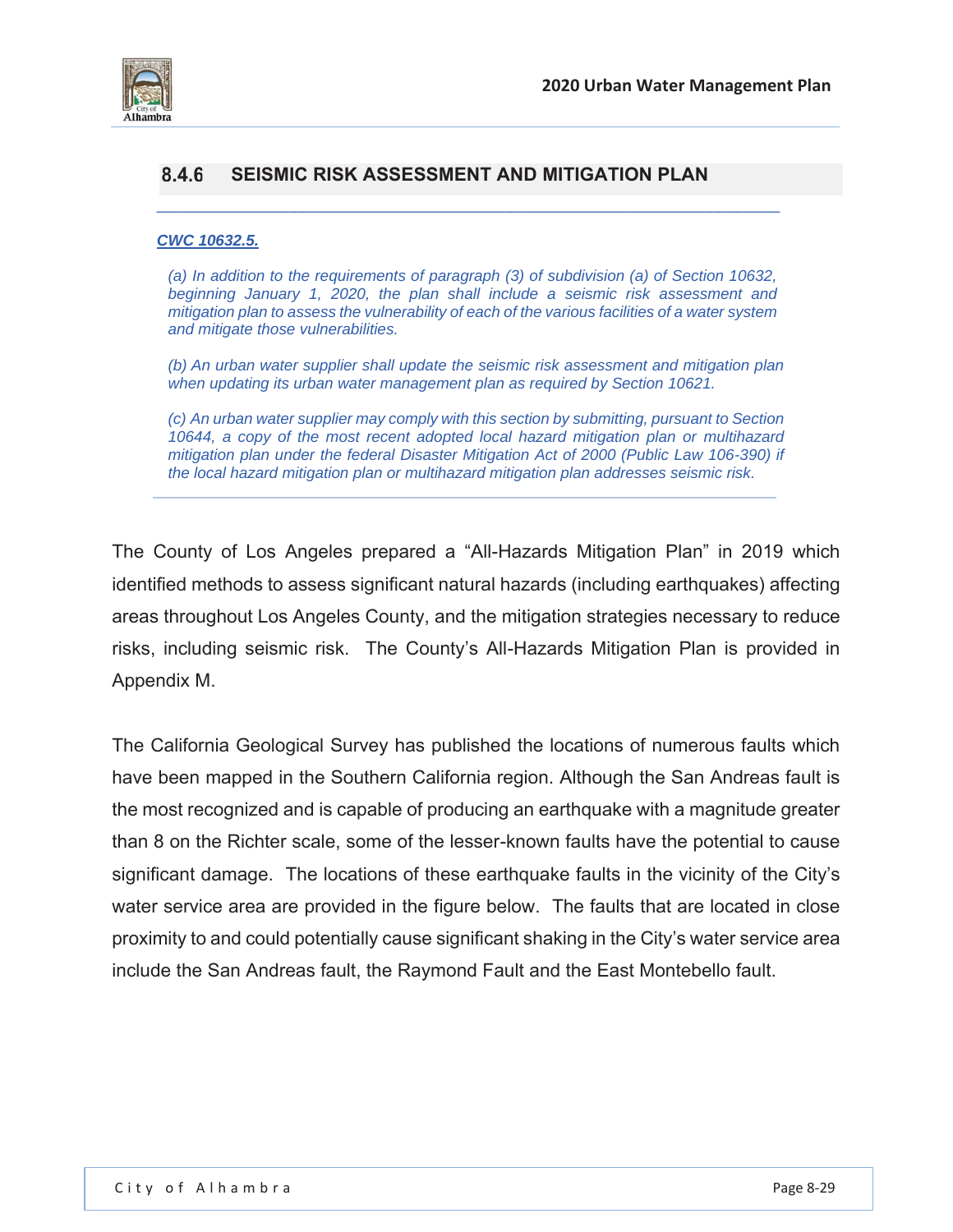

### **Location of Earthquake Faults**



Source: https://maps.conservation.ca.gov/cgs/fam/App/

The following figure provides the relative intensity of ground shaking in the vicinity of the City's service area from anticipated future earthquakes. The locations of relatively longperiod (1.0 second) earthquake shaking, including the City's service area, are provided. Long-period shaking affects tall, relatively flexible buildings, but also correlates with earthquake damage. The shaking potential is calculated based on the level of ground motion that has a 2 percent chance of being exceeded in 50 years (or the level of groundshaking with an approximate 2,500-year average repeat time). As discussed in Section 8.4.5, the City has prepared an Emergency Response Plan which provides the management, procedures, and designated actions the City and its employees will implement during emergency situations resulting from natural disasters, including during earthquakes, to ensure that customers receive a reliable and adequate supply of potable water. The City's ERP is incorporated by reference.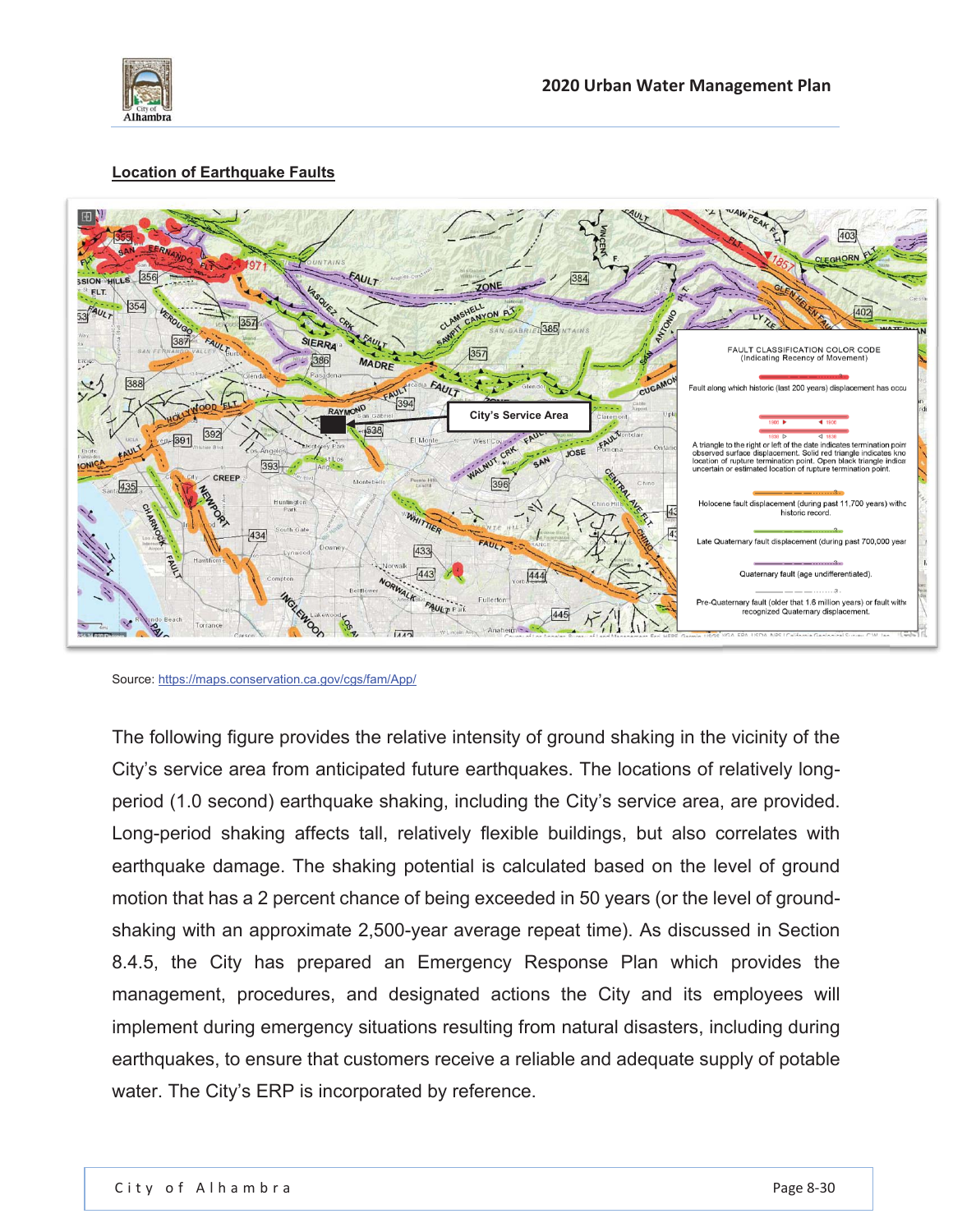

### **Earthquake Shaking Potential**



Source: "Earthquake Shaking Potential for California", 2016, California Geological Survey and United States Geological Survey

# **SHORTAGE RESPONSE ACTION EFFECTIVENESS**

The effectiveness of the shortage response actions for each of the standard water shortage levels identified in Section 8.3 is evident in the City's historical ability to meet its customer's water demands in response to a water supply shortage. In addition, the City imposes water consumption regulations and restrictions, and supports local agencies in efforts to enforce regulations and prohibitions on water use. The effectiveness of each of the City's shortage response actions, in order to reduce any potential gaps between supply and demand, has been quantified in the expected demand reduction provided in Table 8-2 and Table 8-3.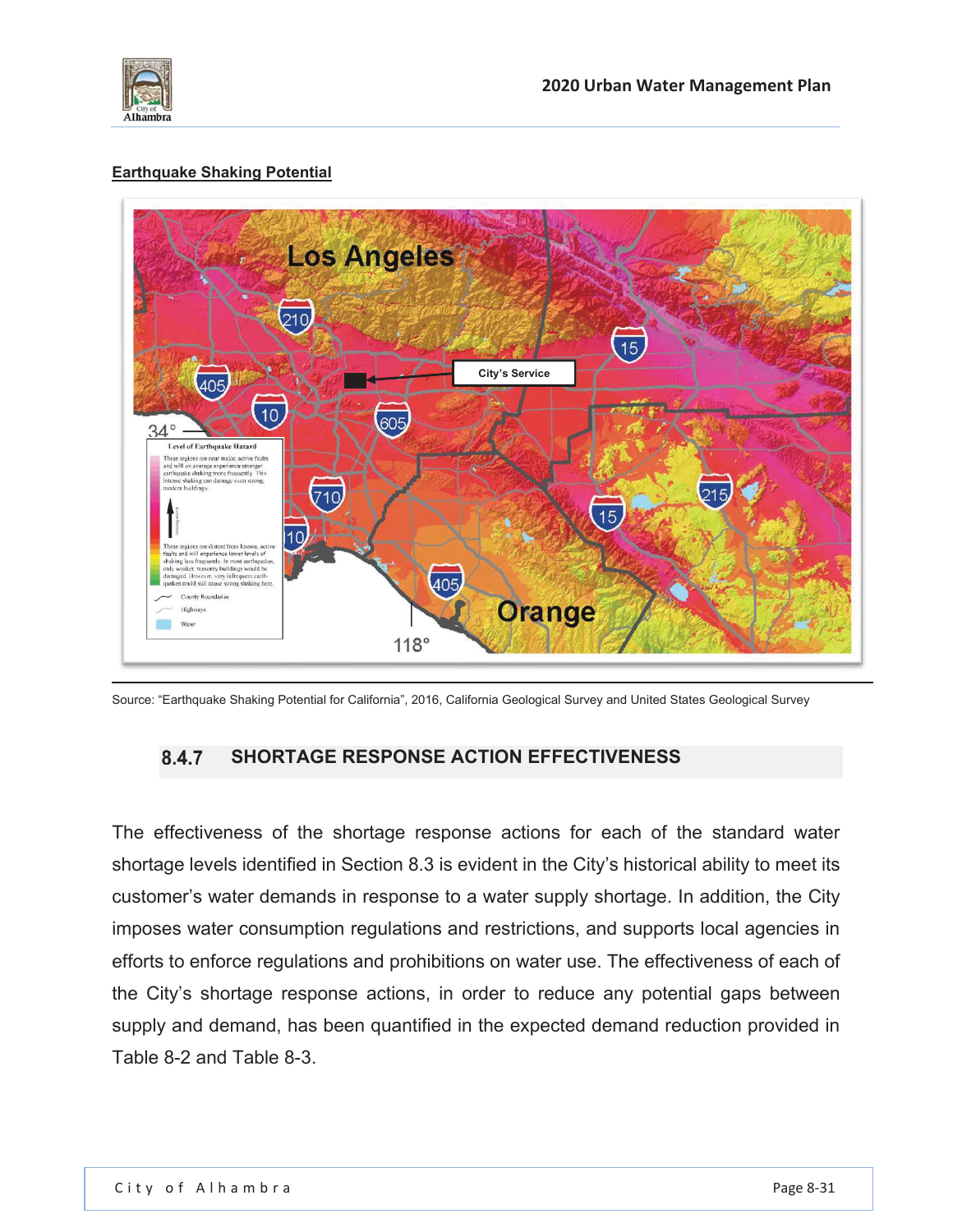

Section 6.1 provides a tabulation of the City's historical annual water demands for each water supply source. During the past 10 years, the City experienced a five consecutive year drought within its service area from FY 2010-11 to FY 2014-15. Throughout this extended dry year period, the City's annual water production ranged from 8,840 AF to 11,199 AF, with an average of approximately 10,360 AF. In addition, historical records indicate the City previously produced a maximum of up to 11,199 AF during FY 2012-13. The City has been able to provide sufficient water supplies to its customers, including during long-term droughts and years with historically high water demands. In addition, the City has been able to provide water service to meet maximum day water demands for these years, including during the summer months.

The City's water demands during the most recent five years (from FY 2015-16 to FY 2019- 20) averaged approximately 9,239 AFY. Due to conservation efforts and demand management measures (discussed in Chapter 9), the City's recent water demands have been less than its historical water demands, including during long-term droughts. The City's projected water demands (during normal, single dry, and a five consecutive year drought) are provided in Section 7.2.3 and are anticipated to incorporate similar reductions in water use rates as a result of the shortage response actions, ongoing conservation efforts, and demand management measures. Because the City's projected water demands are similar to its historical water demands, it is anticipated the City will be able to continue providing sufficient water supplies to its customers to meet projected water demands, including during long-term droughts. In addition, as discussed in Section 8.4.1, based on historical and on-going management practices, the City will be able to continue relying on its water supply source from the Main Basin for adequate supply augmentation in response to each of the standard water shortage levels identified in Section 8.3.

The City previously adopted Resolution No. R2M15-12 in June 2015 which declared a water supply shortage and established water-use restrictions and regulations equivalent to the City's standard water shortage level 3 identified in Section 8.3. During this Level 3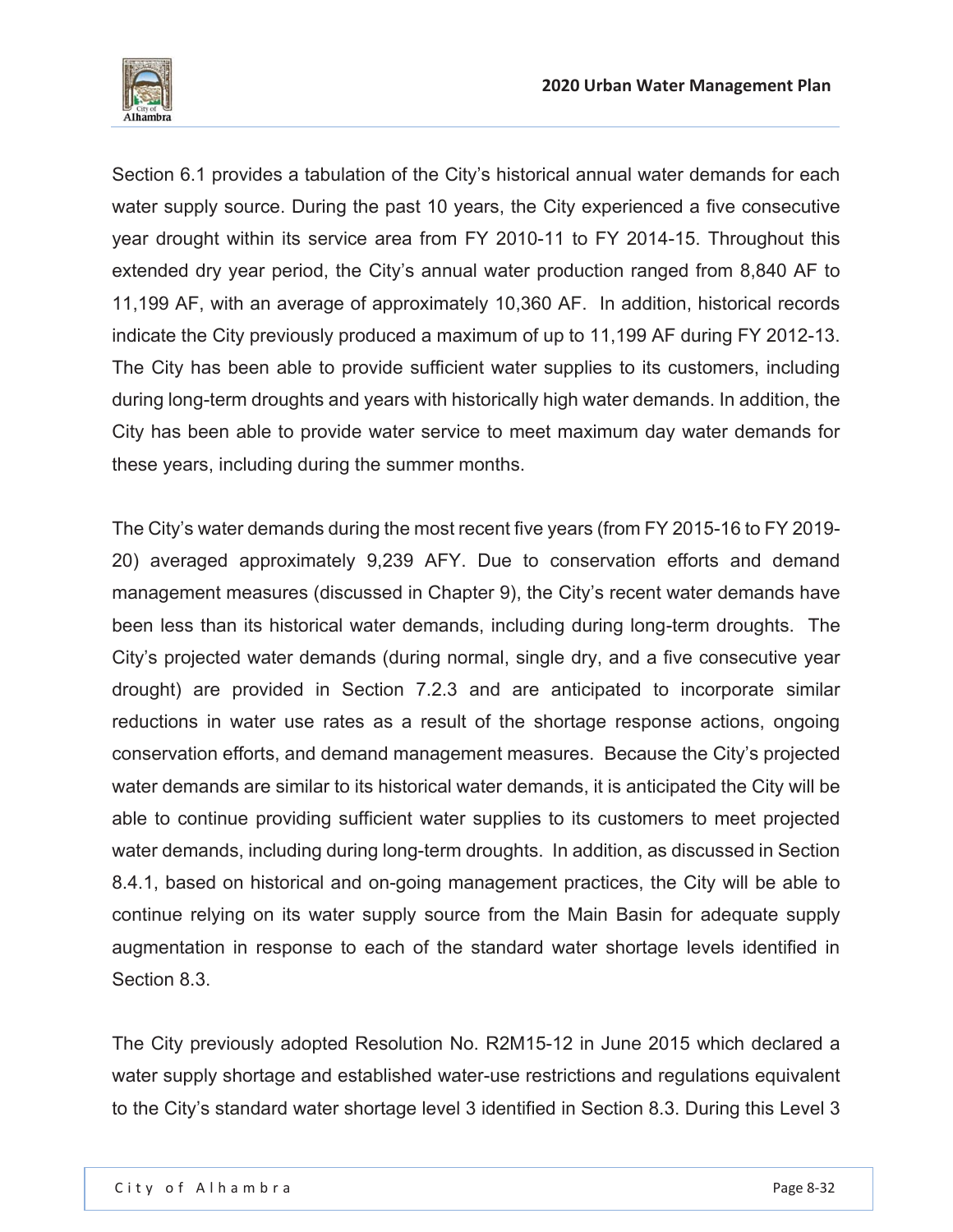

water shortage period, the City was able to reduce water demands and provide sufficient water supplies to its customers. A copy of the resolution is provided in Appendix N.

Based on the City's ability in meeting water demands during past water supply shortages, adopted water shortage levels, adjusted operating safe yields, and long-term droughts, it is anticipated that the City will be able to continue providing sufficient water supplies to its customers during any of its standard water shortage levels. Although adequate supplies are anticipated, the cost of those water supplies may become incrementally more expensive. The City will enact varying levels of its water shortage contingency plan to encourage retail customers to reduce water consumption and at the same time reduce the need to use the more expensive water supplies. Notwithstanding, the effectiveness of each of the City's shortage response actions, in order to reduce any potential gaps between supply and demand, has been quantified in the expected demand reduction provided in Table 8-2 and Table 8-3. The effectiveness of the District's shortage response actions is based on the City's water demands prior to 2015 (unconstrained demands). The City reduced its water demands in 2015 in response to the Governor's April 1, 2015 Executive Order B-29-15 which mandated statewide reduction in water use of 25 percent. The City's actual water demand reduction during this period was used to estimate the extent of water use reductions for the City's Water Shortage Stages. The City's Water Shortage Levels 1, 2, 3, 4, 5, and 6 are expected to reduce water demands by up to 10%, 20%, 30%, 40%, 50%, and greater than 50%, respectively.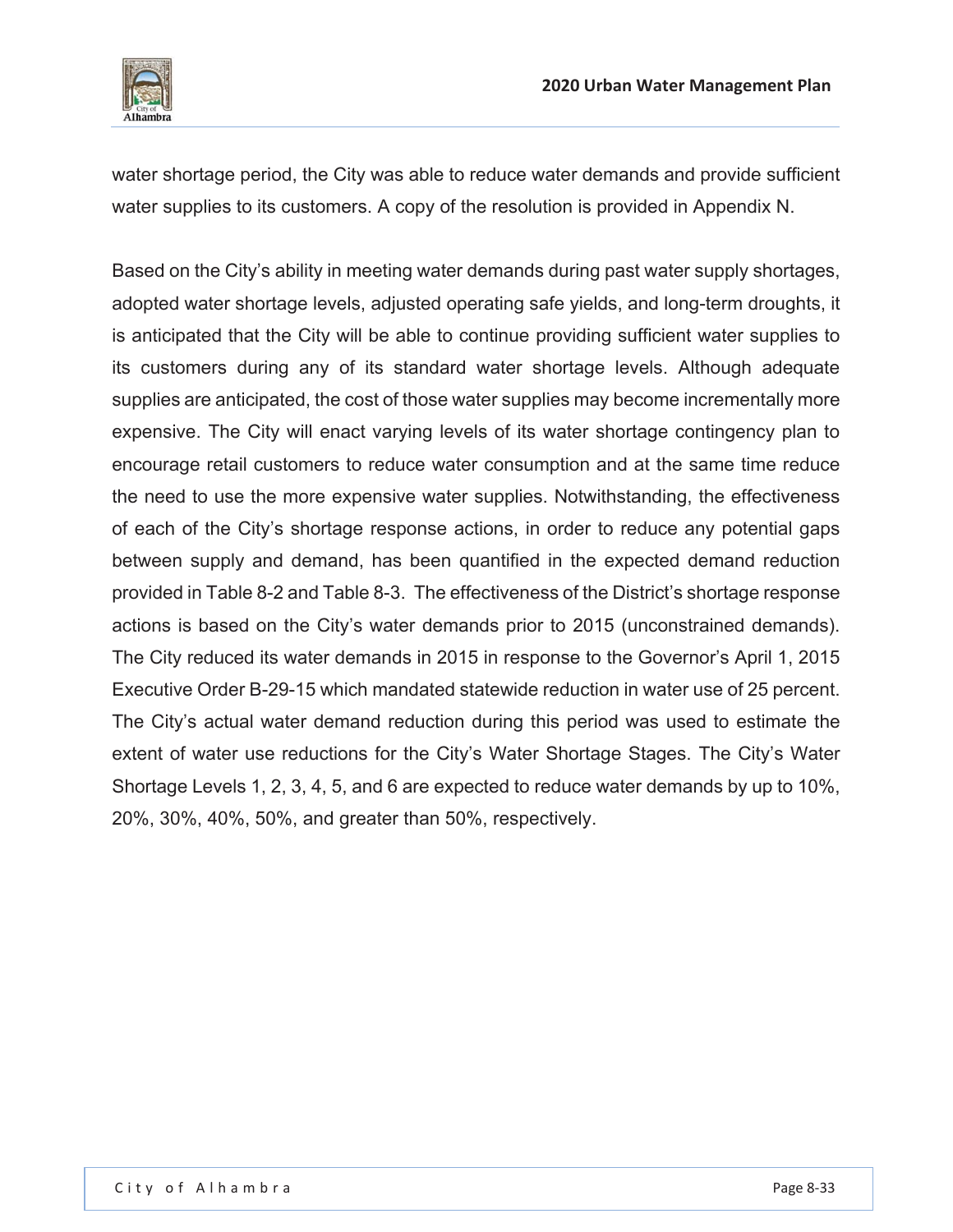

### **8.5 COMMUNICATION PROTOCOLS**

#### *CWC 10632.*

*(a)(5) Communication protocols and procedures to inform customers, the public, interested parties, and local, regional, and state governments, regarding, at a minimum, all of the following:* 

 $\_$  , and the set of the set of the set of the set of the set of the set of the set of the set of the set of the set of the set of the set of the set of the set of the set of the set of the set of the set of the set of th

*(A) Any current or predicted shortages as determined by the annual water supply and demand assessment described pursuant to Section 10632.1.* 

*(B) Any shortage response actions triggered or anticipated to be triggered by the annual water supply and demand assessment described pursuant to Section 10632.1.* 

*\_\_\_\_\_\_\_\_\_\_\_\_\_\_\_\_\_\_\_\_\_\_\_\_\_\_\_\_\_\_\_\_\_\_\_\_\_\_\_\_\_\_\_\_\_\_\_\_\_\_\_\_\_\_\_\_\_\_\_\_\_\_\_\_\_\_\_\_\_\_\_\_* 

*(C) Any other relevant communications.* 

Commencing July 1, 2022, the City is required to submit an "Annual Water Supply and Demand Assessment" (Annual Assessment) in accordance with DWR's guidance and requirements. The Annual Assessment will include a review of the City's unconstrained water demands (i.e. water demands prior to any projected response actions the City may trigger under this WSCP) for the current year and the upcoming (potential single dry) year. The City will also include information regarding anticipated shortages, triggered shortage response actions, compliance and enforcement actions, and communication actions consistent with the City's WSCP. See Section 8.2 for further discussion the Annual Assessment.

The City will evaluate the projected supply and demand for water by its customers and shall recommend to the City Council the extent of the conservation required by the customers of the Water Division. The City Council will discuss the appropriate phase of water conservation be implemented, modified, or rescinded. The City will publish information regarding the adoption of any resolution declaring a water shortage level in a daily newspaper of general circulation and shall become effective immediately upon publication. The information provided will include the declared shortage level, response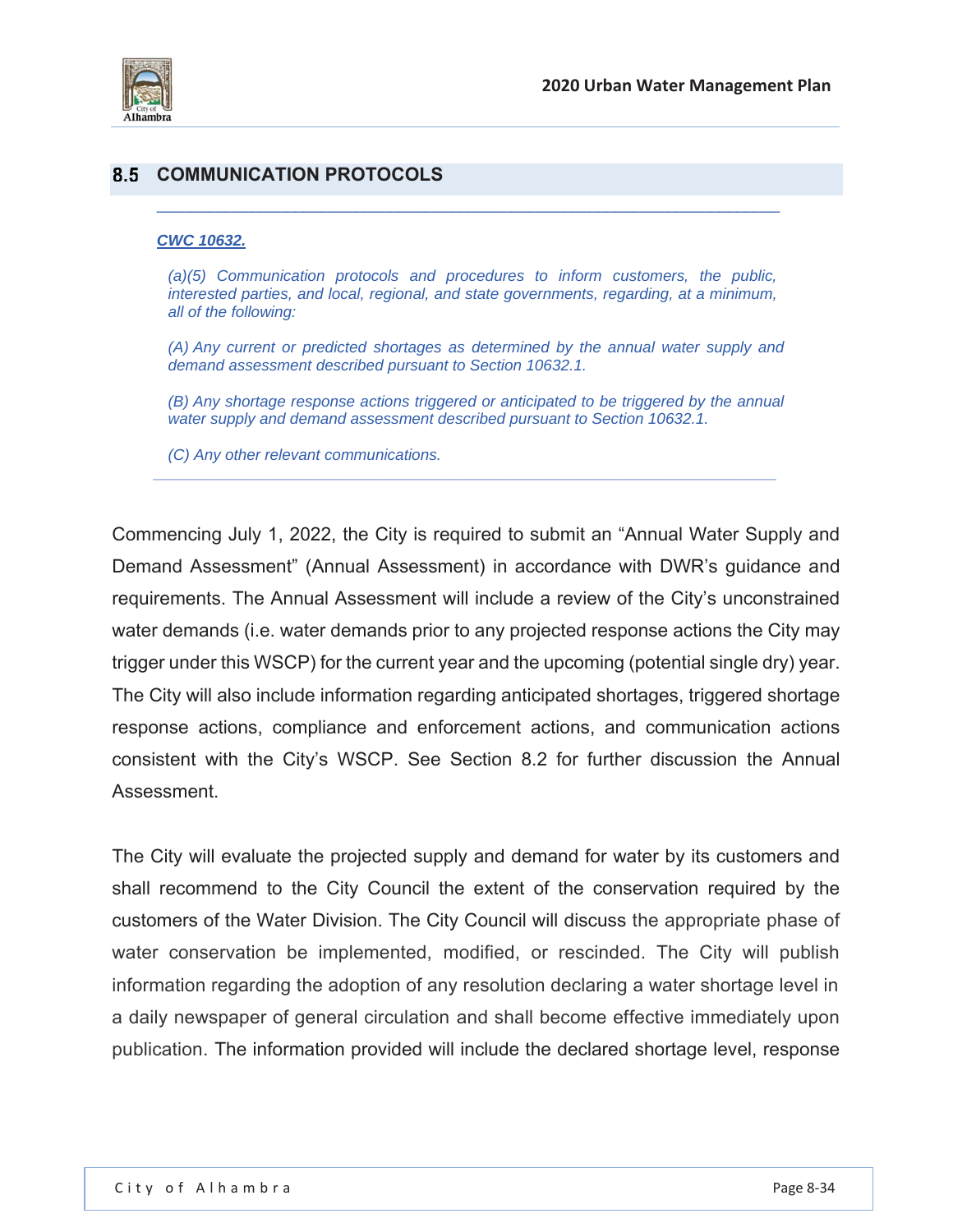

action associated with each shortage level, and any other relevant information relating to the resolution.

# **COMPLIANCE AND ENFORCEMENT**

### *CWC 10632.*

*(a)(6) For an urban retail water supplier, customer compliance, enforcement, appeal, and exemption procedures for triggered shortage response actions as determined pursuant to Section 10632.2.* 

*\_\_\_\_\_\_\_\_\_\_\_\_\_\_\_\_\_\_\_\_\_\_\_\_\_\_\_\_\_\_\_\_\_\_\_\_\_\_\_\_\_\_\_\_\_\_\_\_\_\_\_\_\_\_\_\_\_\_\_\_\_\_\_\_\_\_\_\_\_\_\_\_* 

The City of Alhambra charges customers for excessive use during declared water shortages, as described below and as shown in the City of Alhambra's commodity charge:

- The essential tier applies only to residential accounts.
- Excess "1" tier applies to excess use during declared water shortages or violation of the "no waste" ordinance.
- Excess "2" tier applies to third consecutive excess use during declared water shortages or continued violation of the "no-waste" ordinance.

Pursuant to the Alhambra Municipal Code, service may be terminated to any customer who knowingly and willfully violates any provision of the Water Shortage Plan.

Customers violating the mandatory prohibitions will be subject to the procedures and/or penalties as outlined below.

### First Violation

For the first violation by any customer of the Water Division of any of the provisions of this chapter, the Water Division shall issue a written notice of the fact of such violation to the customer.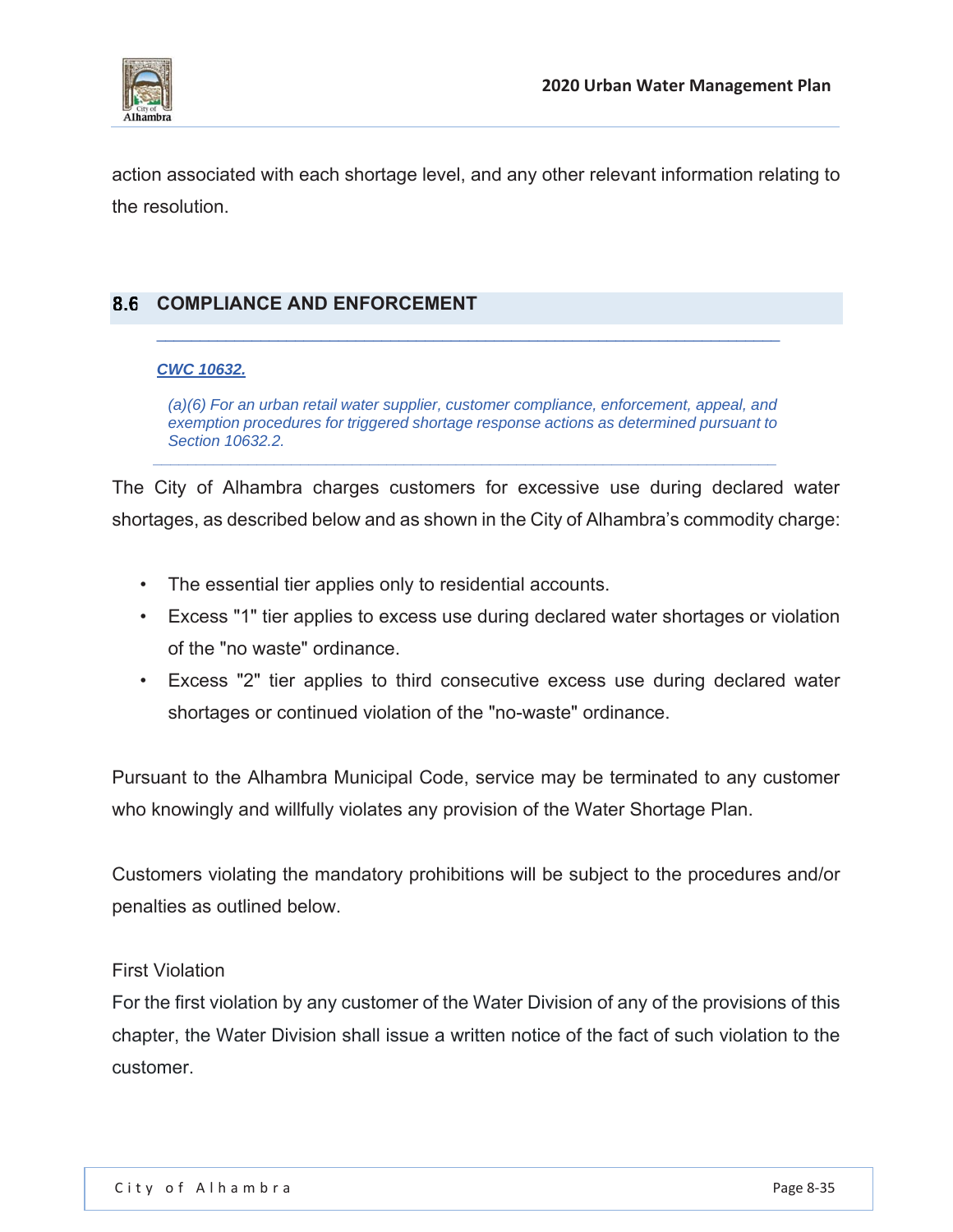

### Second violation

For the second violation within a water shortage period by any customer of the Water Division of any of the provisions of this chapter, a surcharge penalty shall be imposed in an amount equal to 15% of the customer's water bill plus an additional \$1 for each billing unit in excess of the percentage usage of water permitted by the particular conservation phase in which the violation occurred.

### Third violation

For the third violation within a water shortage period by any customer of the Water Division of any of the provisions of this chapter, a surcharge penalty shall be imposed in an amount equal to 50% of the customer's water bill plus an additional \$2 for each billing unit in excess of the percentage usage of water permitted by the particular conservation phase in which the violation occurred.

### Fourth violation

For a fourth and any subsequent violation thereafter within a water shortage period by any customer of the Water Division of any of the provisions of this chapter, the Water Division shall install a flow restricting device of 1 gallon per minute capacity for services up to 1½-inch size, and comparatively sized restrictors for larger services, on the service of the customer at the premises at which the violation occurred. The flow restricting device shall remain on customer's service for a period not less than 48 hours. The Water Division shall charge the customer the reasonable costs incurred by the city for installing and removing the flow-restricting device. The charge for restoration of normal service shall be \$25. The charge must be paid before normal service can be restored.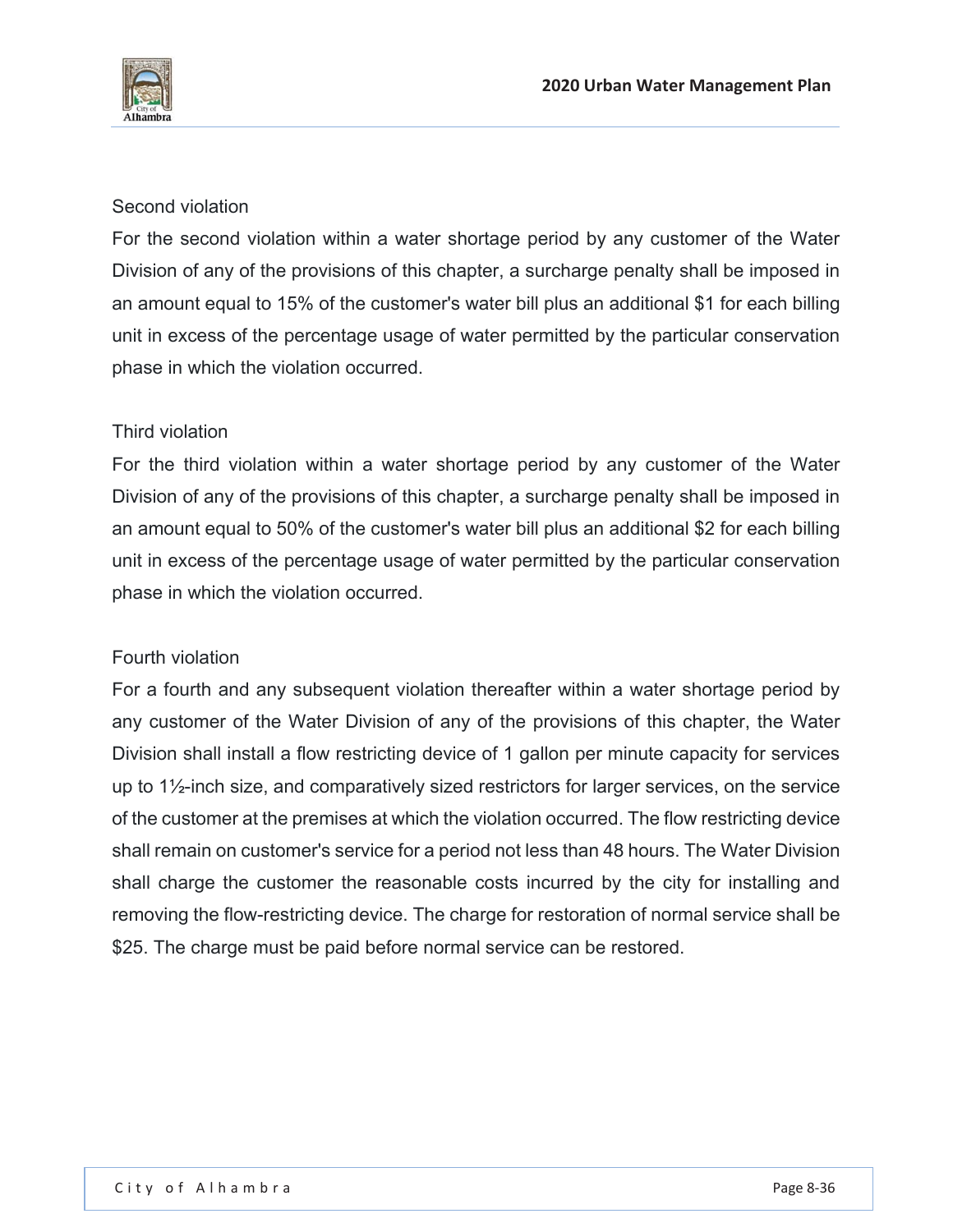

## **LEGAL AUTHORITIES**

#### *CWC 10632.*

*(a)(7)(A) A description of the legal authorities that empower the urban water supplier to implement and enforce its shortage response actions specified in paragraph (4) that may include, but are not limited to, statutory authorities, ordinances, resolutions, and contract provisions.* 

 $\_$  , and the set of the set of the set of the set of the set of the set of the set of the set of the set of the set of the set of the set of the set of the set of the set of the set of the set of the set of the set of th

*(B) A statement that an urban water supplier shall declare a water shortage emergency in accordance with Chapter 3 (commencing with Section 350) of Division 1.* 

*(C) A statement that an urban water supplier shall coordinate with any city or county within*  which it provides water supply services for the possible proclamation of a local *emergency, as defined in Section 8558 of the Government Code.* 

#### *CWC Division 1, Section 350*

*The governing body of a distributor of a public water supply, whether publicly or privately owned and including a mutual water company, shall declare a water shortage emergency condition to prevail within the area served by such distributor whenever it finds and determines that the ordinary demands and requirements of water consumers cannot be satisfied without depleting the water supply of the distributor to the extent that there would be insufficient water for human consumption, sanitation, and fire protection.* 

*\_\_\_\_\_\_\_\_\_\_\_\_\_\_\_\_\_\_\_\_\_\_\_\_\_\_\_\_\_\_\_\_\_\_\_\_\_\_\_\_\_\_\_\_\_\_\_\_\_\_\_\_\_\_\_\_\_\_\_\_\_\_\_\_\_\_\_\_\_\_\_\_* 

In the event that the demand of water consumers cannot be satisfied without depleting a substantial amount of water supply needed for human consumption, sanitation, and fire protection, the City shall declare a water shortage emergency. The City shall coordinate with any city or county within its service area for possible declaration of a local emergency.

The City's Ordinance No. 4720 implements measures to ensure sufficient water supplies are available for sanitation, fire suppression, and domestic use.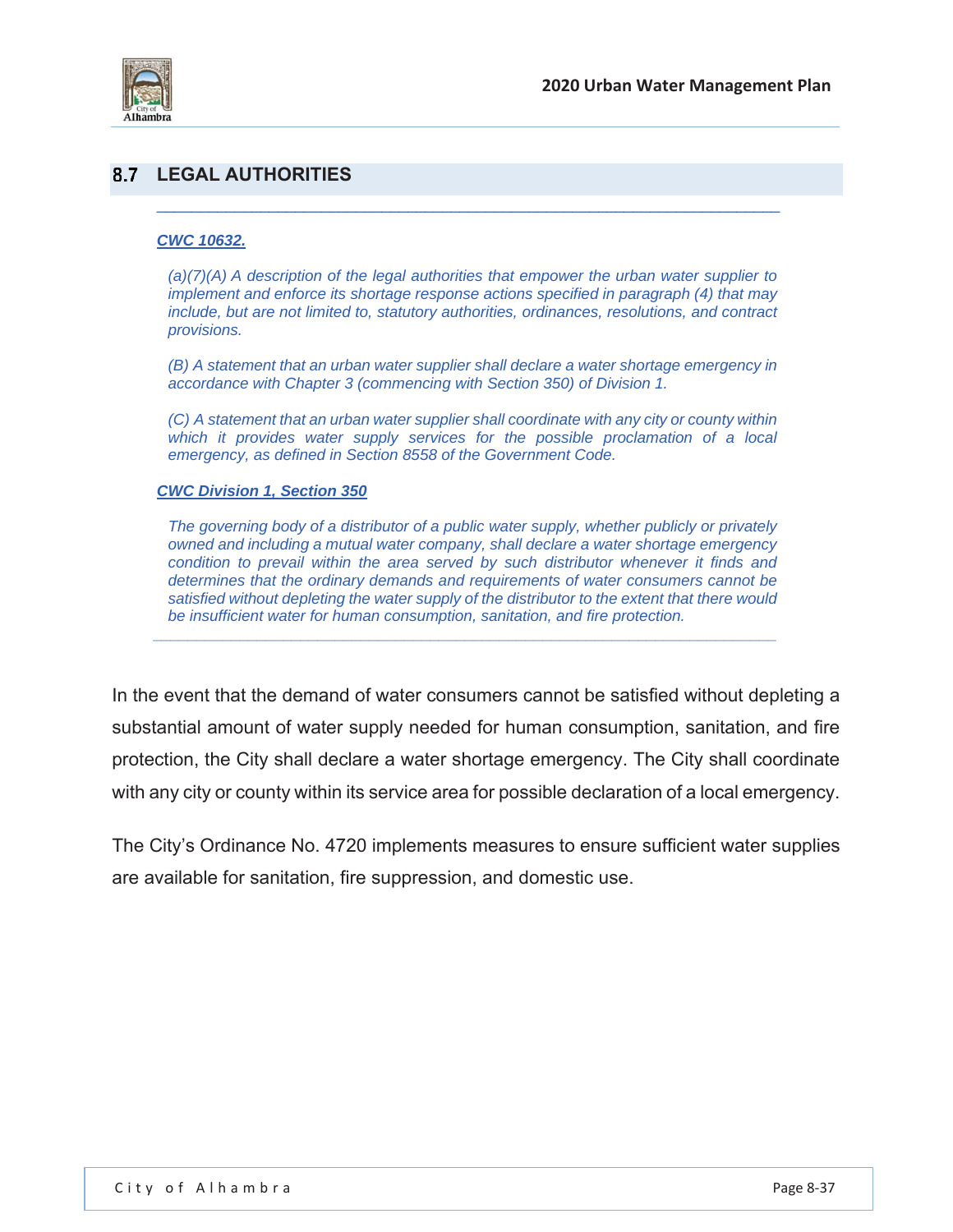

### **FINANCIAL CONSEQUENCES OF WSCP**

#### *CWC 10632.*

*(a)(8) A description of the financial consequences of, and responses for, drought conditions, including, but not limited to, all of the following:* 

*(A) A description of potential revenue reductions and expense increases associated with activated shortage response actions described in paragraph (4).*

 $\_$  , and the set of the set of the set of the set of the set of the set of the set of the set of the set of the set of the set of the set of the set of the set of the set of the set of the set of the set of the set of th

*(B) A description of mitigation actions needed to address revenue reductions and expense increases associated with activated shortage response actions described in paragraph (4).* 

*(C) A description of the cost of compliance with Chapter 3.3 (commencing with Section 365) of Division 1. \_\_\_\_\_\_\_\_\_\_\_\_\_\_\_\_\_\_\_\_\_\_\_\_\_\_\_\_\_\_\_\_\_\_\_\_\_\_\_\_\_\_\_\_\_\_\_\_\_\_\_\_\_\_\_\_\_\_\_\_\_\_\_\_\_\_\_\_\_\_\_\_* 

Drought, natural disasters, and structural failures in water supply systems sometimes lead to temporary water shortages. The typical response to a temporary water shortage is curtailment of water supplies. From an economic point of view, the objective is to balance economic losses from occasional water shortages against the ongoing capital and maintenance costs.

In order to mitigate the financial impacts of a water shortage, the City has established an Emergency Reserve Fund. This fund could be used to stabilize revenue during periods of water shortage or disasters affecting the water supply. However, even with the Emergency Reserve Fund, rate increases may be necessary during a prolonged water shortage. Recent experiences of California water purveyors following drought shortages demonstrates that actual water use reductions by customers usually surpass these mandatory reductions.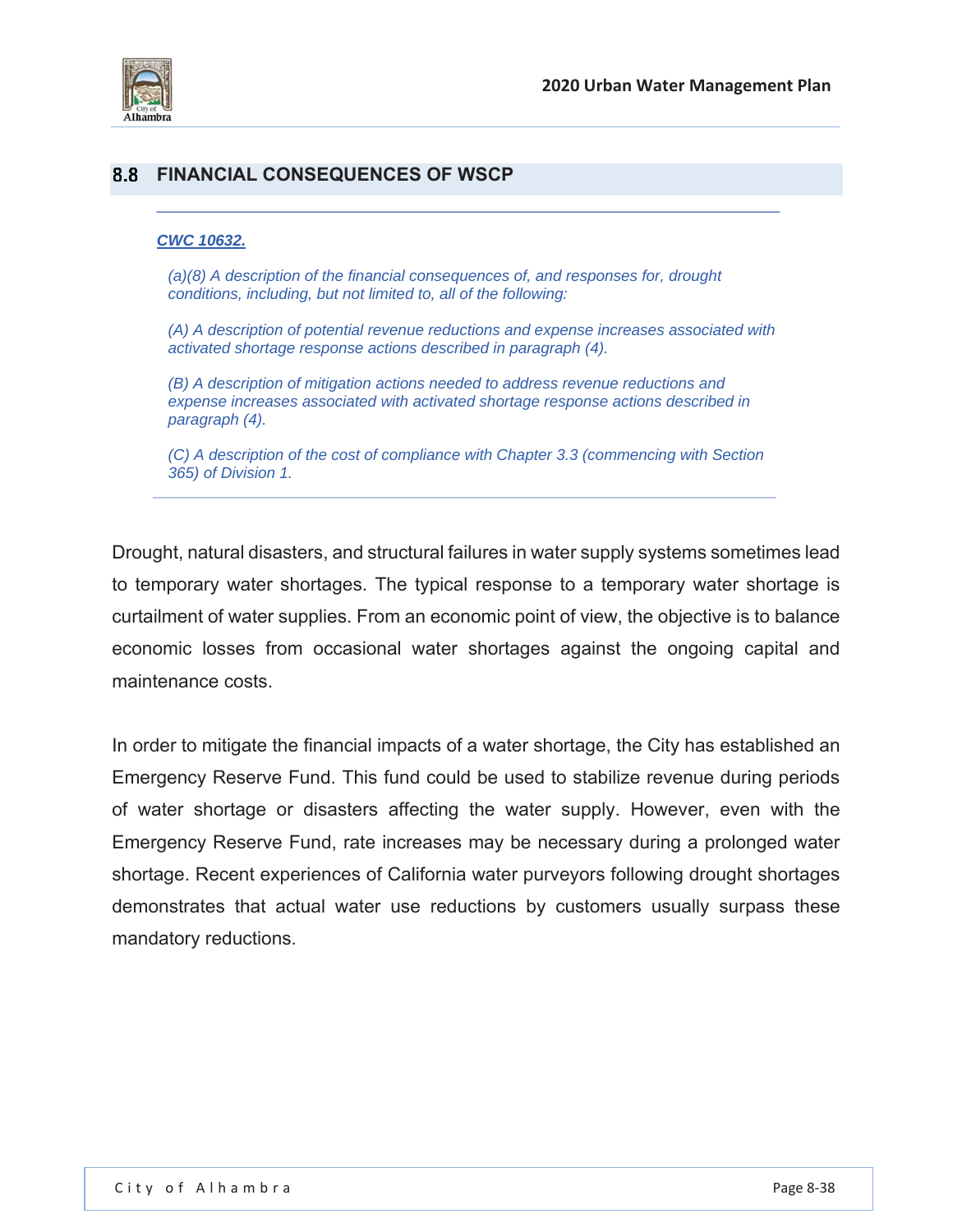

## **8.9 MONITORING AND REPORTING**

#### *CWC 10632.*

*(a)(9) For an urban retail water supplier, monitoring and reporting requirements and procedures that ensure appropriate data is collected, tracked, and analyzed for purposes of monitoring customer compliance and to meet state reporting requirements.* 

*\_\_\_\_\_\_\_\_\_\_\_\_\_\_\_\_\_\_\_\_\_\_\_\_\_\_\_\_\_\_\_\_\_\_\_\_\_\_\_\_\_\_\_\_\_\_\_\_\_\_\_\_\_\_\_\_\_\_\_\_\_\_\_\_\_\_\_\_\_\_\_\_* 

 $\_$  , and the set of the set of the set of the set of the set of the set of the set of the set of the set of the set of the set of the set of the set of the set of the set of the set of the set of the set of the set of th

### Main San Gabriel Basin Procedures

San Gabriel District uses water sale records from its sub-agencies to determine seasonal and annual fluctuations in water usage. San Gabriel District can compare annual total water sales to determine actual reductions in water use. Since the Replacement Water requirement is based on the OSY, the determination of actual reductions in water use can be evaluated by comparing actual water use and Replacement Water use which is dependent on the local groundwater conditions.

San Gabriel District also collects water use data from its sub-agencies to demonstrate the effectiveness of water conservation efforts.

### City of Alhambra Monitoring Procedures

The City meters all service connections in its distribution system. The City maintains all of its meters and monitors them through its computerized billing system. The computerized billing systems will detect meters that have unusually high meter read. These meters are then further investigated. The City tests, repairs, and/or replaces all meter as needed. The City of Alhambra has replaced its meters with electronic touchread meters. This will increase meter reading efficiency and accuracy and gives the City expanded control in monitoring water consumption.

Production figures are recorded daily. Totals are checked and noted daily by field personnel and reported to the Production Supervisor. Weekly totals are reported to the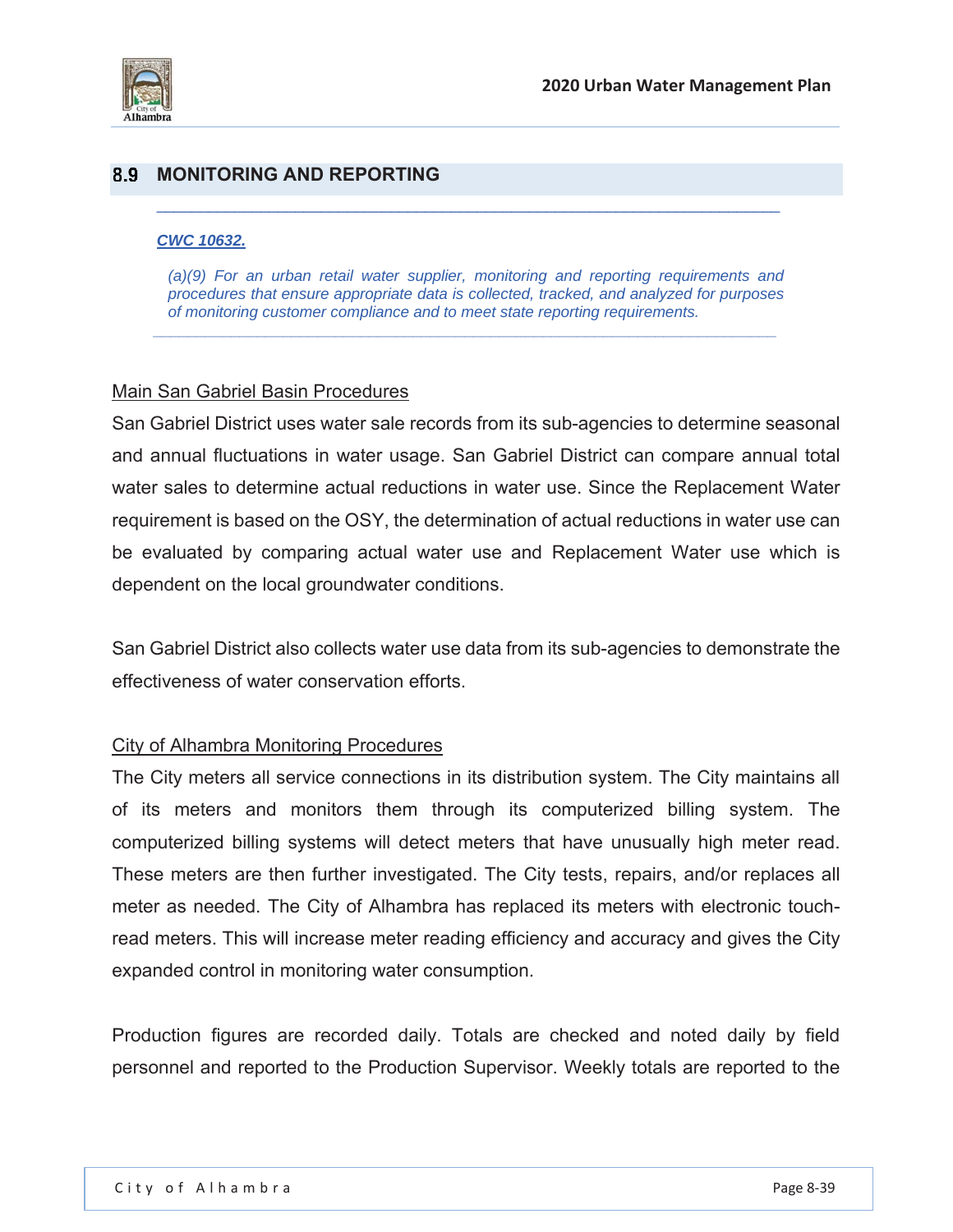

General Manager of Utilities. Monthly totals are reported to the local Watermaster and the appropriate basins in the Water Supply Report.

## **8.10 WSCP REFINEMENT PROCEDURES**

### *CWC 10632.*

*(a)(10) Reevaluation and improvement procedures for systematically monitoring and evaluating the functionality of the water shortage contingency plan in order to ensure shortage risk tolerance is adequate and appropriate water shortage mitigation strategies are implemented as needed. \_\_\_\_\_\_\_\_\_\_\_\_\_\_\_\_\_\_\_\_\_\_\_\_\_\_\_\_\_\_\_\_\_\_\_\_\_\_\_\_\_\_\_\_\_\_\_\_\_\_\_\_\_\_\_\_\_\_\_\_\_\_\_\_\_\_\_\_\_\_\_\_* 

The City's Water Shortage Contingency Plan has been prepared as an adaptive management plan. As discussed in Section 8.9, the City will monitor and report on the implementation of the Water Shortage Contingency Plan. The City will review the implementation results for any current or potential shortage gaps between water supplies and demands. The City will evaluate the need for revising the Water Shortage Contingency Plan in order to resolve any shortage gaps, as necessary. The City will consider the following potential revisions in the event of a potential shortage gap:

- Implementation of additional public outreach, education, and communication programs (in addition to the programs discussed in Chapter 9).
- Implementation of more stringent water use restrictions under the standard water shortage levels (discussed in Section 8.4.1)
- Implementation of stricter enforcement actions and penalties (discussed in Section 8.6)
- Improvements to the water supply augmentation responses (discussed in Section 8.4.2), as well as any associated operational changes (discussed in Section 8.4.3) which may be required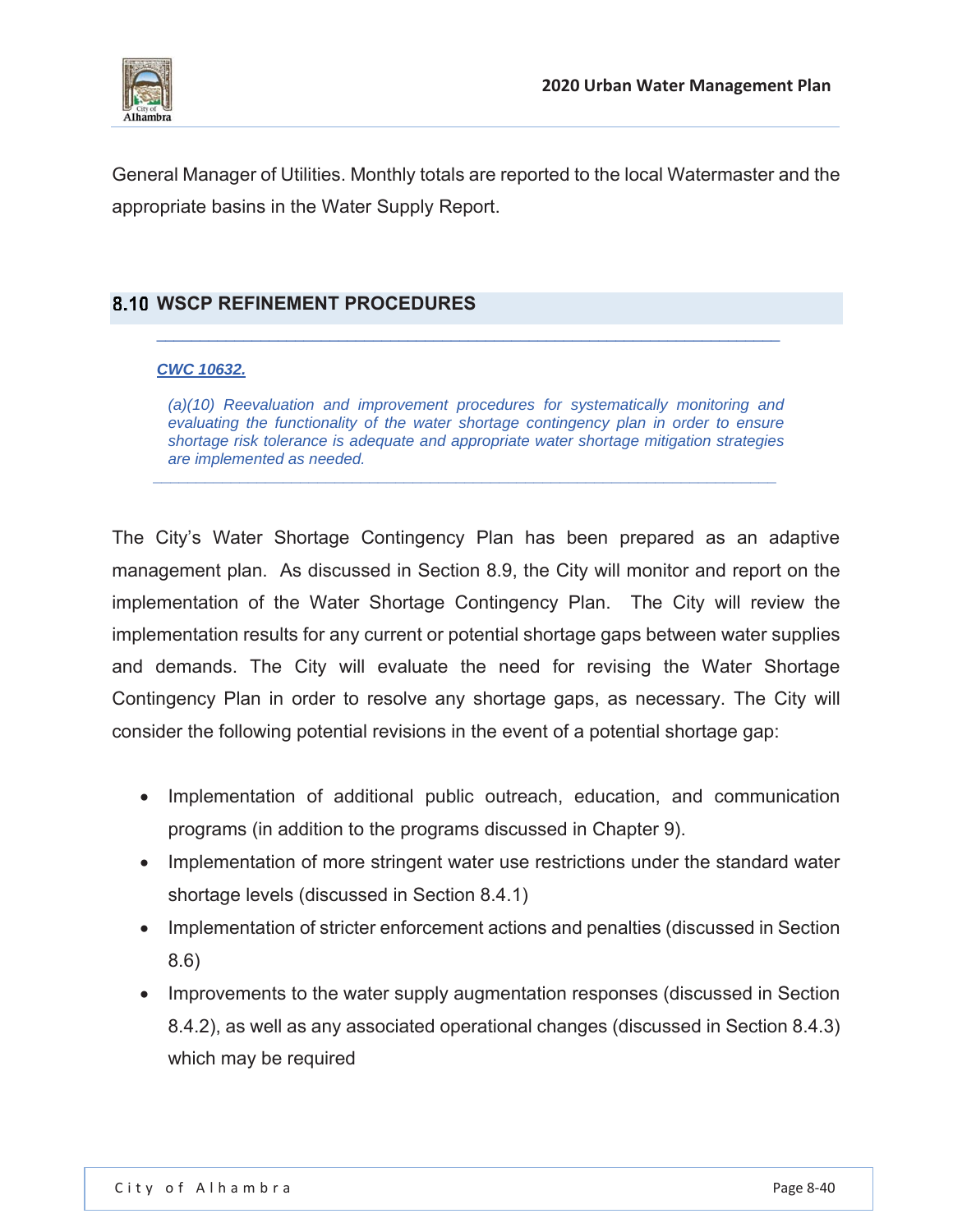

• Incorporation of additional actions recommended by City staff or other interested parties

The City will use the monitoring and reporting data to evaluate the ability for these potential revisions to resolve any shortage gaps which may occur within the standard water shortage levels.

This Water Shortage Contingency Plan is adopted as part of the City's 2020 Urban Water Management Plan adoption process discussed in Section 10.3. It is anticipated the City will review, revise, and adopt an updated Water Shortage Contingency Plan as part of preparing its 2025 Urban Water Management Plan as necessary. However, the City will continue to review the monitoring and reporting data, and if needed, update the Water Shortage Contingency Plan more frequently. Any updates to the City's Water Shortage Contingency Plan will include a public hearing and adoption process by the City Council (see Section 8.12).

# **SPECIAL WATER FEATURE DISTINCTION**

### *CWC 10632.*

*(b) For purposes of developing the water shortage contingency plan pursuant to subdivision (a), an urban water supplier shall analyze and define water features that are artificially supplied with water, including ponds, lakes, waterfalls, and fountains, separately from swimming pools and spas, as defined in subdivision (a) of Section 115921 of the Health and Safety Code.* 

*\_\_\_\_\_\_\_\_\_\_\_\_\_\_\_\_\_\_\_\_\_\_\_\_\_\_\_\_\_\_\_\_\_\_\_\_\_\_\_\_\_\_\_\_\_\_\_\_\_\_\_\_\_\_\_\_\_\_\_\_\_\_\_\_\_\_\_\_\_\_\_\_* 

The City's Water Shortage Contingency Plan defines "decorative water features" as water features which are artificially supplied with water, including ponds, lakes, waterfalls, and fountains, but excluding pools and spas. In general, there are additional health and safety considerations in the water supplied to pools and spas compared to decorative water features. As a result, the City's Water Shortage Contingency Plan has reviewed the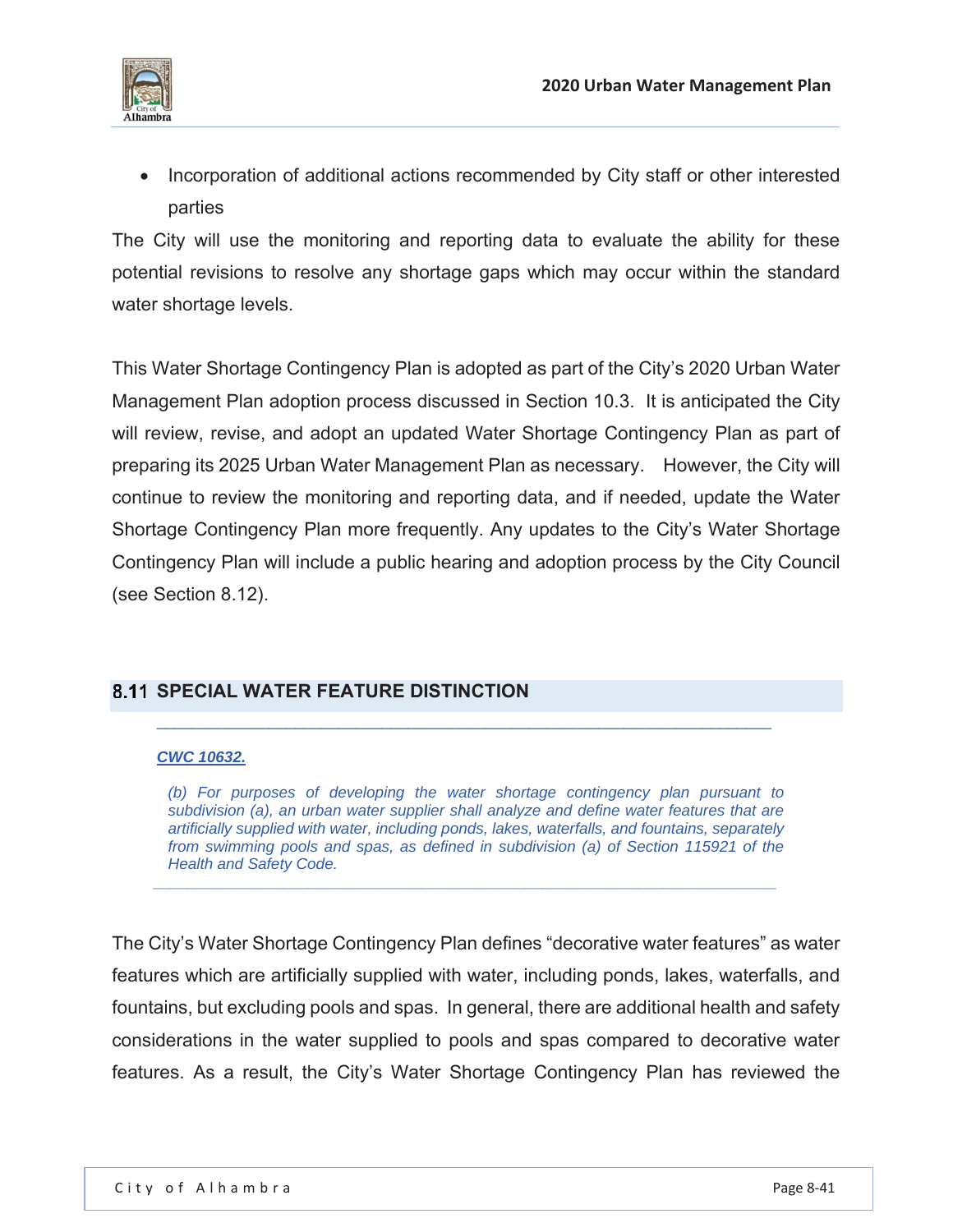

response actions, enforcement actions, and monitoring and reporting programs separately for decorative water features and for pools and spas, as applicable.

### **PLAN ADOPTION, SUBMITTAL, AND AVAILABILITY**

### *CWC 10632.*

*(c) The urban water supplier shall make available the water shortage contingency plan prepared pursuant to this article to its customers and any city or county within which it provides water supplies no later than 30 days after adoption of the water shortage contingency plan. \_\_\_\_\_\_\_\_\_\_\_\_\_\_\_\_\_\_\_\_\_\_\_\_\_\_\_\_\_\_\_\_\_\_\_\_\_\_\_\_\_\_\_\_\_\_\_\_\_\_\_\_\_\_\_\_\_\_\_\_\_\_\_\_\_\_\_\_\_\_\_\_* 

The City's Water Shortage Contingency Plan is adopted as part of the City's 2020 Urban Water Management Plan adoption process discussed in Chapter 10. The process for adopting the City's Water Shortage Contingency Plan includes the following:

- The City will conduct a public hearing and make the Water Shortage Contingency Plan available for public inspection.
- The City will provide notification of the time and place of the public hearing to any city or county in which water is provided.
- The City will publish notice of public hearing in a newspaper once a week, for two successive weeks (with at least five days between publication dates).
- The City Council will adopt the 2020 Urban Water Management Plan and the Water Shortage Contingency Plan
- As part of submitting the 2020 Urban Water Management Plan to DWR, the City will also submit the Water Shortage Contingency Plan (electronically through DWR's online submittal tool) within 30 days of adoption and by July 1, 2021. The City will submit a copy of the Water Shortage Contingency Plan to the California State Library and to any city or county in which water is provided within 30 days of